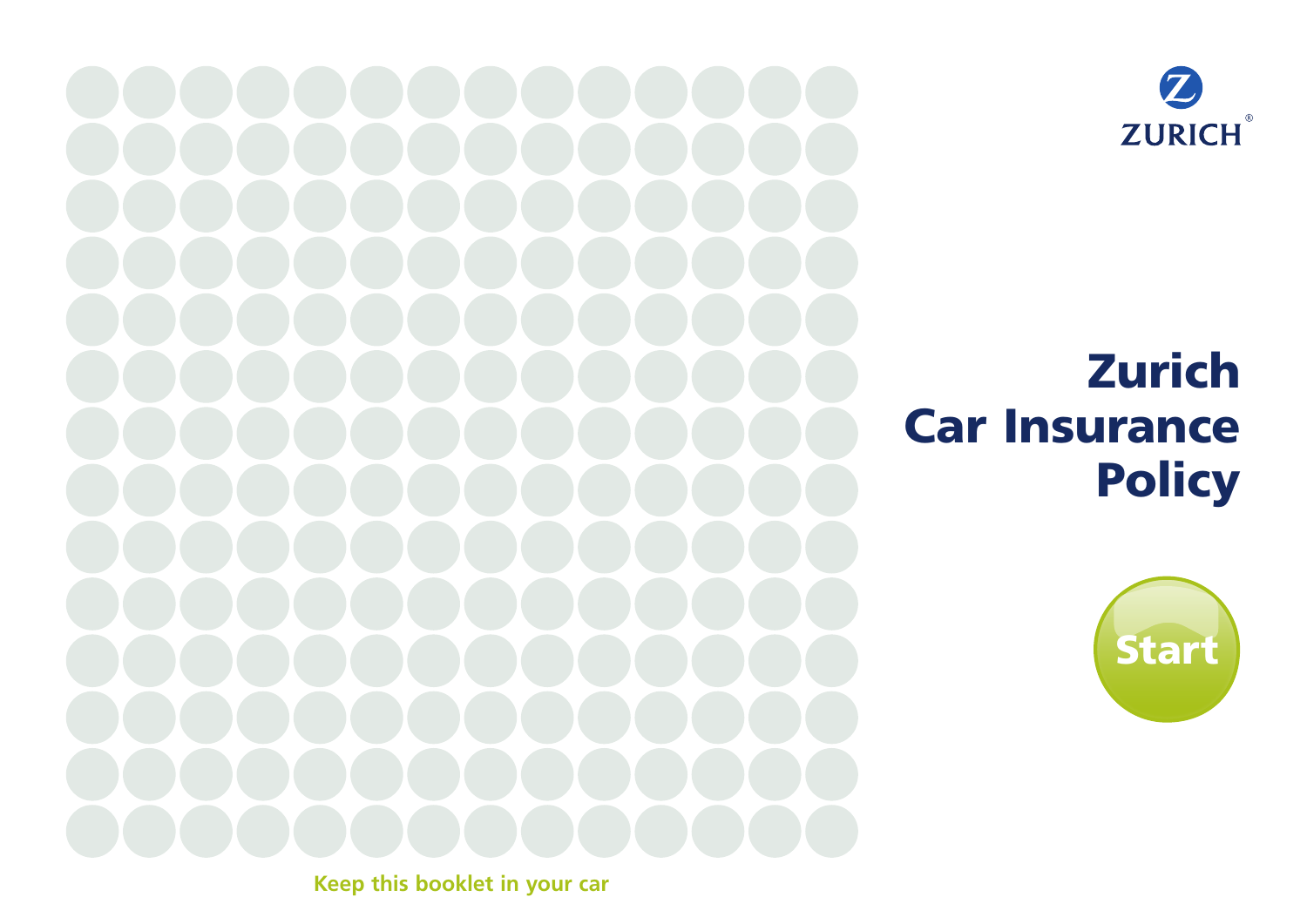

| A warm welcome to Zurich                           | 3                 |
|----------------------------------------------------|-------------------|
| Information relevant to the entire policy          | 4                 |
| Conditions which apply to the whole of this policy | 7                 |
| Exclusions which apply to the whole of this policy | 9                 |
| <b>Our complaints procedure</b>                    | 10                |
| <b>Important Notes</b>                             | 11                |
| <b>Contacting us</b>                               | $12 \overline{ }$ |
| Part A - Private car insurance                     | 13                |
| <b>Part B - Legal Cover</b>                        | 20                |
| <b>Part C - Breakdown Cover</b>                    | 23                |
| <b>Part D - Personal Accident Cover</b>            | 38                |
| <b>Part E - Excess Protect Cover</b>               | 41                |
| Part F - Hire car                                  | 45                |
| <b>Part G - Keycare</b>                            | 48                |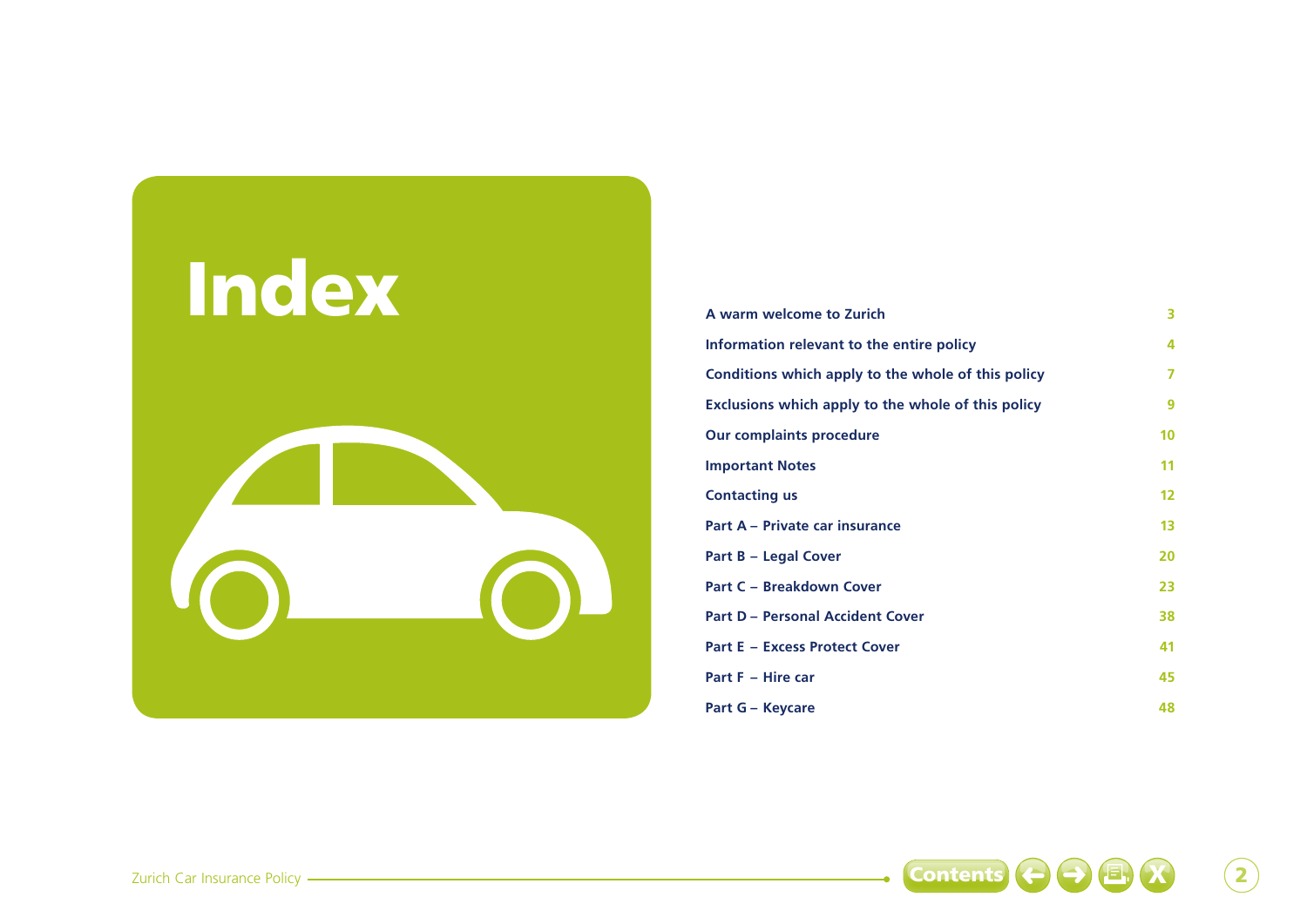# A warm Welcome to Zurich

# Thanks for choosing Zurich Car Insurance.

**At Zurich, we have over 80 years' experience of protecting our customers against the unexpected, so you can be confident your Zurich policy gives you the cover you need.** 

**This policy document gives you the details of your cover and it should be read along with your statement of insurance and certificate of motor insurance.** 

**If you need to make a claim, our team is always here to help. In the event of an accident, please contact us immediately on 0845 308 0301 so we can tell you what to do next and help resolve any claims.** 

**And if you have any questions about your policy or would like to discuss any other insurance needs, please feel free to contact us at zurich.co.uk or call us on 0800 408 0975.** 

We look forward to taking care of your car.

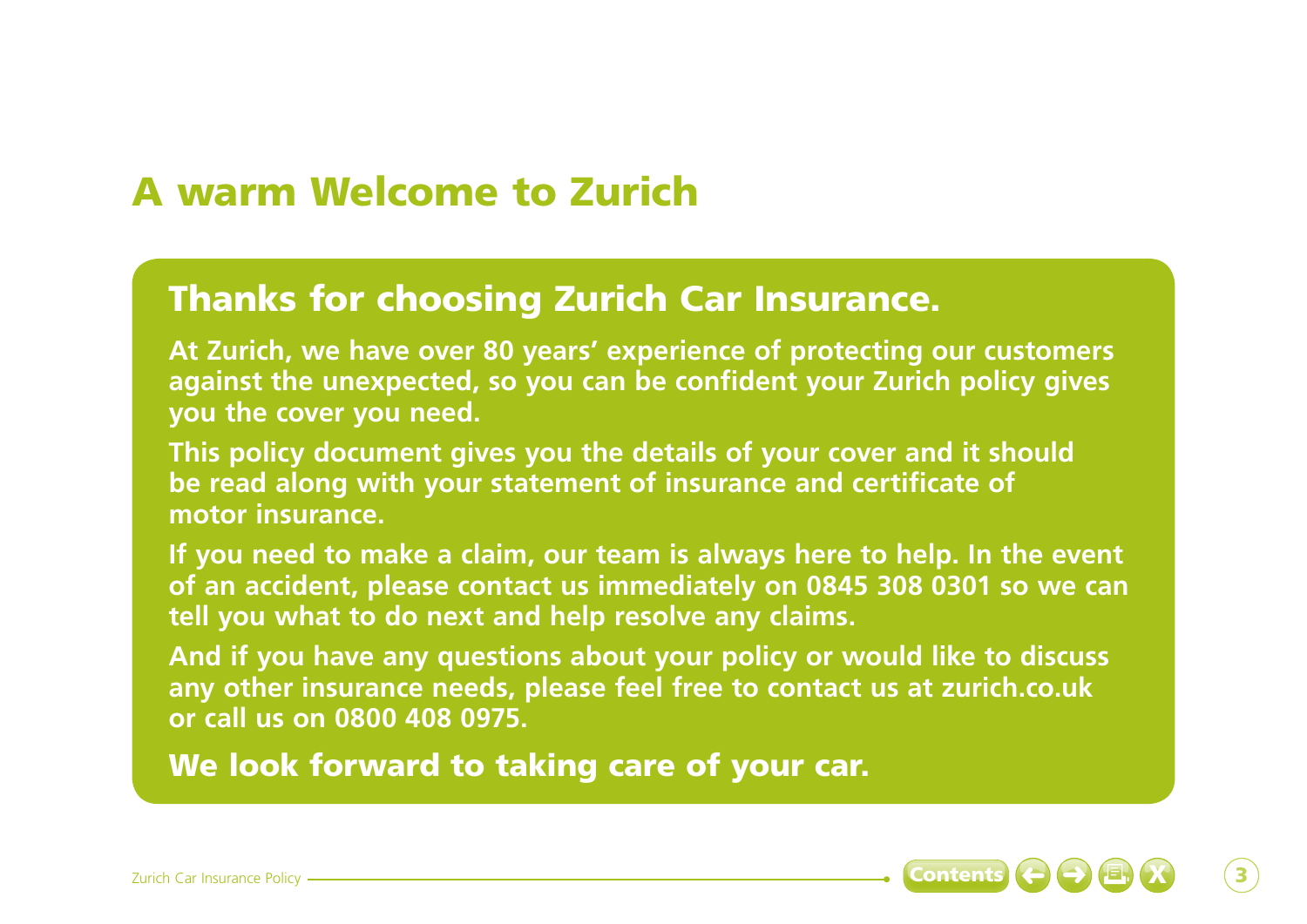# Information relevant to the entire policy

This policy is an agreement between you (the person shown in the statement of insurance as the person insured) and the various parties providing the cover under the individual parts of this policy but is only valid if you pay the premiums. It is based on the information you gave us and confirmed to us during the application process or subsequently. The information provided must be to the best of your knowledge and belief and this applies to any answers given on behalf of a named driver. You have a responsibility to check the accuracy of answers provided in relation to any named driver. Your policy provides the cover for the drivers, the insured car, use and for the sections detailed in the statement of insurance for the period of insurance shown or a subsequent period where we have accepted payment. You must read this motor policy together with your statement of insurance, certificate of motor insurance and any specifications or special terms and conditions as one single contract.

You must tell us immediately if any of the information on which this insurance is based changes, for example you or anyone covered by this policy being convicted of an offence or change of car or occupation. Failure to do so may result in your insurance no longer being valid and claims not being met. If in doubt about any change, please tell us.

If your policy or any of the information on which it is based changes, we will be entitled to vary the premium and terms for the rest of the period of insurance. An administration charge of £25 (including Insurance Premium Tax) will be applied to policy changes unless this is at the start of the policy or on your renewal date. You should keep a record (including copies of letters) of all information supplied to us in connection with this insurance.

If you change the insured car, the drivers or how you use the insured car, we may not be liable until we have issued a new statement of insurance and either a cover note or certificate of motor insurance. If you make any changes to your car your insurance will not be valid until we have agreed to accept them.

Your policy is governed by the law that applies to where you reside within the United Kingdom. If there is any disagreement about which law applies, English law will apply in which case you agree to submit to the exclusive jurisdiction of the courts in England and Wales. Unless agreed otherwise, we will communicate to you in English.

Your policy provides cover in the United Kingdom for the people and car shown in the certificate of motor insurance for the period shown. For details of using your car abroad, see Section 12 of part A of the policy.

Wherever we refer to spouse in this policy, we mean your husband, wife or partner you live with as if you are married (including partners of the same sex).

#### **Your cancellation rights**

If you decide that you do not want to accept the policy (or any future renewal of the policy by us), you must surrender the certificate of motor insurance to us or complete the declaration of surrender and return to us within 14 days of receiving policy documents (or for renewals, within 14 days of your policy renewal date). We will charge you on a pro rata basis for the time we have provided cover for you, plus a cancellation fee of £25 (including Insurance Premium Tax). The balance of the premium will be returned to you when you have surrendered your certificate of motor insurance or completed and returned a declaration of surrender but there will be no refund where you are cancelling the policy following a claim where the vehicle is a total loss and not being replaced. If you have purchased additional optional cover under parts B - G this will be shown on your statement of insurance. You should refer to the cancellation terms specified in the relevant part of the policy.

Please see Condition 5 for full details of all cancellation conditions and charges.

#### **Automatic renewal**

If you pay the premium using a credit agreement with Premium Credit Limited, you consent to the automatic renewal of your policy at its expiry for a further 12 month period of cover. We will have the right (which we may not use) to renew the policy each year and continue to collect premiums using the details you provided us with when you took out the policy. We may vary the terms of the policy (including the premium) at renewal and you will be notified before your renewal date. If you decide that you do not want us to renew the policy, as long as you tell us before the next renewal date, we will not renew it.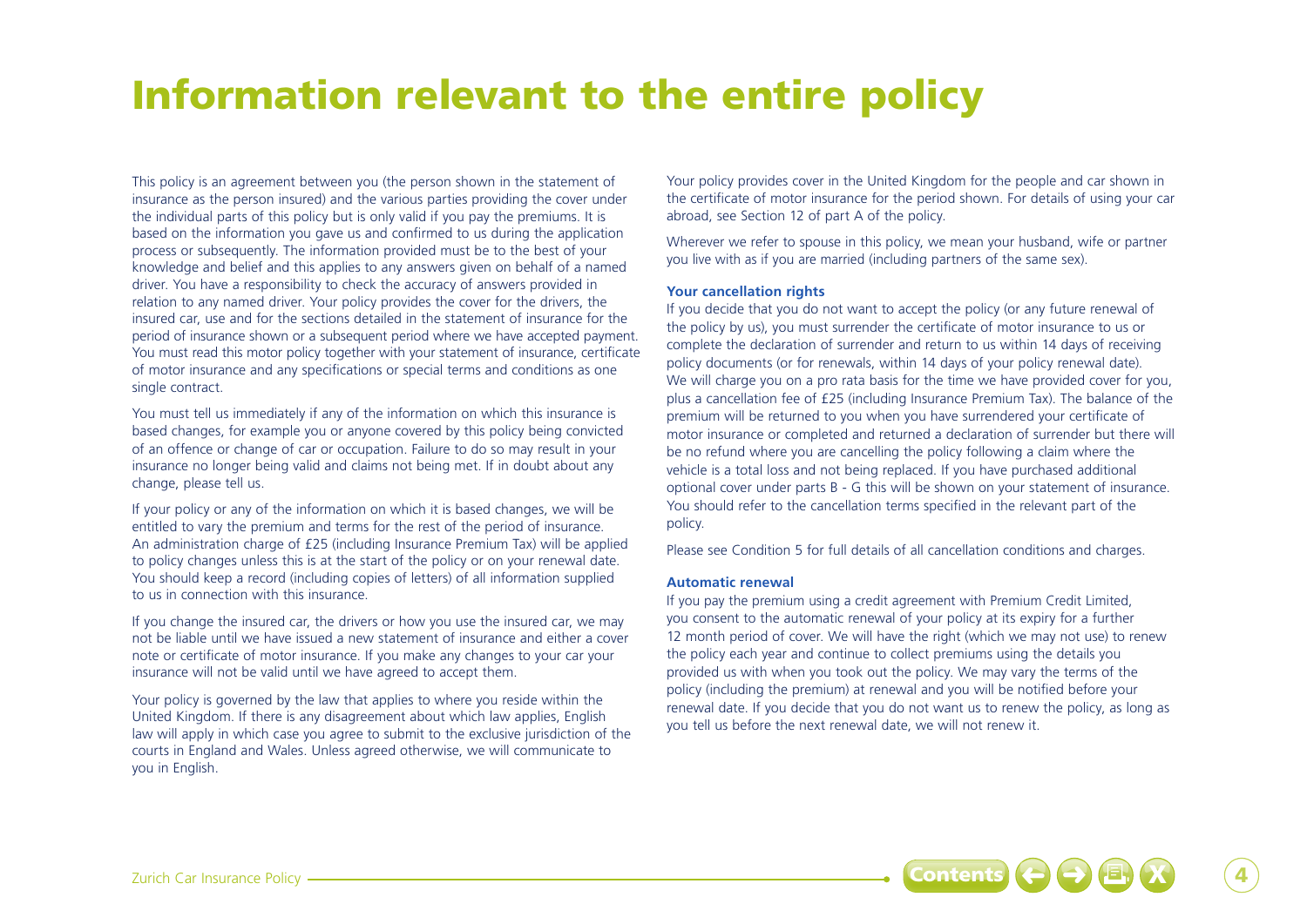#### **Settling claims**

For claims under Sections 4 and 5 of part A of the policy, we will at our option either repair your car or make a cash settlement, which will not be more than your car's market value at the time of the loss or damage.

Unless doing so would invalidate a car manufacturer's warranty, when we repair your car we may use parts or accessories which are not made or supplied by your car's manufacturer. However, they will be of a similar quality to the parts and accessories which are being replaced.

### Vehicle damaged beyond economical repair or stolen and not recovered ('total loss')

If we decide that your car has been damaged beyond economical repair ('total loss') or it has been stolen and not recovered we may settle your claim by making a cash settlement based upon the market value of your car in the United Kingdom at the time of the loss or damage. Before we make payment you must send us the vehicle keys, Vehicle Registration Document, Department for Transport test certificate (if applicable) and surrender your certificate of motor insurance or complete and return a declaration of surrender. If we have agreed that you can keep the vehicle we will deduct its salvage value from any payment we make to you.

You will have 42 days from the date we make payment to you to:

- advise us the details of a replacement vehicle or,
- if we have agreed that you can retain the vehicle, provide us with a satisfaction note, schedule of works and engineers report confirming that all necessary repairs have been carried out to a satisfactory standard.

#### **Administration charges**

An administration charge of £25 (including Insurance Premium Tax) will be applied to policy changes unless this is at the start of the policy or on your renewal date. If you request a set of printed documents an administration fee of £25.00 will be charged each time.

## **Definitions**

The following key words or phrases, which are listed below in alphabetical order, have the same meaning whenever they appear in this policy. They are shown in bold throughout the **policy**. Additional definitions may apply to **Parts**  $B - G$  of the policy. Please refer to the relevant parts of the policy for details.

- Certificate of motor insurance Evidence of the existence of motor insurance as required by law and which forms part of your motor policy.
- Court of summary jurisdiction A Magistrates Court or a court of equivalent jurisdiction in the United Kingdom.
- Emergency treatment fees Payment for charges prescribed by the road traffic acts for emergency medical assistance following an accident involving a car which we cover.
- Excess The first amount you will have to pay towards the cost of a claim for loss of or damage to your car, whether or not the incident giving rise to the claim is your fault.
- Fire Fire, lightning, explosion or self-ignition.
- Malicious damage Damage caused to your car as a result of an intentional or reckless act by a person not covered by this policy.
- Market value The cost, in the reasonable opinion of our motor engineer, of replacing your car with a car of the same make, model and pre-loss or damage condition, specification, mileage and age.
- Motor policy The documents consisting of your statement of insurance, your policy summary, your motor policy book, your certificate of motor insurance and any Special terms and conditions.
- No claims discount The reduction we allow in your premium in return for not making a claim, or where no unrecovered payment is made to you or a third party.
- Part  $A G -$  the individual contracts in the policy at  $A G$  entered into with the parties providing cover under each such contract.
- Period of insurance The period shown in your statement of insurance and certificate of motor insurance for which we have agreed to cover you and for which you have paid or agreed to pay a premium.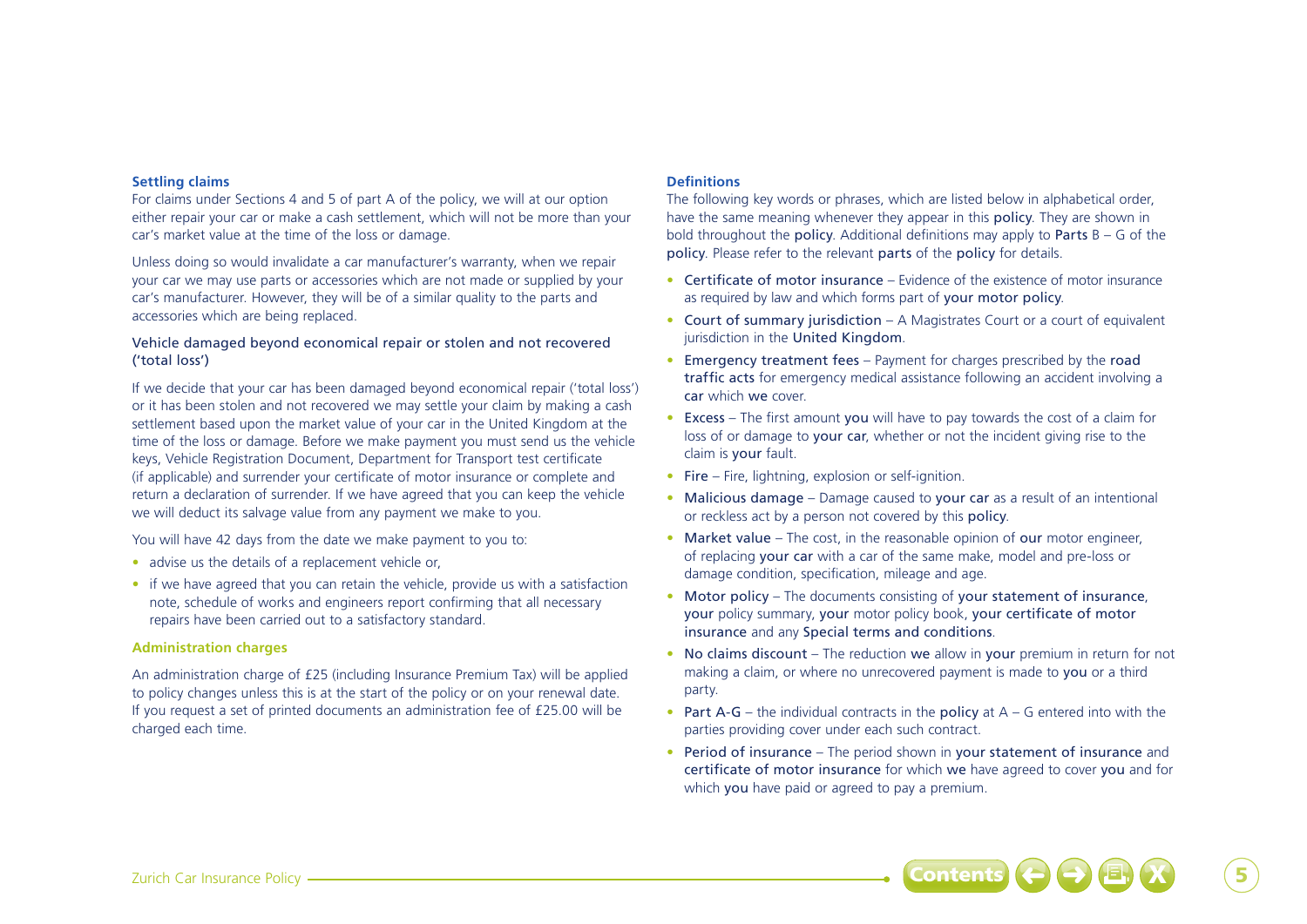- Personal belongings Property which is worn or used and capable of being carried with you in everyday life and which belongs to you or any passenger in your car.
- Policy The combination of part A and all other parts you have chosen to purchase.
- Protected NCD Cover against loss of your no claims discount in the event of you making a claim.
- Road traffic acts Legislation which includes details of the minimum cover for which motor insurance is required in the United Kingdom.
- Special terms and conditions A change to your details which forms part of your motor policy.
- Statement of insurance The document giving details of the period of insurance, your cover, the premium and the policy number. The statement of insurance includes all the information you provided when we prepared your quotation and forms the basis of your contract.
- Theft Theft, attempted theft or the taking away of your car without your consent.
- Total loss Where your car has been damaged beyond economical repair or it has been stolen and not recovered.
- United Kingdom/UK England, Scotland, Wales, Northern Ireland, the Isle of Man and the Channel Islands (including transit by sea, air, rail or within and between these places).
- We/Us/Our/Zurich Zurich Insurance plc (except in parts B G where we/us/ our are separately defined).
- You/Your/The insured The person named as the policyholder in both your statement of insurance and your certificate of motor insurance.
- Your car/The insured car The car including its spare parts or accessories (fixed parts or products designed to be fitted to your car that are part of the manufacturer's original specification or that you have declared to us and have been accepted by us) while on or in your car or in your private garage, described in your statement of insurance or any replacement car which has been notified to and accepted by us, and for which you have a certificate of motor insurance showing the registration mark. This will include any courtesy car temporarily supplied by a Zurich approved repairer while your car is being repaired following an accident covered by this policy.

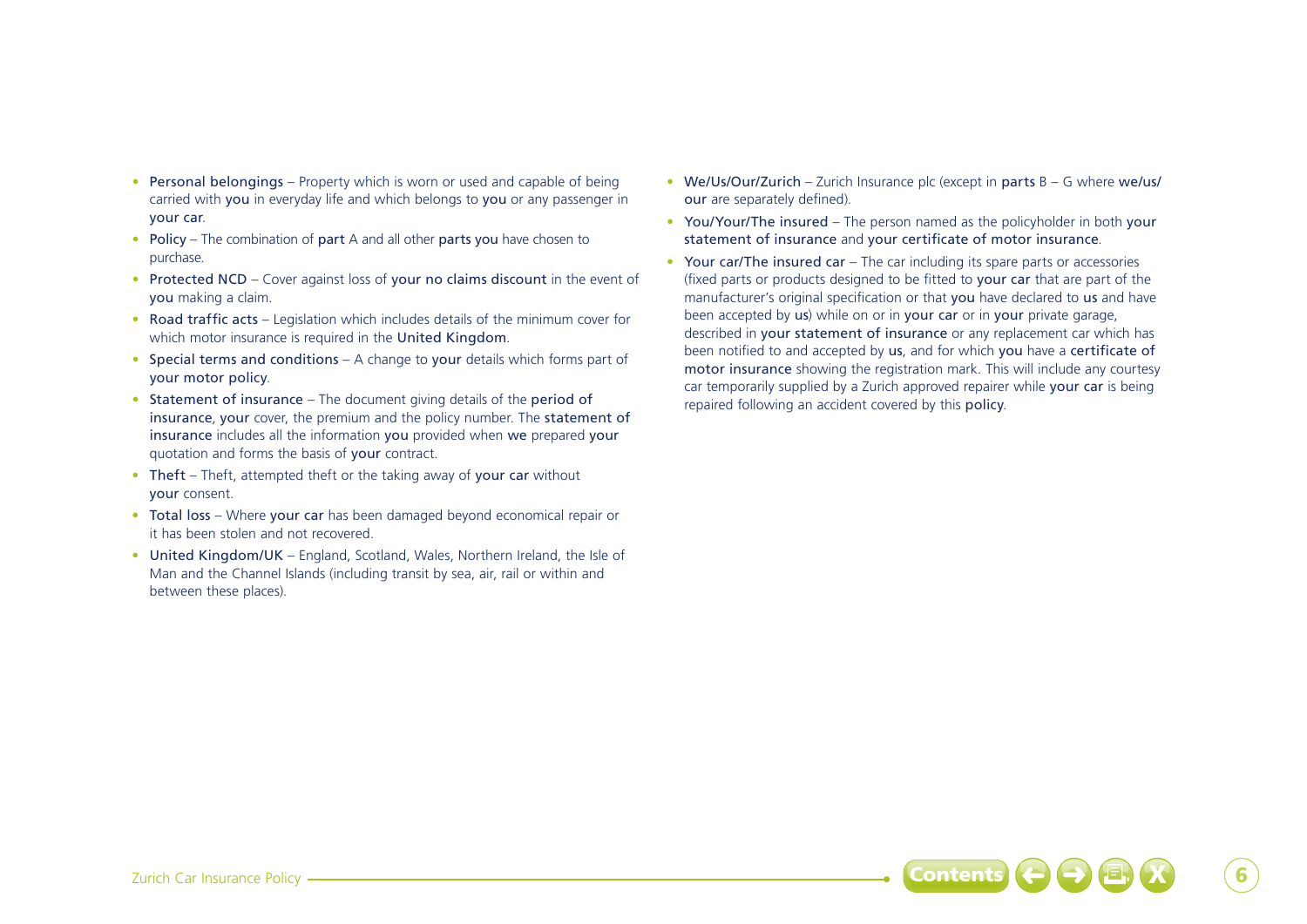# Conditions which apply to the whole of this policy

Additional conditions may apply to **parts**  $B - G$  of the **policy**. Please refer to the relevant parts of the policy for details.

- 1. You must do all you reasonably can to prevent loss or damage to your car and maintain it in a roadworthy condition.
- 2. Everyone covered by this **policy** must follow the **policy** terms and conditions. All drivers must have a valid driving licence and follow the conditions of their licence.
- 3. If, by law, we must make a payment that is not covered by the policy, we have the right to recover this payment from you or the person who is liable.
- 4. You must tell us immediately about any accidents, claims or legal proceedings in connection with this policy, and give us all the information and help we may need. This will include details of any charges brought by the police against you or the person driving your car arising from an accident for which a claim is being made under this policy. You must send any court documents to us immediately they are received. We will decide how to settle or defend a claim, and may carry out proceedings in the name of any person covered by the policy, including proceedings for recovering any claim.
- 5. We may cancel your policy by giving you seven days notice to your last known address and refund any premium which may be due to you in accordance with the terms of this condition.

You have the right to cancel your policy at any time by telling us either in writing or by telephone using the contact details set out in your covering letter. Where you cancel your policy and you pay under a credit agreement with Premium Credit Limited, you authorise us on your behalf to cancel your credit agreement with Premium Credit Limited.

If the policy is cancelled within 14 days of you receiving it (or for renewals, within 14 days of your policy renewal date) we will charge you on a pro rata basis for the time we have provided cover for you, plus a cancellation fee of £25 (including Insurance Premium Tax). The balance of the premium will be returned to you when you have surrendered your certificate of motor insurance or completed and returned a declaration of surrender but there will be no refund where you are cancelling the policy following a claim where the vehicle is a total loss and not being replaced.

If the policy is cancelled at any other time we will charge you on a pro rata basis for the time we have been on cover. We will deduct a £50 (including Insurance Premium Tax) cancellation fee from any refund if the policy is cancelled. We will not refund any premium if we have paid a claim or one is outstanding when the policy is cancelled. If you are paying by credit agreement and you have made a claim you must still pay the balance of the full annual premium under your credit agreement with Premium Credit Limited. If you do not do this we may take the balance of any outstanding premium from any claim payment we are making to you.

If you fail to pay the premium due we may cancel the policy and refuse your claim or take the balance of any outstanding premium due to us from any claim payment we make to you. This may mean that we fulfil our obligations to any claims against your policy by a third party but seek full recovery of any sum made under **your policy** directly from **you**. This may include the instruction of solicitors or other recovery agents.

When the **policy** is cancelled, either by you or us, you must by law surrender the certificate of motor insurance or complete and return a declaration of surrender to us. When you surrender your certificate of motor insurance or complete and return a declaration of surrender to us we will refund any premium in accordance with the terms of this condition. If you do not surrender your certificate of motor insurance or complete and return a declaration of surrender we may commence court proceedings or seek to recover it through the services of a third party recovery agent and charge a fee.

If you have purchased additional optional cover under parts  $B - G$  and you cancel this cover more than 14 days after receiving the policy, independently to your policy, there will be no refund. Please refer to the cancellation terms specified under the relevant part of the policy for more details.

- 6. If a claim is fraudulent or false in any way, we will not make any payment under the policy and all cover will end.
- 7. We will not make any payment if there is cover under any other policy.
- 8. You must report any theft, attempted theft or malicious damage to the police immediately.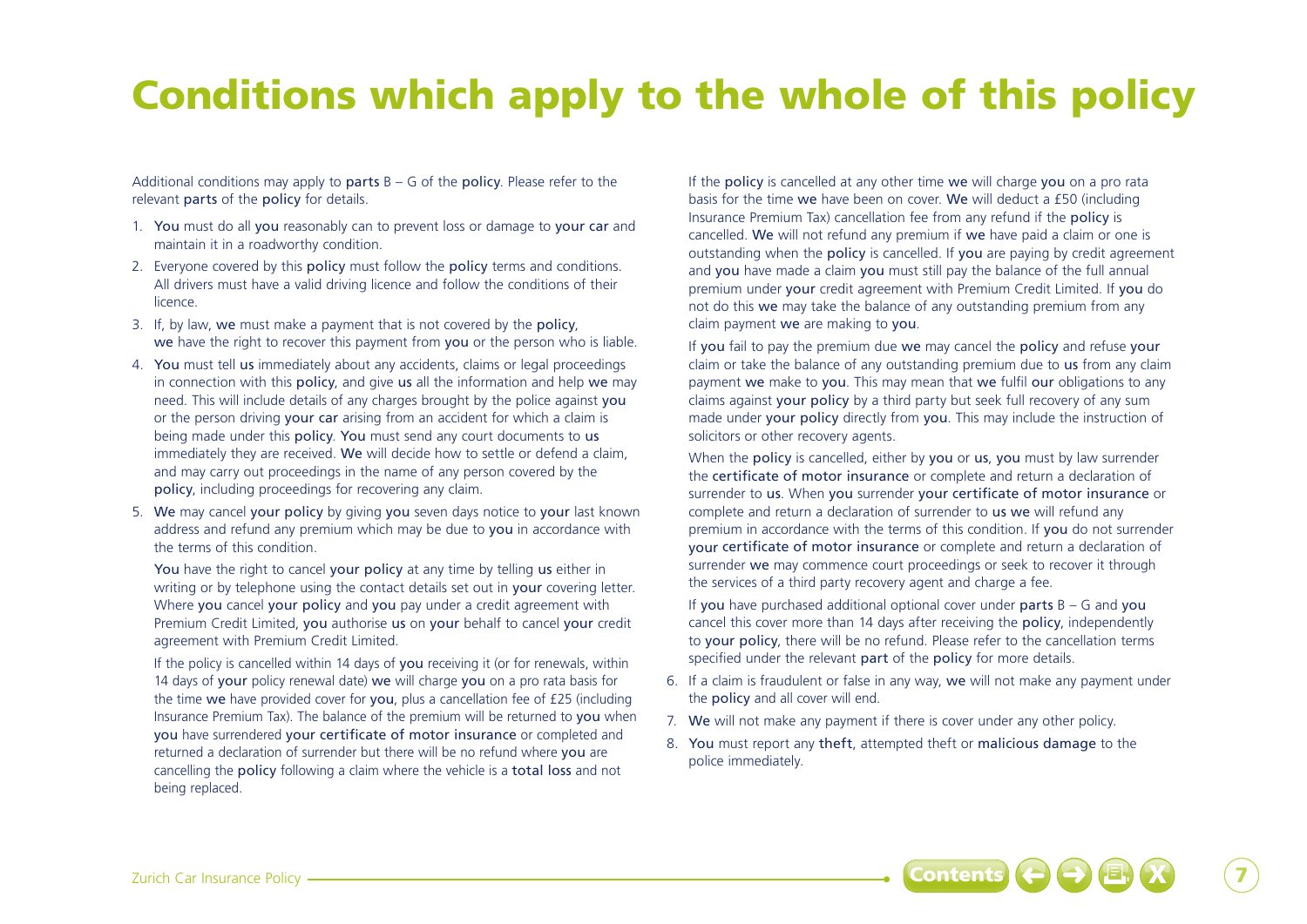9. If you pay the premium to us using a credit agreement with Premium Credit Limited, you consent to the automatic renewal of your policy at its expiry for a further 12 month period of cover. We will have the right (which we may not use) to renew the policy each year and continue to collect premiums using this method. We may vary the terms of the policy (including the premium) at renewal and you will be notified before your renewal date. If you decide that you do not want us to renew the policy, as long as you tell us before the next renewal date, we will not renew it.

Please note that failure to make your monthly payment when due will result in your finance provider, Premium Credit Limited applying an administration charge of £20. This will be added to the collection of the payment from your account. If a second attempt to collect payment fails or your Direct Debit Instruction at your bank is cancelled, your finance provider, Premium Credit Limited will inform you by letter and give you the opportunity to make the payment by credit/debit card. Premium Credit Limited will make a charge of £2.50 for each payment made by any method other than direct debit.

If you fail to make the outstanding payment by the requested date, Premium Credit Limited will cancel your credit agreement and advise us. Under the terms of your policy, we will cancel your insurance immediately and notify you of the effective cancellation date in writing. Where your policy is cancelled for whatever reason, you will be required to pay any outstanding amount due for cover you have already received, including any unpaid fees and a cancellation fee. We will use the debit/credit card details you provided us with when you took out the policy to collect these unless you contact us to make alternative arrangements.

If we are unable to recover the outstanding amount, we will pass this to our Debt Collection Agency which will incur additional charges of 15% + VAT based on the full outstanding amount owed to us, including any cancellation or administration fees.

Our right to renew this policy does not affect your cancellation rights detailed elsewhere on pages 4 and 7 of the policy.

- 10. If an outstanding amount is payable by you, unless you contact us to make alternative payment arrangements, we will collect the payment owed to us using the debit/credit card details you provided us with when you took out the policy.
- 11. We reserve the right to establish the mileage on your car at any time where your policy has been rated on a selected mileage basis. Where the annual mileage has been exceeded, your premium will be increased to that which applies to the mileage driven. If we become aware that the annual mileage has been exceeded at the time of a claim, the additional premium will be deducted from the claim payment. The higher premium will apply from the commencement of the insurance.
- 12. Your car must be registered in the United Kingdom.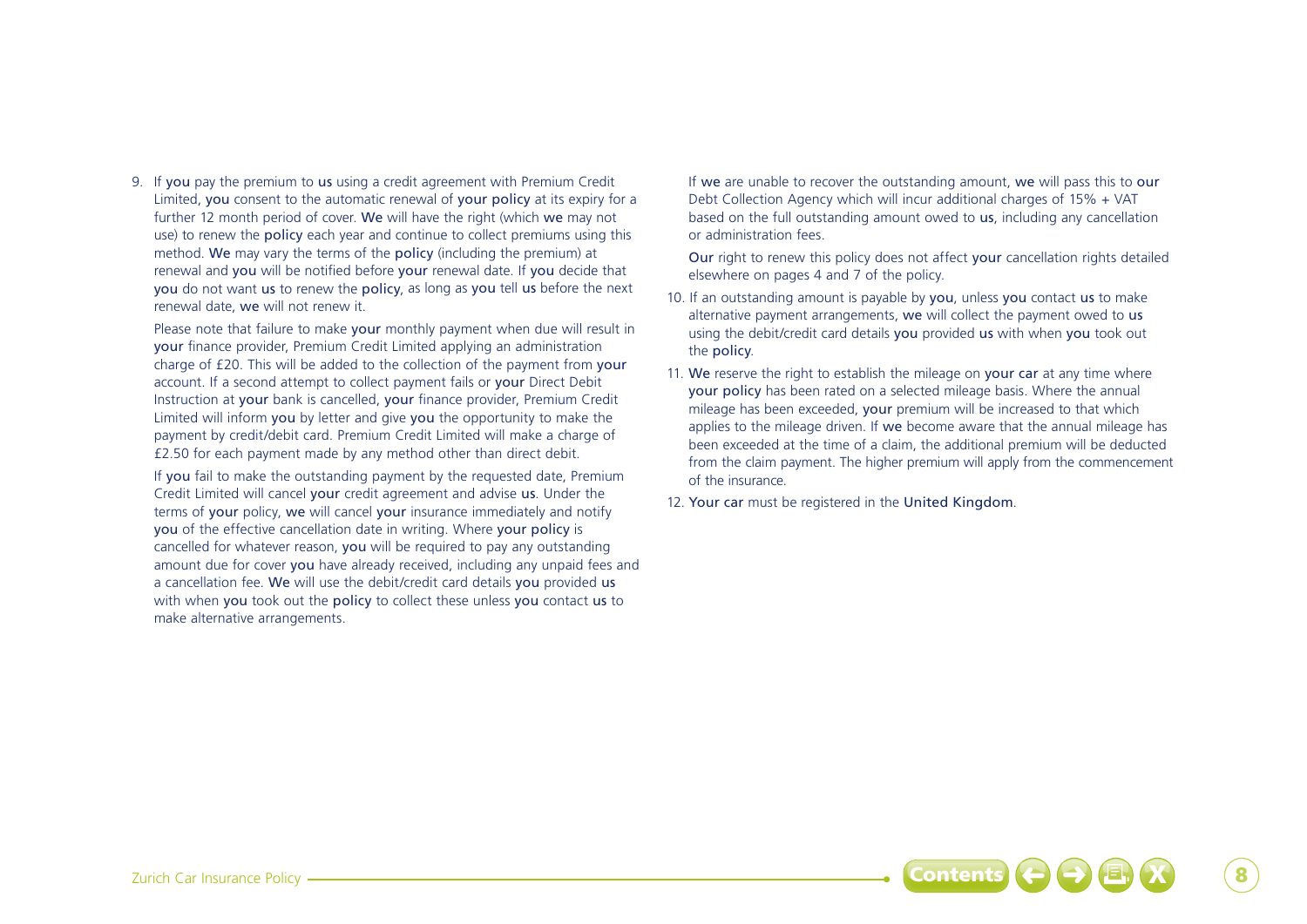# Exclusions which apply to the whole of this policy

Additional exclusions may apply to parts  $A - G$  of the policy. Please refer to the relevant parts of the policy for details.

We will not pay for any claims arising from the following:

- 1. Your car being driven or used by any person or for a purpose that is not covered by your certificate of motor insurance.
- 2. War, invasion or civil war, except as necessary to meet the requirements of the road traffic acts.
- 3. Riot or civil commotion outside Great Britain.
- 4. Pressure waves caused by aircraft travelling at the speed of sound, or faster.
- 5. Ionising radiation, radioactivity, nuclear fuel, nuclear waste or nuclear equipment.
- 6. Using your car in any area used by aircraft or for servicing aircraft.
- 7. A contract that says you are liable for something which you would not otherwise have been liable for.
- 8. Pollution or contamination unless it is directly caused by a sudden identifiable, unintended and unexpected incident and it occurs entirely at a specific time and place during the period of insurance.

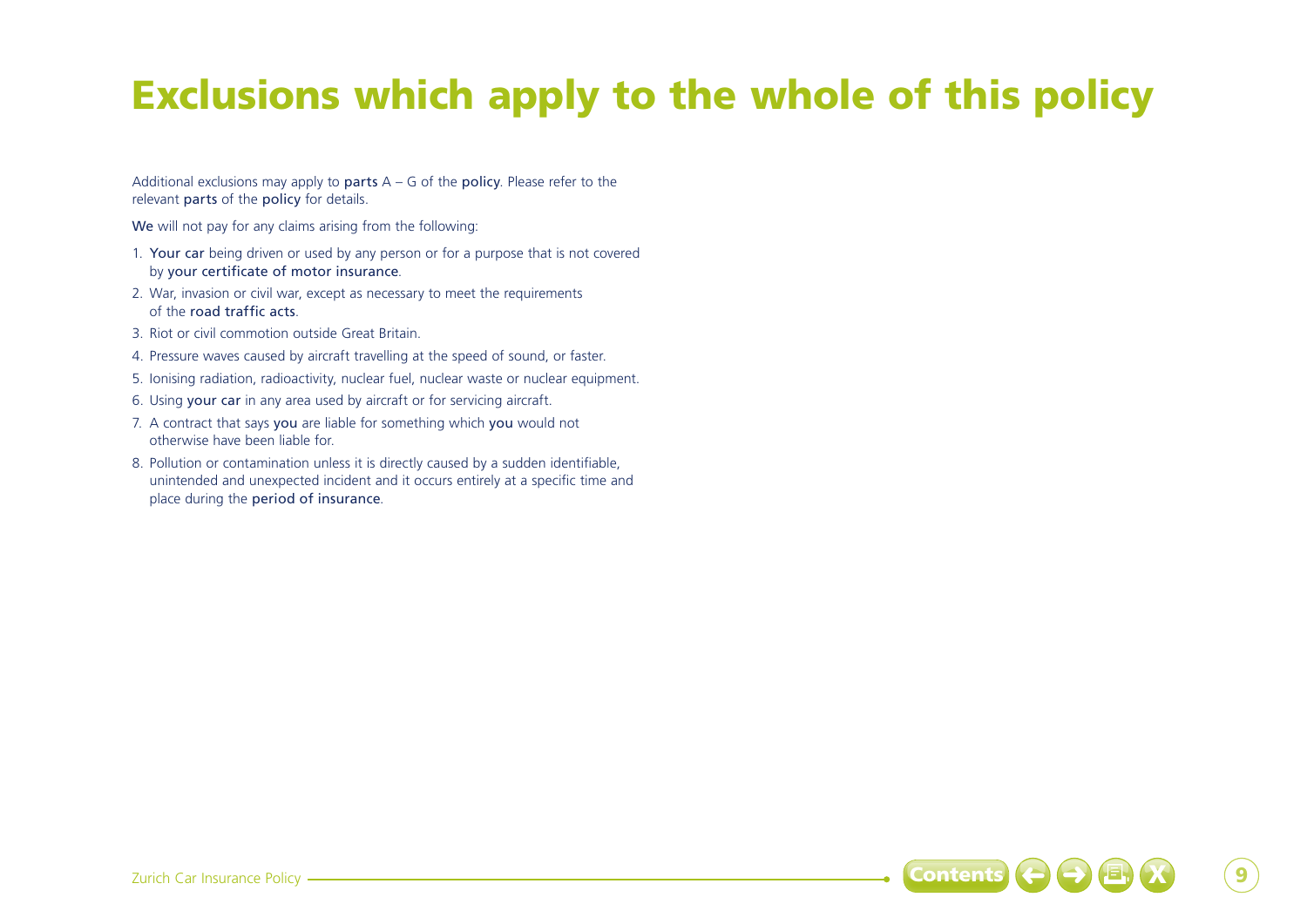# Our complaints procedure

Details of complaints procedures are included in each part of your policy. Please refer to the relevant part for full details.

# **Compensation Scheme**

We are covered by the Financial Services Compensation Scheme (FSCS) which means that you may be entitled to compensation if we are unable to meet our obligations to you.

Further information is available at www.fscs.org.uk or by contacting the FSCS directly on 0800 678 1100.

This applies to all parts of the policy except where specifically overridden.

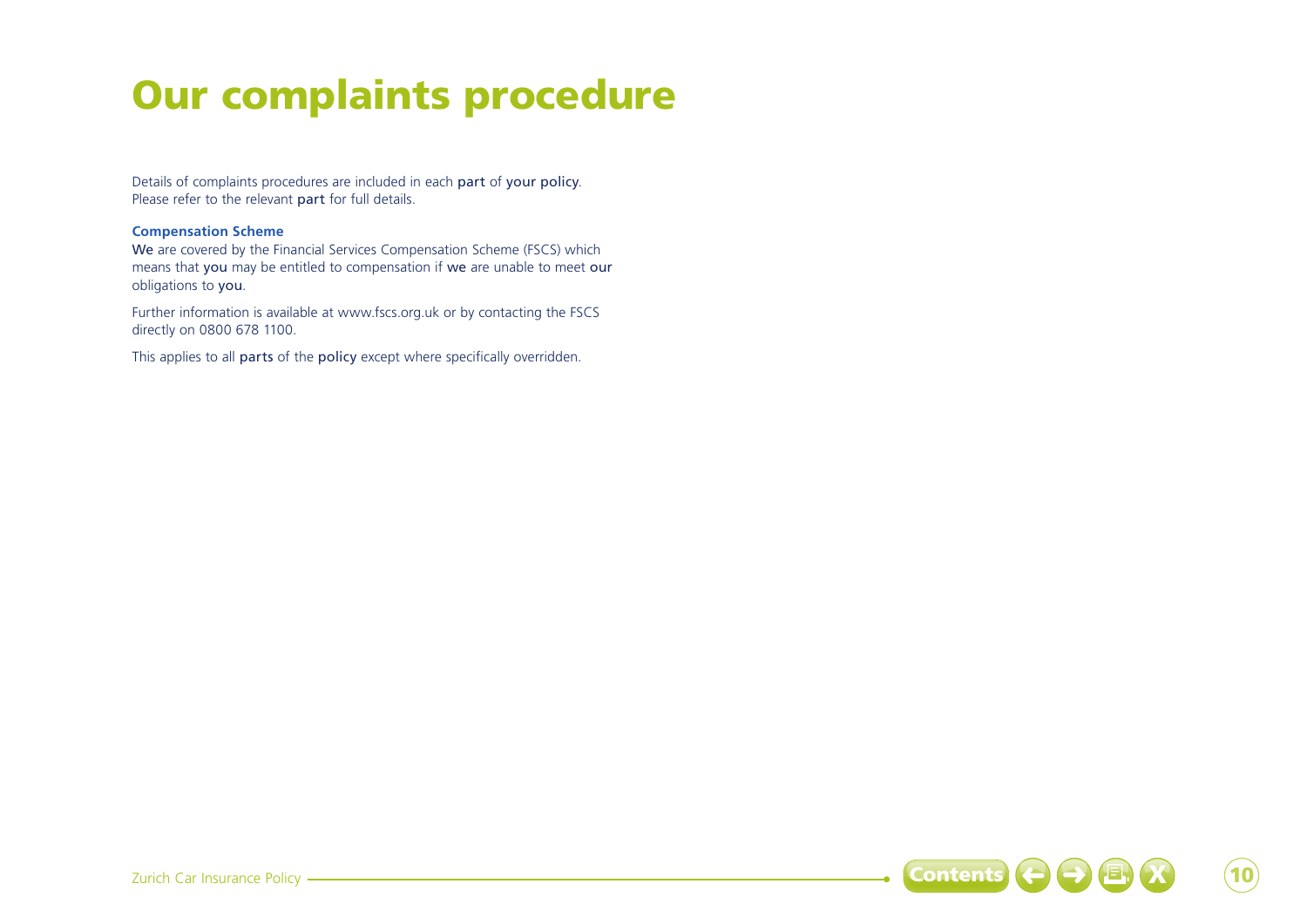# Important Notes

Details of how your data is used are included in each part of your policy where applicable.

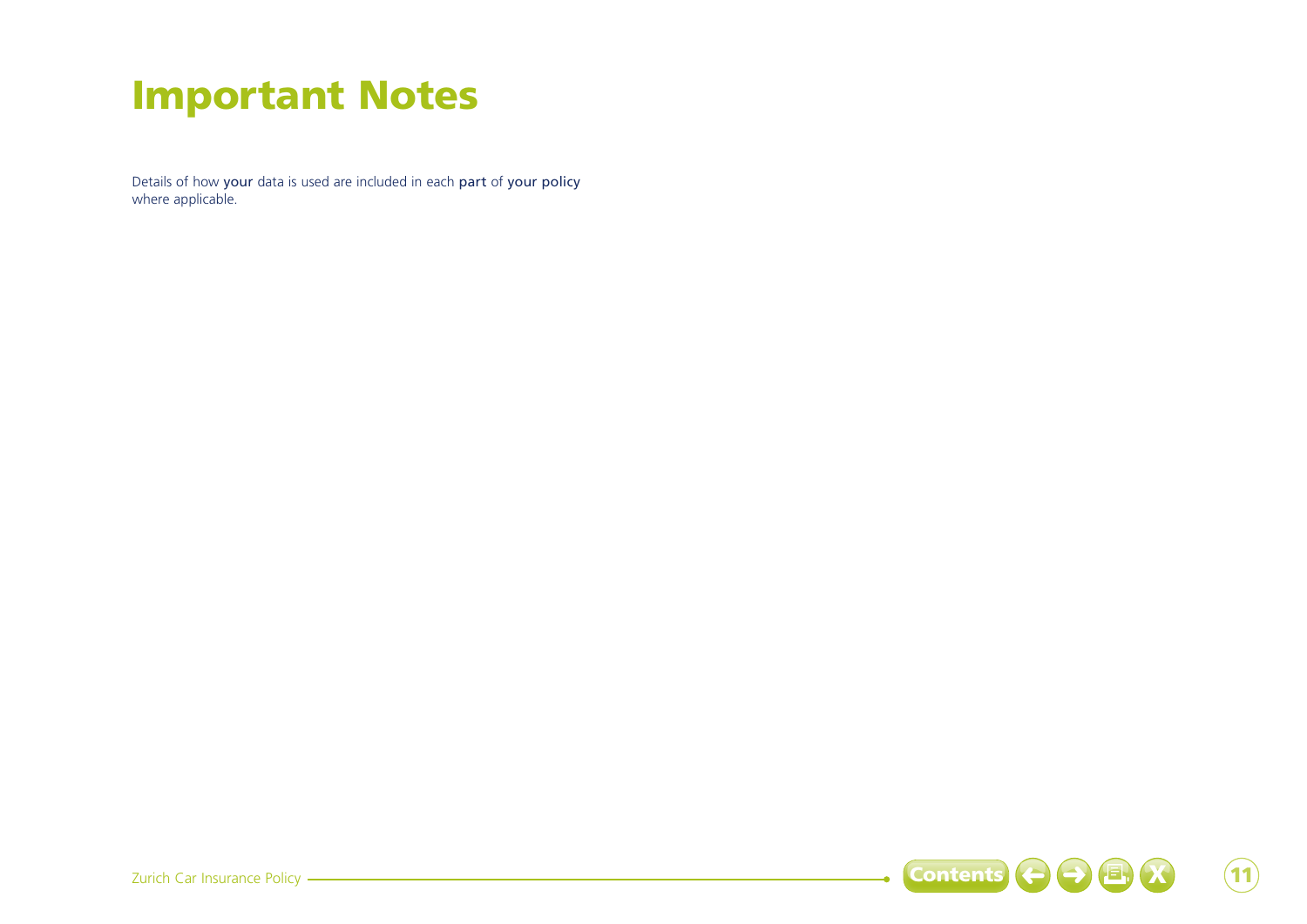# Contacting us

If you have any questions about your policy or would like to discuss any other insurance needs, please feel free to contact us at zurich.co.uk or call us on 0800 408 0975.

# **How to make a claim**

**Reporting a claim or accident in the UK 0845 308 0301**

**Reporting a claim or accident in Europe 0044 845 308 0301**

**Replacing or repairing glass 0800 015 8050** 24 hours a day, 365 days a year

# **Optional add on cover**

Your statement of insurance will show whether you have cover under this part.

**loss or damage occurred**

3 **What caused the loss or damage**

| Uninsured loss recovery and legal expenses | 0870 366 1542                                    |
|--------------------------------------------|--------------------------------------------------|
| <b>Personal Accident cover</b>             | 0843 309 4507                                    |
| <b>Excess Protect</b>                      | 0844 225 9680                                    |
| <b>Hire car</b>                            | 0845 308 0301                                    |
| <b>Motor Legal Helpline</b>                | 0870 010 0961<br>24 hours a day, 365 days a year |
| <b>Keycare</b>                             | 0845 303 4017                                    |

# **Breakdown cover**

Your statement of insurance will show whether you have cover under the following parts.



# **Breakdown cover in Europe**

Emergency breakdown assistance (as long as you have bought this optional cover)

|                                               | Freephone Pay call         |                                    |
|-----------------------------------------------|----------------------------|------------------------------------|
| <b>France and Monaco</b>                      | 0800 290 112 0472 43 52 55 |                                    |
| <b>Republic of Ireland</b>                    |                            | 1 800 535 005   00 44 800 107 9058 |
| <b>Serbia and Montenegro</b>                  |                            | 99 33 472 43 52 55                 |
| Azerbaijan, Belarus, Georgia, Russia, Ukraine |                            | 810 33 472 43 52 55                |
| <b>Rest of Europe</b>                         |                            | 00 33 472 43 52 55                 |

If you have any problems reading this booklet, you can always call our Customer Services on 0800 408 0975 for a large font or Braille version.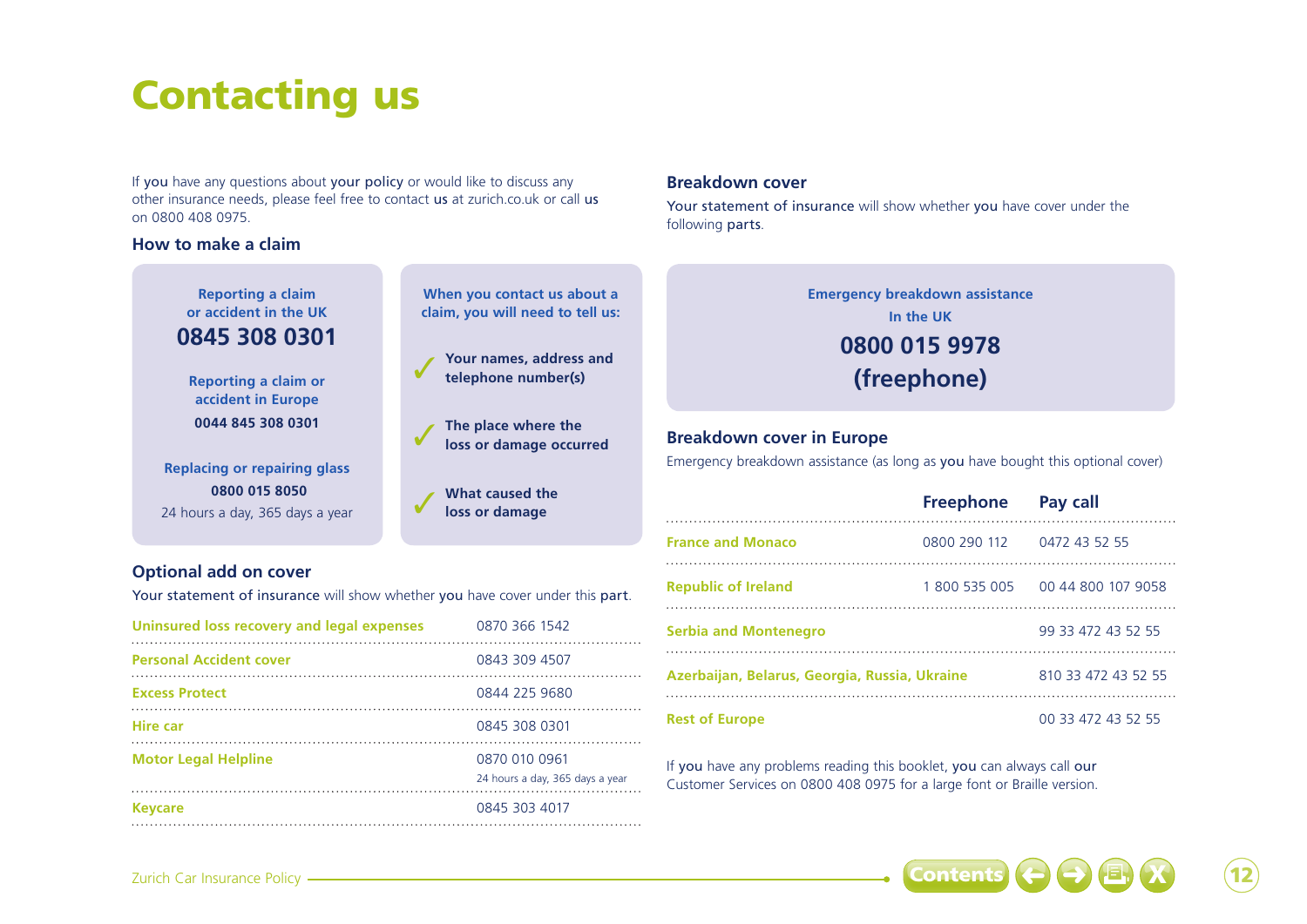# Part A Private car insurance

# **Section 1 – Liability to others**

**1.** We will cover your legal liability to compensate other people if someone dies or is injured, or property is damaged, as a result of using your car and any trailer or broken-down vehicle being towed by it.

We will provide this cover for:

- you and the drivers named on your certificate of motor insurance;
- passengers in your car;
- your employer or business partner, or your spouse's employer or business partner; and
- the legal representatives of the people named above if they have died.

Following an event which may lead to a claim under this policy, we will provide legal representation for people covered under this policy:

a) at any coroner's inquest, court of summary jurisdiction, or similar court; and

b) to defend a charge of manslaughter or causing death by dangerous driving.

What you are not insured for:

- damage to your car or any trailer or vehicle that is being towed by it;
- damage to property (including any motor car) owned by or in the custody or control of the person claiming cover under this section;
- any amount over £20 million for damage to property and £5 million for legal costs and expenses as a result of any claim or series of claims caused by one event;
- death, injury or damage to property resulting from terrorism, except as necessary to meet the requirements of the road traffic acts.

# **Section 2 – Driving other cars**

- **2.** The cover provided by Section 1 of this policy will apply while you are driving in the United Kingdom or Republic of Ireland (including transit by sea, air, rail or within and between these places) any motor car which is not owned by you or hired to you under a hire purchase agreement provided:
	- you have the owner's permission to do so;
	- this cover is shown as being included on your current certificate of motor insurance;
	- there is a separate current valid insurance policy in force for the car which meets road traffic acts requirements.

## **Section 3 – Emergency treatment fees**

**3.** We will pay emergency treatment fees as necessary under the road traffic acts.

# **Section 4 – Fire and Theft cover**

**4.** We will cover your car against loss or damage by fire, theft or attempted theft.

Cover for:

- entertainment, communication, navigation and other electronic equipment permanently fitted to your car or,
- if not permanently fitted can only function when connected to a car's electrical system

is limited to £500 for any one claim unless the equipment is fitted as part of the manufacturer's original specification for your car.

What you are not insured for:

- the first amount (excess) of each claim shown under 'excesses' in your statement of insurance. This does not apply if your car is in your garage when the loss or damage occurs.
- an additional excess applies if you do not use one of our approved repairers, this amount will be shown under 'excesses' in your statement of insurance;

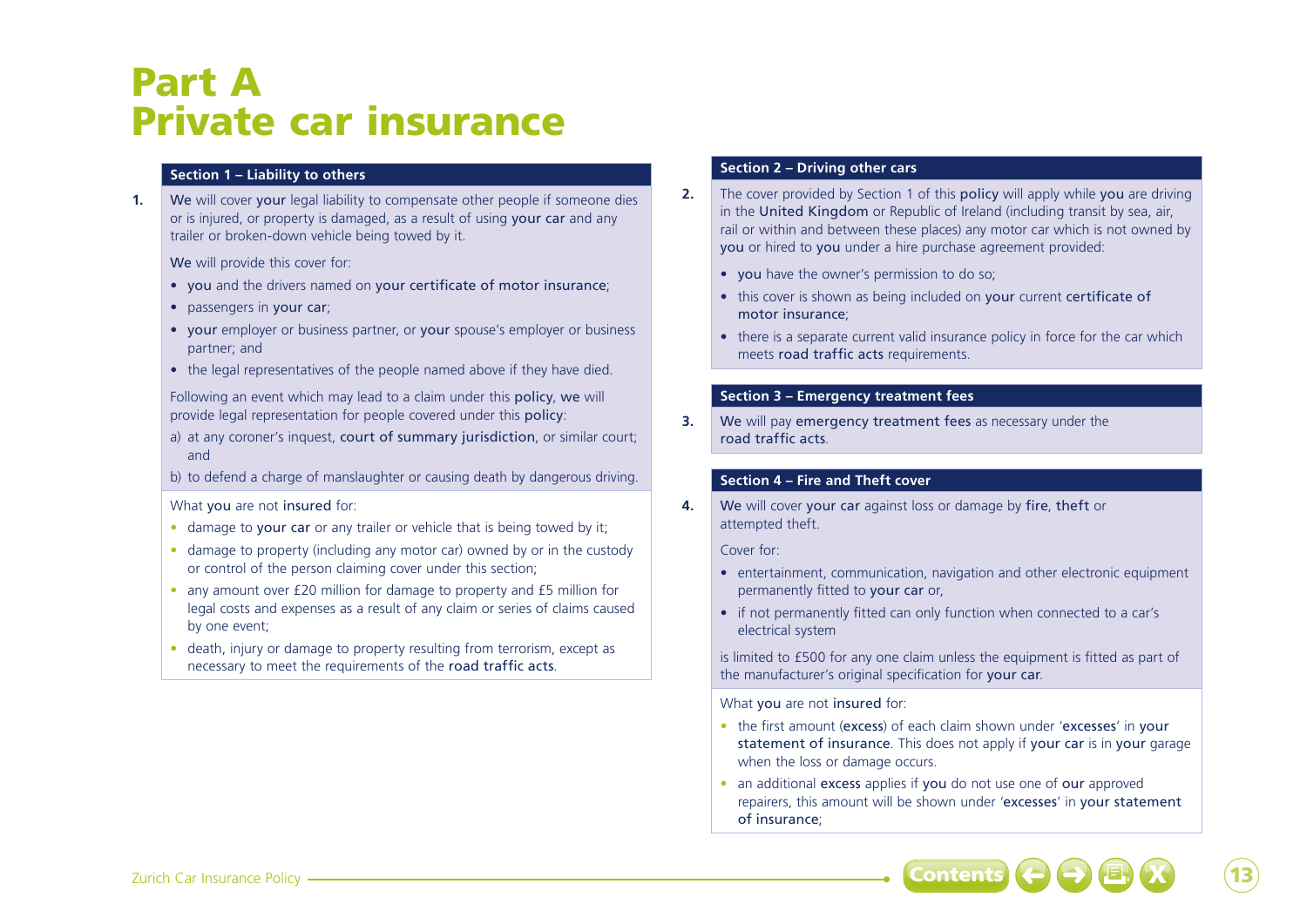- theft of entertainment, communication, navigation and other electronic equipment that:
	- $-$  is not permanently fitted to your car unless it is kept in your home, private garage or the glove box or luggage compartment of your locked car when not being used;
	- can be used independently of your car.
- loss of or damage to the ignition keys or any other removable car entry or ignition device:
- loss or damage where:
	- the ignition keys or any other removable car entry or ignition device are in or on your car or,
- your car is unoccupied and not properly locked and secured or,
- your car is unoccupied and left with the engine running;
- loss of use of your car:
- loss or damage resulting from deception:
- loss or damage caused by theft or attempted theft, if your car was taken by a member of your family or household unless that person is convicted of the theft;
- loss or damage due to theft or attempted theft unless it has been reported to the police and a crime reference number obtained;
- wear and tear;
- mechanical, electrical, electronic, computer or computer-software breakdowns, failures, faults or breakages;
- a reduction in your car's market value following repair:
- more than the maker's last list price in the United Kingdom of any spare part.

If you want us to pay for damage to your car, accessories or spare parts you must take steps to make sure that your car is kept safe until it is repaired. You can arrange to have your car removed to our nearest authorised repairer. It is important that you tell us immediately where your car is or you may be responsible for damage or storage costs.

## **Section 5 – Accidental damage cover**

**5.** We will cover your car against loss or damage.

Cover for:

- entertainment, communication, navigation and other electronic equipment permanently fitted to your car or,
- if not permanently fitted can only function when connected to a car's electrical system
- is limited to £500 for any one claim unless the equipment is fitted as part of the manufacturer's original specification for your car.

What you are not insured for:

- the first amount (excess) of each claim shown under 'excesses' in your statement of insurance;
- an additional excess applies if you do not use one of our approved repairers, this amount will be shown under 'excesses' in your statement of insurance;
- entertainment, communication, navigation and other electronic equipment that can be used independently of your car;
- loss of use of your car;
- loss or damage resulting from deception;
- loss of or damage to the ignition keys or any other removable car entry or ignition device:
- loss or damage where:
	- $-$  the ignition keys or any other removable car entry or ignition device are in or on your car or,
	- your car is unoccupied and not properly locked and secured or,
	- your car is unoccupied and left with the engine running;
- wear and tear:
- mechanical, electrical, electronic, computer or computer-software breakdowns, failures, faults or breakages;
- a reduction in your car's market value following repair;
- more than the maker's last list price in the United Kingdom of any spare part;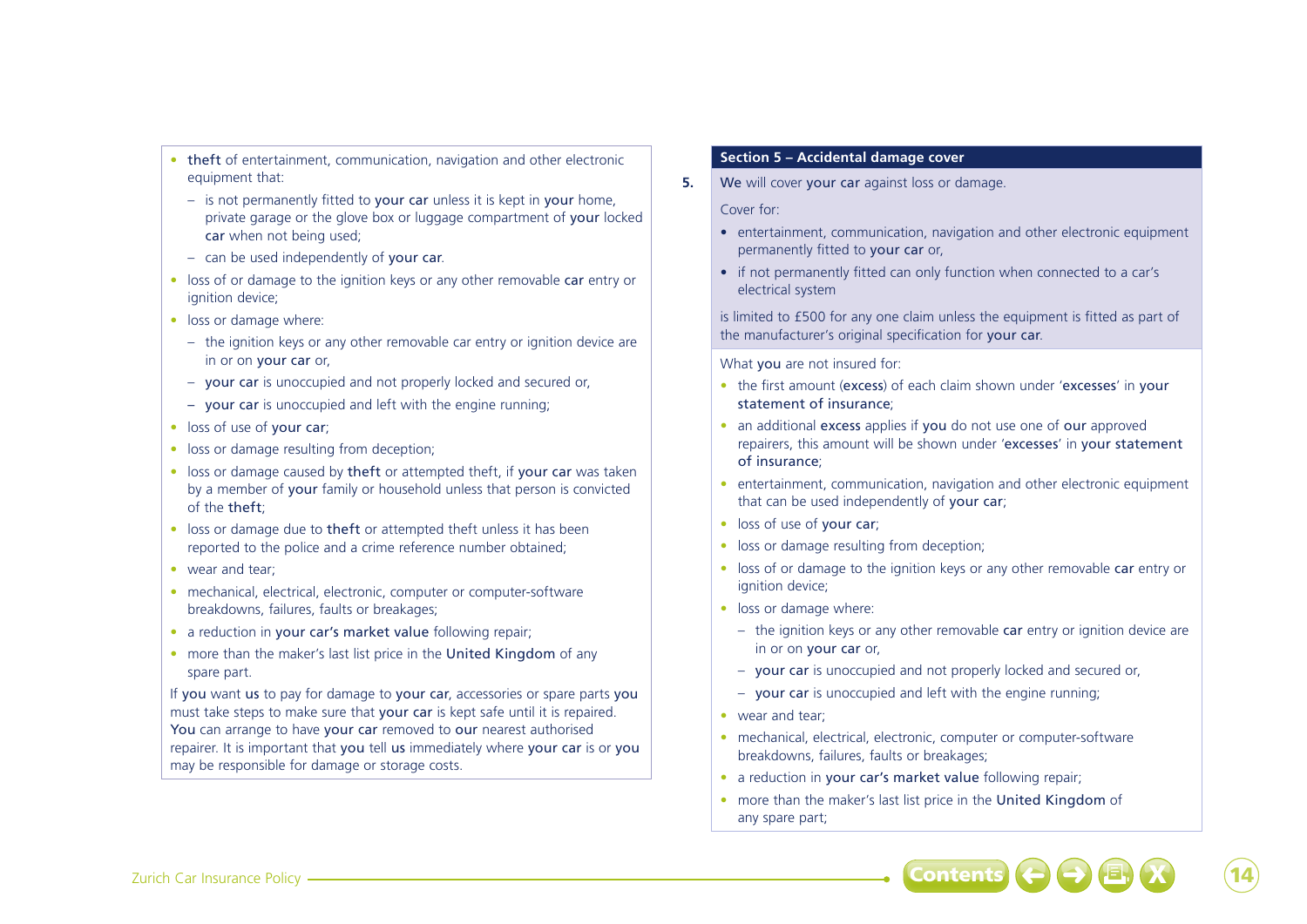- damage to tyres caused by braking, puncture cuts or bursts;
- loss or damage from incorrectly fuelling your car.

If you want us to pay for damage to your car, accessories or spare parts you must take steps to make sure that **your car** is kept safe until it is repaired. You can arrange to have your car removed to our nearest authorised repairer. It is important that you tell us immediately where your car is or you may be responsible for damage or storage costs

#### Note:

We will not apply excess(es) while your car is being driven by:

- a member of the motor trade while it is being serviced or repaired;
- hotel or restaurant staff for the purposes of parking; or
- a replacement driver provided under part C of this policy.

# **Section 6 – New car replacement**

- **6.** Following a valid claim under Section 4 or 5 of the policy, we will, as long as everybody involved agrees, replace your car with a new one of the same make, model and specification provided your car is in current production and available in the United Kingdom, if:
	- you or your spouse bought it new in the United Kingdom;
	- it costs more than 60% of the manufacturer's retail price, including VAT, to repair it; and
	- it is less than one year old from the date of its first registration as new, at the time of the loss.

If we cannot replace your car with one of the same make, model and specification we will pay what you paid for your car or the most recent new list price in the United Kingdom (which ever is less).

#### **Section 7 – Repairs**

**7.** Following a valid claim under Section 4 or 5 of the policy, we will pay the reasonable cost of taking your car to our nearest authorised repairer and returning it to you when the repairs are complete.

#### **Section 8 – Owner's interest**

**8.** We will make all claims payments under Section 4 or 5 of the policy to the legal owner if your car is under any contract or hire purchase agreement.

#### **Section 9 – Personal belongings**

**9.** We will pay up to £250 for personal belongings that are stolen from or accidentally damaged in your car. We will also pay up to £150 for loss or damage to any wheelchair, child's pushchair, buggy or carrycot in your car.

Following an accident or damage caused to your car by fire or theft we will pay up to £150 for the cost of replacing a child's car seat fitted in your car with a new one of the same or similar model and standard.

What you are not insured for:

- any items stolen unless they are hidden in a glove box or luggage compartment, other than a child's car seat, and your car is locked when it is unattended;
- money (including credit, cash, debit and cheque cards), tickets, vouchers, documents and securities;
- tools, samples or equipment carried in connection with any trade or business.

# **Section 10 – Medical expenses**

- **10.** Following an accident involving your car, we will pay:
	- medical expenses of up to £200 for each person:
	- vet fees of up to £200 for each domestic pet (for a maximum of two pets)

if they are injured while travelling in your car.

We will also pay you £30 a day for up to 30 days if you have to stay in hospital.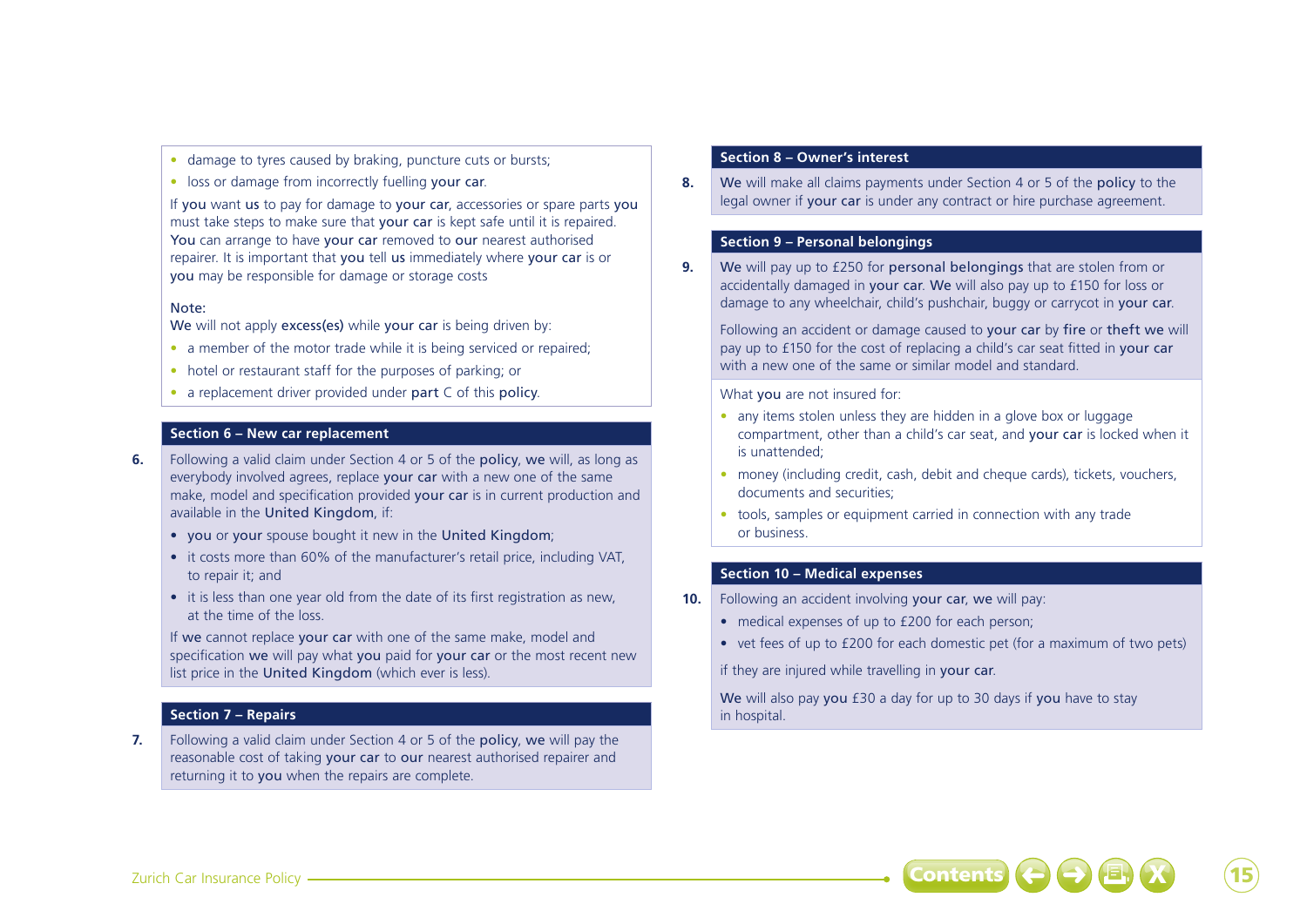#### **Section 11 – Windscreen cover**

**11.** If the glass in the windscreen, windows or sunroof is damaged, we will pay for its replacement or repair including the repair of any resulting scratching of the surrounding bodywork. As long as there is no claim under any other section of this policy, any payment for glass replacement will not affect your no claims discount.

What you are not insured for:

- the first amount (excess) of each claim shown under 'excesses' in your statement of insurance;
- an additional excess applies if you do not use one of our approved repairers. This amount will be shown under 'excesses' in your statement of insurance.

# **Section 12 – Using Your car abroad**

**12.** Your car is covered if you use it in European Union countries, as well as Croatia, Iceland, Norway, Switzerland and Liechtenstein.

Each single trip is limited to a maximum of 4 continuous days with a maximum total limit of 14 days in aggregate in any one **period of insurance**.

Following a valid claim, we will also cover the cost of any foreign customs duty you must pay if loss or damage to your car prevents its return to the United Kingdom.

If after 4 days your car does not return to the United Kingdom (unless we have agreed to extend cover in writing) cover will be limited to the minimum legal requirement to use your car in that country. The minimum requirements of United Kingdom law will apply if these are higher than those of the country in which you are using your car.

What you are not insured for:

• using your car in any country that is not listed above unless you have given us the details beforehand of the proposed trip and we have confirmed cover in writing.

#### **Section 13 – Loss of road fund licence**

**13.** If your car is declared a total loss following a valid claim, we will pay for any road tax that is still left that you are not able to recover from the licensing authorities.

## **Section 14 – Car-sharing**

- **14.** If you are paid as part of a car-sharing arrangement for social or other similar purposes, we will not consider this as 'carriage for hire and reward' as long as:
	- your car is not built or adapted to carry more than eight passengers; and
	- you do not profit from the contributions you receive for the journey.

#### **Section 15 – Courtesy car cover**

**15.** We will provide policy cover in the United Kingdom for a car we give you temporarily after an accident.

A courtesy car will be provided to you for the duration of the period during which your car is being repaired by one of our approved repairers following an accident or theft. This will be a Group A vehicle (e.g. a small hatchback), usually with a manual gearbox, and only available in the United Kingdom.

If your car is a total loss or stolen and not recovered, you will not be offered a courtesy car.

## **Section 16 – Emergency overnight or travel expenses**

**16.** We will pay you (and any person travelling in your car) up to £40 for any necessary overnight accommodation or to travel home if your car is stolen or damaged as a result of an accident covered by this policy.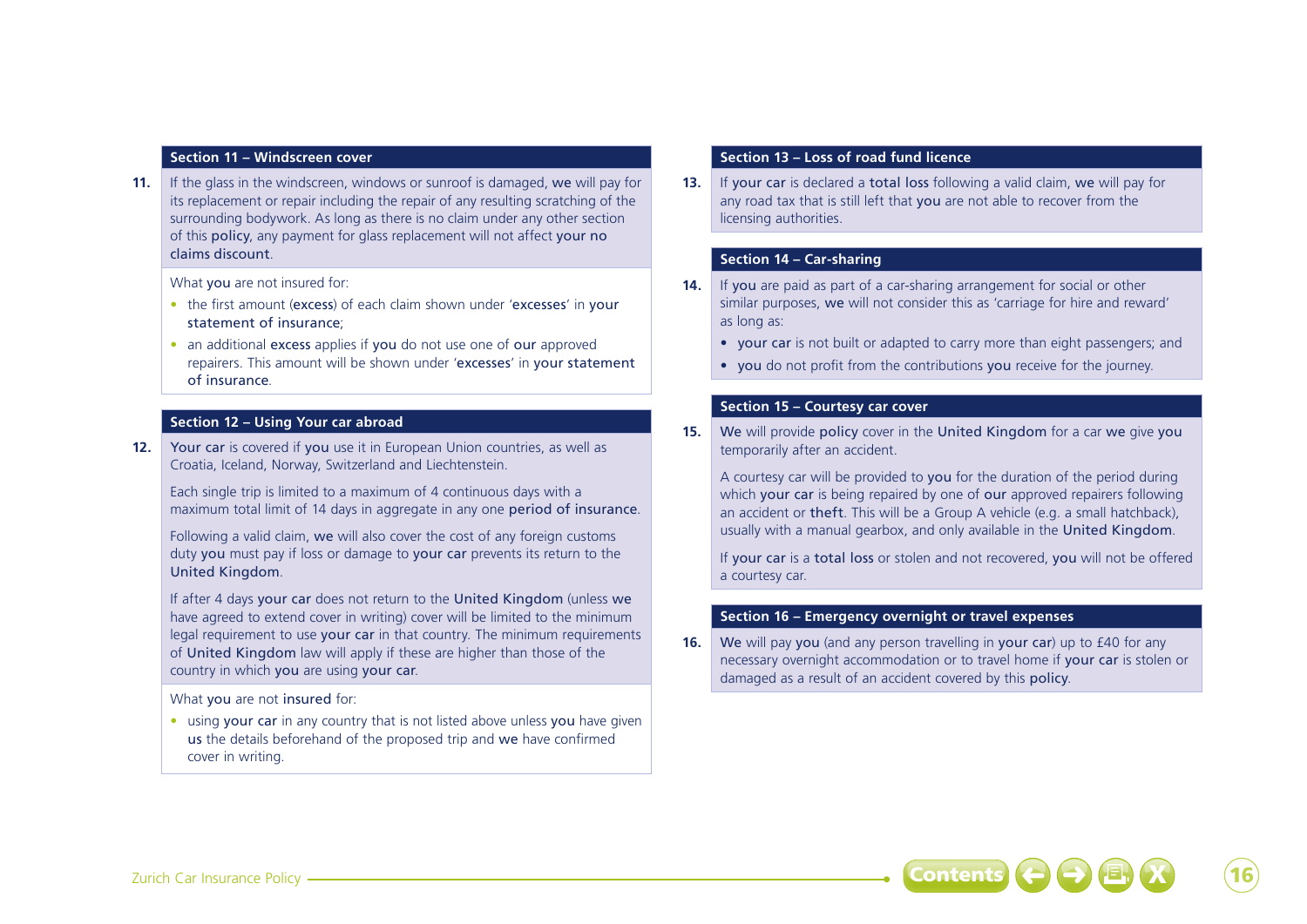# **Other information:**

#### **No Claim Discount**

Subject to our no claims discount rules, we will increase your no claims discount by one year at each policy renewal. If you do make a claim, the number of no claims discount years will be reduced at the next renewal date to the amount shown in the table below:

| No Claim Discount | First claim | Second claim Third or more |
|-------------------|-------------|----------------------------|
|                   |             |                            |
|                   |             |                            |
|                   | vear        |                            |
|                   | 2 years     |                            |
| 5 or more         | 3 years     |                            |

If you have four or more years no claim discount you may choose to take out extra cover to protect it. This cover will only apply if you pay an extra premium and the relevant special term and condition is shown on your statement of insurance.

# **Uninsured Drivers**

If you make a claim following an accident and the driver of the other car is not insured you will not lose your no claim discount or have to pay any excess provided:

- we establish that the accident is not your fault;
- you give us the other vehicle's make, model and registration number, and
- the name and address of the person driving the other vehicle.

You may have to pay your excess when you first claim and may also temporarily lose your no claim discount. If subsequently we are satisfied that the accident was not your fault and the other driver was uninsured we will repay your excess, reinstate your no claim discount and refund any premium which may be due to you.

# **Exclusions applying to Part A of the Policy**

- 1. An accident following which you or any person we insure to drive your car are convicted of:
	- driving with alcohol level above the legal limit:
	- driving while unfit through drink or drugs;
	- failing to provide a blood, urine or breath specimen (other than for a roadside test), for analysis.

In such circumstances we will make any payments to satisfy our obligations as required under the road traffic acts, but we reserve the right to seek to recover any such amounts from you or the driver of your car.

2. We will not pay for deliberate or intentional loss or damage caused by anyone who has the benefit of any of the insurances under this **policy**, including suicide (or attempt thereat) or self harm.

# **Our Complaints Procedure**

### **Our commitment to customer service**

We value the opportunity to look into any concerns you may have with the service we've provided and we're committed to dealing with all complaints fairly, consistently and promptly.

## **Who to contact in the first instance**

We can resolve many issues straightaway, so first of all, please get in touch with your usual contact.

Alternatively you can contact us for any policy related issues as below:

Telephone: 0800 408 0979

By post: Customer Liaison Department Zurich Insurance plc Shurdington Road Cheltenham Gloucestershire GL51 4UE

For any claims related issues please refer to your claims correspondence for contact details or the 'Making a Claim' section of this policy.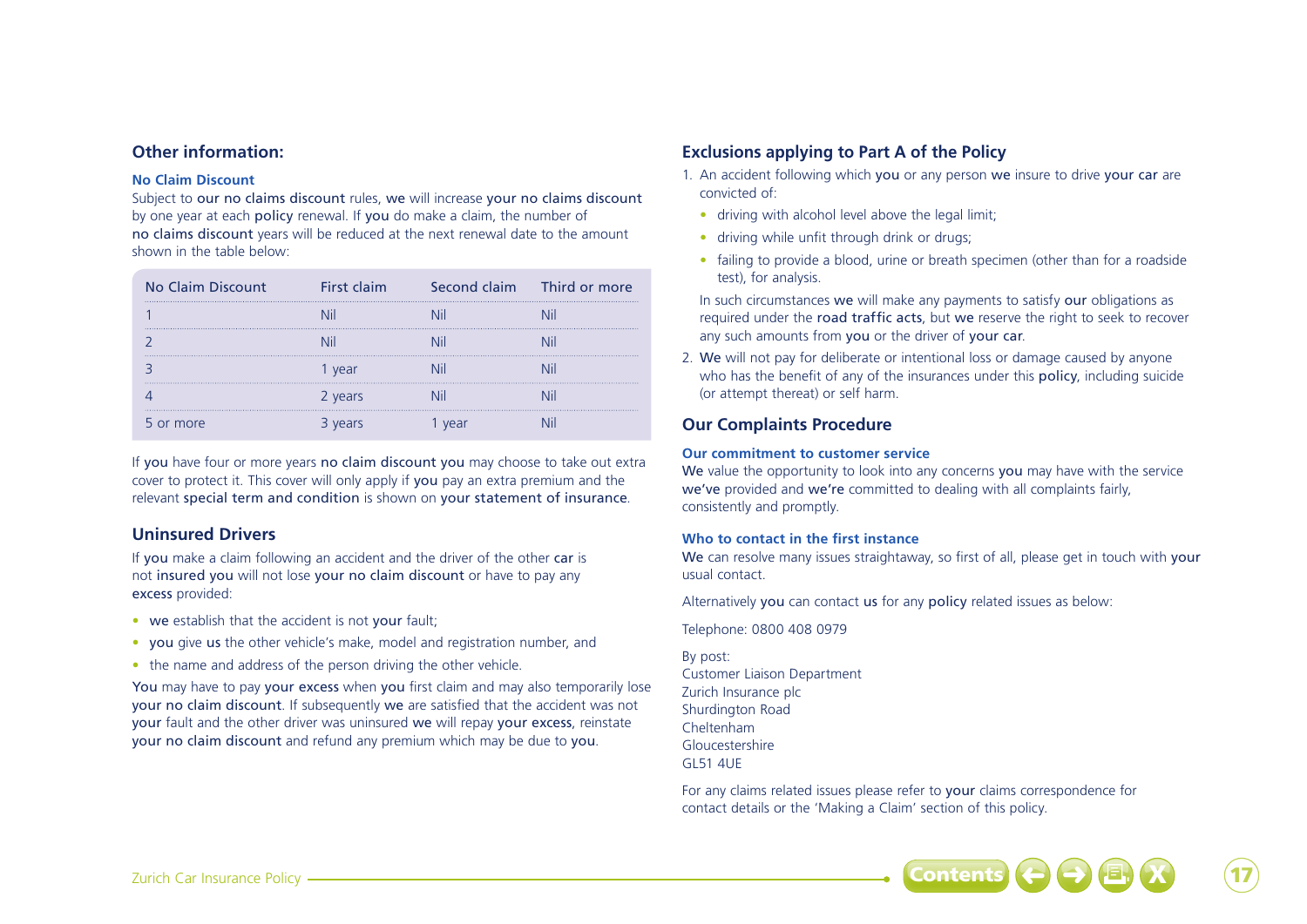If we can't resolve your complaint straight away, we'll keep you updated with progress and next steps.

### **If you're not happy with our response**

- you may contact the Financial Ombudsman Service (FOS) at any stage of your complaint for free and impartial advice and guidance.
- you can ask the FOS to review your case if you're unhappy with our final decision letter. (You'll need to contact the FOS within six months of this letter.)
- you may also ask the FOS to review your case if we haven't provided you with a final decision letter within eight weeks of receiving your complaint.

#### **FOS contact details are as follows**

Financial Ombudsman Service, South Quay Plaza, 183 Marsh Wall, London, E14 9SR.

You can telephone for free on:

- 08000 234 567 for people phoning from a "fixed line" (for example a landline at home)
- 0300 1239 123 for mobile phone users who pay a monthly charge for calls to numbers starting 01 or 02.

You can email: complaint.info@financial-ombudsman.org.uk

Contacting the FOS, at any stage of your complaint will not affect your legal rights.

# **How we use your information**

Zurich Insurance plc holds your personal information in accordance with the Data Protection Act 1998. The information supplied to us by you may be held on computer and passed to other insurers and re-insurers for underwriting and claims purposes. You should show this notice to anyone whose personal information may be processed to administer this policy, including handling any claims.

We use a variety of security technologies and procedures to help protect your information from inappropriate use, and we will continue to revise procedures and implement additional security features as new technology becomes available.

We may use your information for underwriting purposes, statistical analysis, management information, market research, testing to ensure the integrity of our systems, and risk management. We will only share your information as described in this notice, or where we are required or allowed to do so by law.

We may record or monitor telephone calls for security and regulatory purposes.

#### **Policy Administration & Underwriting**

In order to administer your insurance policy and any claims made against the policy, Zurich Insurance plc may share personal information provided to us with other companies within the Zurich Insurance Group and with business partners, including companies inside and outside the European Economic Area. If we do transfer your personal information, including where we propose a change of underwriter, we make sure that it is appropriately protected.

We may conduct searches about you using publicly available sources such as the edited electoral roll, county court judgments, bankruptcy registers and other public databases to assess your application for insurance, to provide you with a renewal quotation and to check the accuracy of your information. These searches may be recorded by credit reference agencies but they will not affect your credit standing.

#### **Fraud Prevention & Detection**

In order to prevent and detect fraud, we may at any time:

- Share information about you with other organisations including the Police
- Conduct searches about you using publicly available databases
- Undertake credit searches
- Check and/or share **your** details with fraud prevention and detection agencies

If false or inaccurate information is provided and fraud is identified, details will be passed to fraud prevention agencies. Law enforcement agencies may access and use this information. We and other organisations may also access and use this information to prevent fraud and money laundering, for example when:

- Checking details on applications for credit and credit related or other facilities
- Managing credit and credit related accounts or facilities
- Recovering debt and tracing beneficiaries
- Checking details on proposal and claims for all types of insurance
- Checking details of job applicants and employees

Please contact us on the number shown on your policy documentation if you want to receive details of the relevant fraud prevention agencies. We and other organisations may access and use from other countries the information recorded by fraud prevention agencies.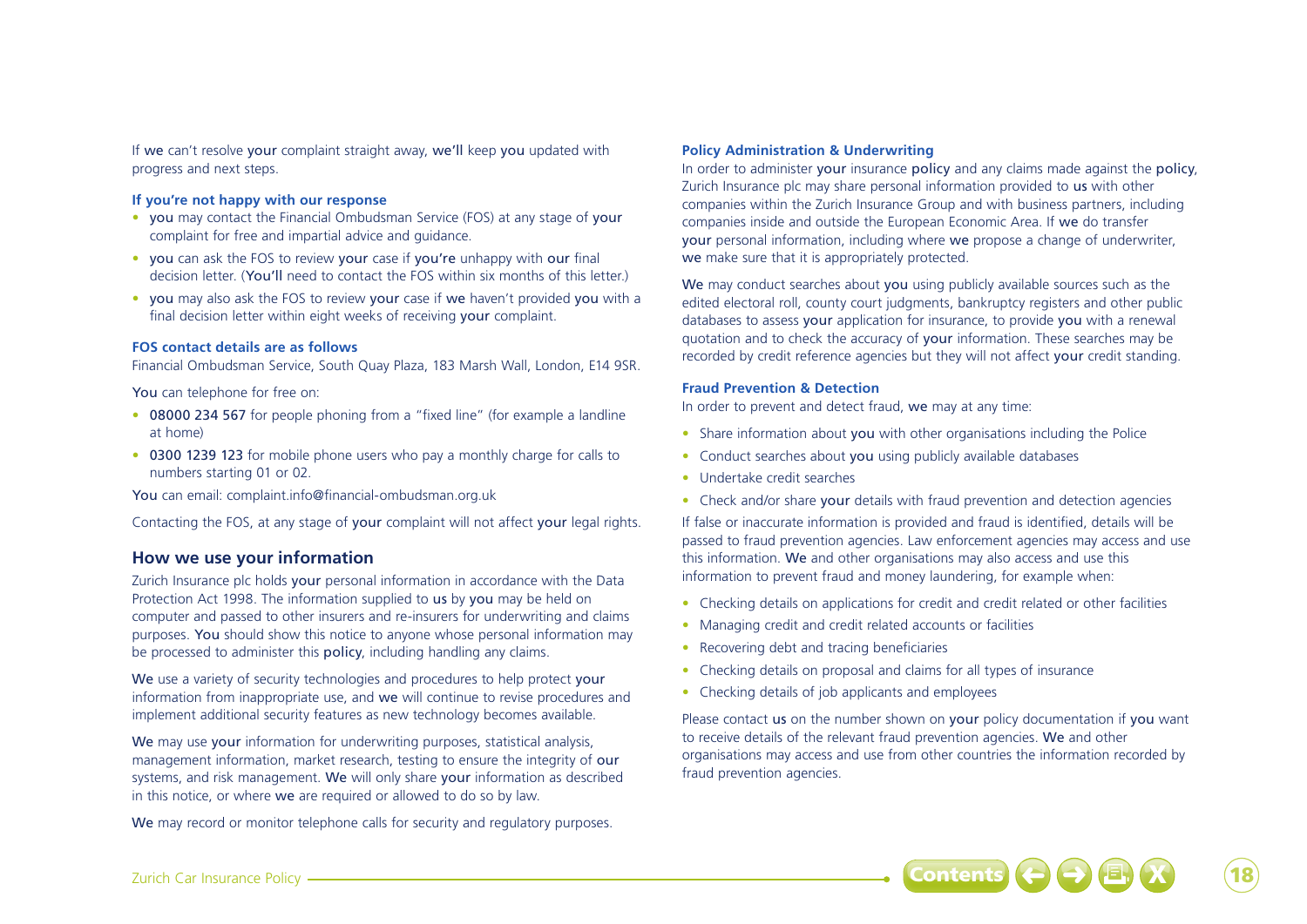#### **Claims History**

Insurers pass information to the Claims and Underwriting Exchange Register, run by Insurance Database Services Ltd (IDSL) and the Motor Insurance Anti-Fraud and Theft Register, run by the Association of British Insurers (ABI). This helps us check information provided and prevent fraudulent claims.

Under the conditions of your policy you must tell us about any insurance related incidents (such as fire, water damage, theft or an accident) whether or not they give rise to a claim. When you tell us about an incident we will pass information relating to it to the relevant database. We and other insurers may search these databases when you apply for insurance, in the event of any incident or claim, or at time of renewal to validate your claims history or that of any other person or property likely to be involved in the policy or claim.

#### **Motor Insurance Database**

Information relating to your insurance policy will be added to the Motor Insurance Database (MID) managed by the Motor Insurers' Bureau (MIB). MID and the data stored on it may be used by certain statutory and/or authorised bodies including the police, the DVLA, the DVANI, the Insurance Fraud Bureau and other bodies permitted by law for purposes not limited to but including:

- a) electronic licensing
- b) continuous insurance enforcement
- c) law enforcement (prevention, detection, apprehension and/or prosecution of offenders)
- d) the provision of government services and/or other services aimed at reducing the level and incidence of uninsured driving.

If a vehicle of yours is involved in a road traffic accident (either in the United Kingdom, the EEA or certain other territories), insurers and/or the MIB may search the MID to obtain relevant information.

Persons (including their appointed representatives) pursuing a claim in respect of a road traffic accident (including citizens of other countries) may also obtain relevant information which is held on the MID.

It is vital that the MID holds correct registration numbers for your vehicles. If incorrect details for any of your vehicles are shown on the MID you are at risk of having the relevant vehicle seized by the police. You can check that correct registration number details for your vehicles are shown on the MID at www.askmid.com

#### **Products and Services**

Unless you have advised us otherwise, we may share personal information that you provide within the Zurich Insurance Group and with other companies that we establish commercial links with, so we and they may contact you (by mail, e-mail, telephone or other appropriate means) in order to tell you about carefully selected products, services or offers that we believe will be of interest to you. You can ask not to be contacted in this way by writing to Customer Services, Zurich Insurance plc, Shurdington Road, Cheltenham, Gloucestershire, GL51 4UE or calling us on the number shown on your policy documentation.

#### **Your data protection rights**

You have certain rights under the Data Protection Act 1998, including the right to ask for a copy of the information we hold about you. We may make a small charge for this. You also have the right to ask us to correct your information if it is inaccurate.

If you want to know more about how we use your personal information or have any data protection questions, please contact the Data Protection Officer, Zurich Insurance plc, The Grange, Bishops Cleeve, Cheltenham, GL52 8XX.

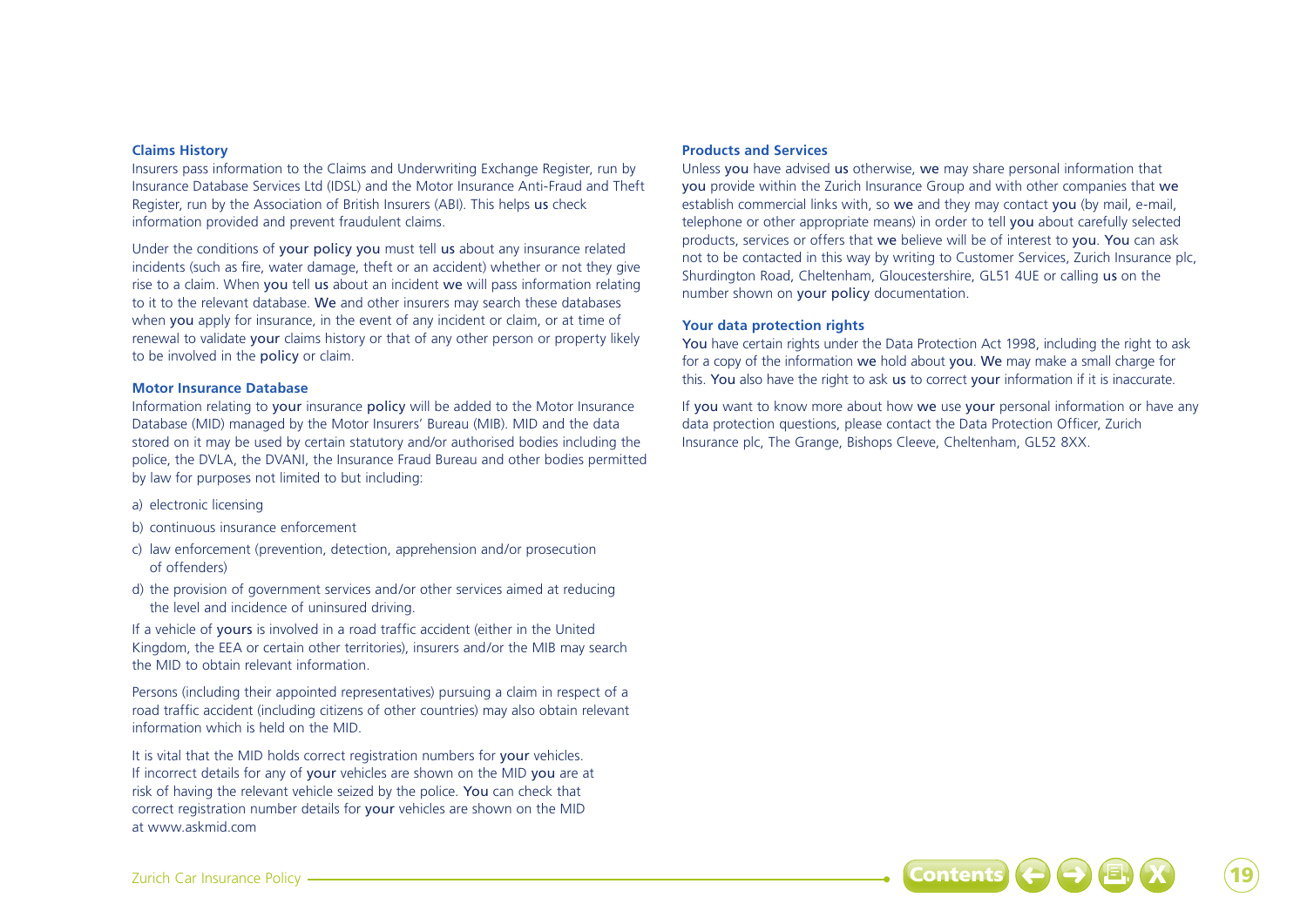# Part B Legal Cover

Your statement of insurance will show whether you have cover under this part

# **Definitions**

The following key words or phrases, which are listed below in alphabetical order, have the same meaning whenever they appear in this part. These definitions apply to this part only.

The Conditions and Exclusions on pages 7 to 9 apply in addition to any other condition or exclusion stated in this part.

Appointed lawyer – The lawyer, or other suitably qualified person, who has been appointed by us to act for an insured person under Condition 2 of this part.

# Authorised agent – Zurich Insurance plc

Insured incident – A motor accident which causes damage to your car or your personal effects or injures or kills an insured person whilst in your car.

Insured person – you, and any passenger or driver who is in your car with your permission. Anyone claiming under this policy must have your agreement to do so.

Legal costs – All reasonable and necessary costs charged by the appointed lawyer on a standard basis. Also the costs incurred by opponents in civil cases if an insured person has to pay them, or pays them with our agreement.

Motor accident – An accident involving your car and any other motor vehicle.

We/Us/Our – DAS Legal Expenses Insurance Company Limited.

# **Legal cover**

We agree to provide cover in accordance with this part, subject to the terms, conditions and exclusions as long as:

- the insured incident happens during the period of insurance for which a valid motor policy is in force and within the United Kingdom or abroad as specified in the "Using Your car abroad" section of your motor policy; and
- any legal proceedings will be dealt with by a court or other body which we agree to; and
- it is always more likely than not an insured person will recover damages (or other legal remedy) or make a successful defence

# **What we will cover following an insured incident**

# **Uninsured Loss Recovery**

**1.** We will negotiate to recover an insured person's uninsured losses and costs.

# **Motoring Prosecution Defence**

**2.** We will negotiate to defend an insured person's legal rights if an insured incident leads to them being prosecuted for an offence to do with driving your car. If an appointed lawyer is used, we will pay the legal costs for this.

# **Legal Advice 24 Hour Helpline**

We will provide a 24 hour Legal Advice Helpline. To obtain assistance or legal advice following an accident, simply phone the following number: 0870 010 0961.

# **What is the most we will pay?**

# **Legal cover**

**1.** The maximum amount we will pay for all claims that arise from the same insured incident is £50,000.

# **What is not covered**

- a) Any claim reported to us more than 180 days after the date an insured person should have known about the insured incident.
- b) Any legal costs that are incurred before we agree to pay them.
- c) Any claim relating to a contract involving your car.
- d) Use of your car by any person who does not have valid motor insurance cover.
- e) Any claim against an uninsured, unidentified or untraced motorist.
- f) Fines, damages or other penalties which an insured person is ordered to pay by a court or other authority.
- g) Any claim for motoring prosecution defence if the offence for which the insured person is being prosecuted
	- is for parking
	- suggests an insured person has been dishonest.

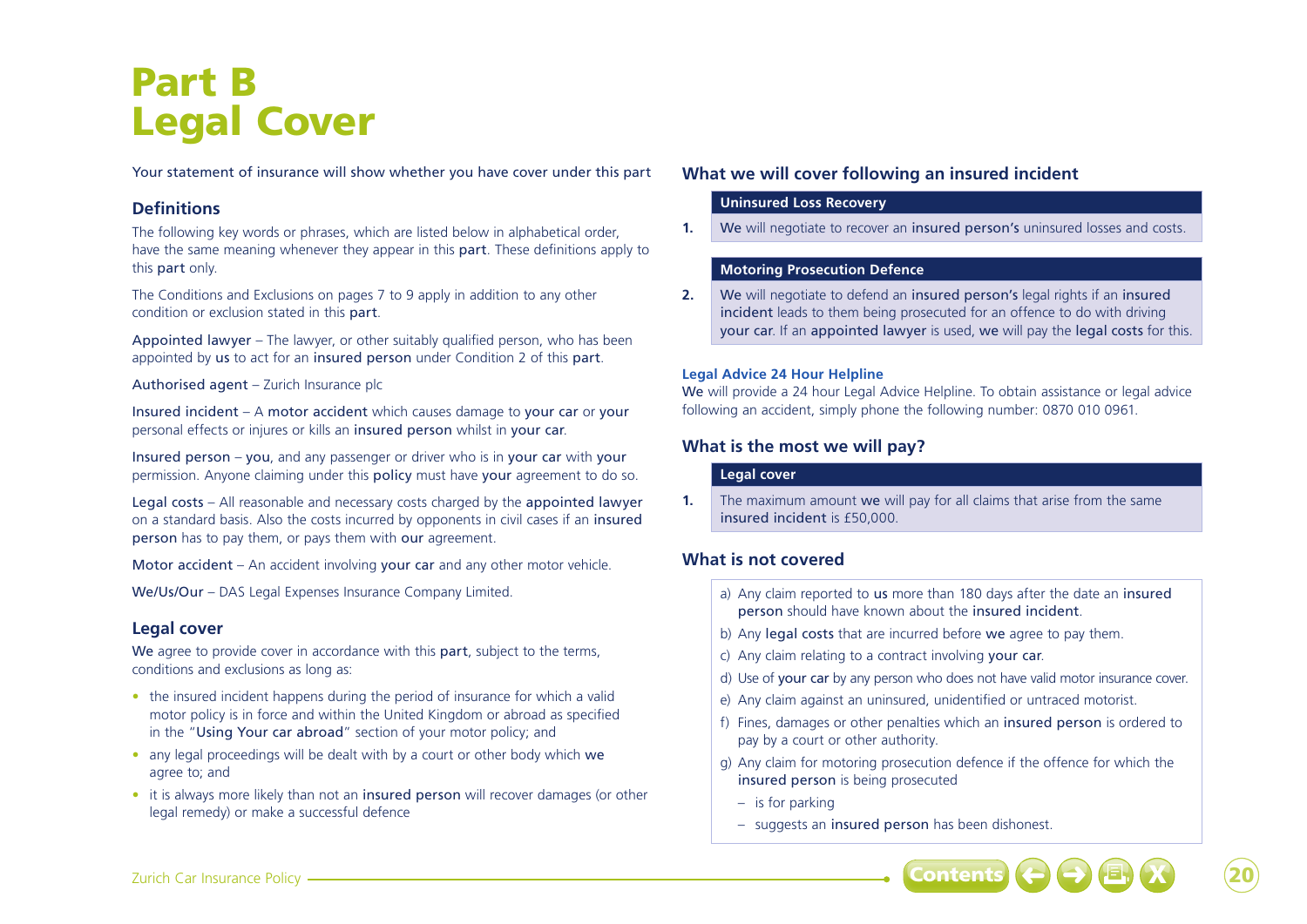- h) Any disagreement with us or our authorised agents that is outside of condition 7 of this part.
- i) Any legal action an insured person takes which we or the appointed lawyer have not agreed to or where the insured person does anything that hinders us or the appointed lawyer.
- j) An insured incident where at any time the prospects of making a recovery do not exceed 50%. We will cease to provide cover from the date this situation becomes known to us.
- k) Any claim directly or indirectly caused by or resulting from any device failing to recognise, interpret or process any date as its true calendar date.

# **Legal cover – Conditions**

You must also refer to the Conditions and Exclusions on pages 7 to 9.

## **1. Claims Procedure**

An insured person must:

- keep to the terms and conditions of this part of your policy
- try to prevent anything happening that may cause a claim
- take reasonable steps to keep any amount we have to pay as low as possible
- send everything we ask for, in writing
- give us full details of any claims as soon as is reasonably possible and give us any information we may need.

# **2. Handling the claim on your behalf**

- a) We can take over and conduct in the name of an insured person, any claim or legal proceedings at any time before an appointed lawyer is appointed. We can negotiate any claim on behalf of an insured person.
- b) Before an insured person nominates a lawyer, we can appoint an appointed lawyer.
- c) The appointed lawyer will be a firm of independent solicitors who are governed by the Solicitors Regulation Authority and our authorised agents will receive a referral fee for certain categories of claim. You will be notified of the referral fee by the solicitors when they receive the claim.
- d) If we agree to start legal proceedings, or if there is a conflict of interest, an insured person can nominate an appointed lawyer by sending us the lawyer's name and address. We may choose not to accept the nominated lawyer. If there is a disagreement over the choice of appointed lawyer, another lawyer can be appointed to decide the matter (see Condition 7).
- e) An appointed lawyer will be appointed by us and represent an insured person according to our standard terms of appointment. The appointed lawyer must co-operate fully with us at all times.
- f) We will have direct contact with the appointed lawyer.
- g) An insured person must co-operate fully with the appointed lawyer and must keep us up- to-date with the progress of the claim.
- h) An insured person must give the appointed lawyer any instructions that we ask for
- i) The cover under this section will be invalidated in any circumstances in which the insured person:
	- i) supplies us with inaccurate or misleading information.
	- ii) unreasonably instructs us or the appointed lawyer to discontinue the claim.
	- iii) acts against the advice of us or the appointed lawyer.

# **3. Termination of appointed lawyer**

If an appointed lawyer refuses to continue acting for an insured person with good reason, or if an insured person dismisses an appointed lawyer without good reason, the cover we provide will end at once, unless we agree to appoint another appointed lawyer.

# **4. Claims settlement**

- a) An insured person must tell us if anyone offers to settle a claim.
- b) If an insured person does not accept a reasonable offer to settle the claim. we may refuse to pay further legal costs.
- c) An insured person must not negotiate or agree to settle a claim without our approval.
- d) We may decide to pay an insured person the amount of damages he or she is claiming instead of starting or continuing legal proceedings.

# **5. Legal costs**

- a) If we ask, an insured person must instruct the appointed lawyer to have legal costs taxed, assessed or audited.
- b) An insured person must take every step to recover legal costs that we have to pay and must pay us any legal costs that are recovered.

# **6. Termination of a claim**

If an insured person stops a claim without our agreement, or does not give suitable instructions to an appointed lawyer, the cover we provide will end at once.

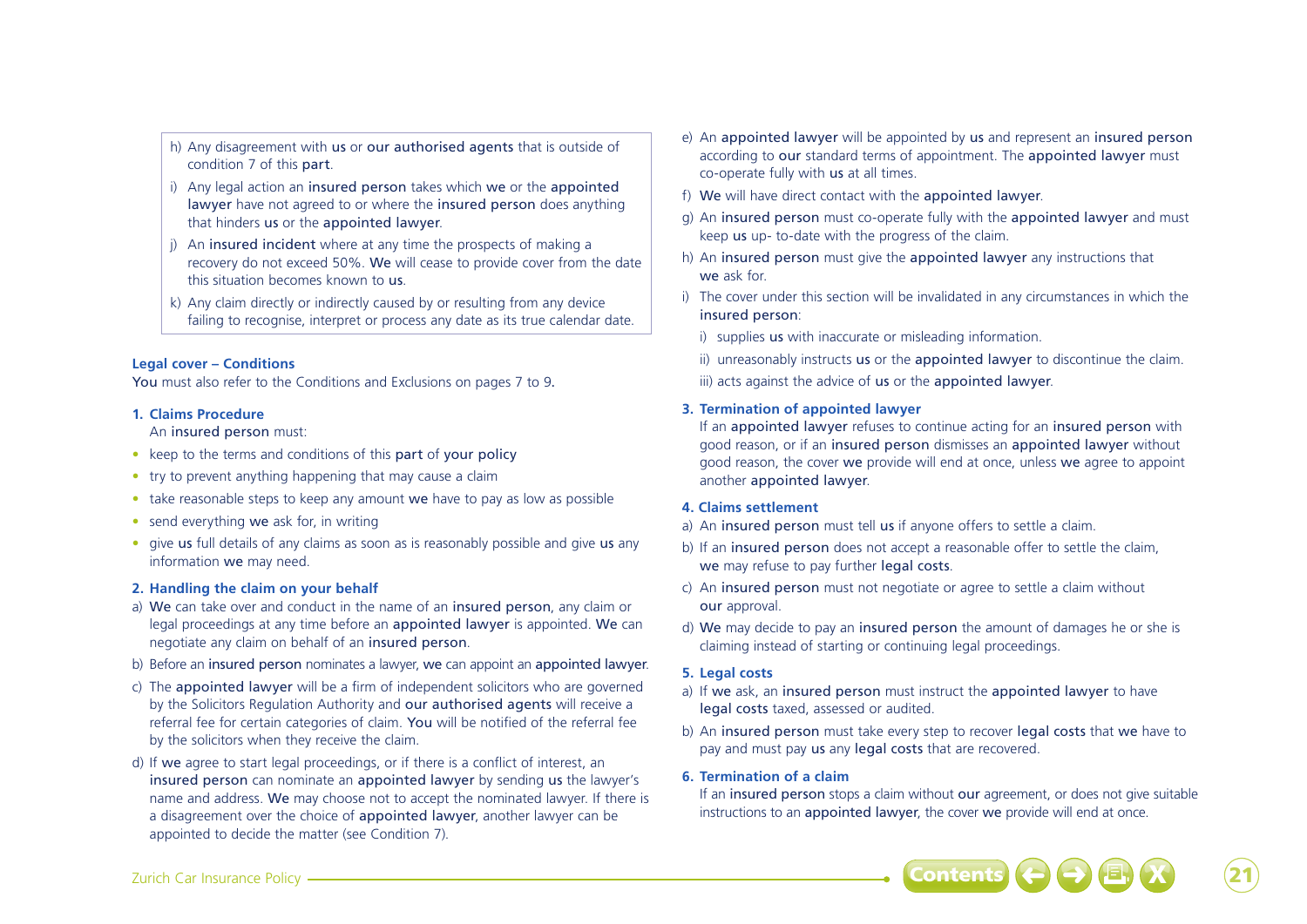#### **7. Disagreement over the appointed lawyer**

If we and the insured person disagree about the choice of appointed lawyer, or about the handling of a claim, we and the insured person can choose another lawyer to decide the matter. We must both agree to this in writing. If we cannot agree with the insured person about the choice of the second lawyer, we will ask the President of a relevant national law society to choose a lawyer and determine apportionment of costs between the parties.

#### **8. Cover on another policy**

We will not pay any claim that is covered under any other policy, or any claim that would have been covered by any other policy if this cover did not exist.

#### **9. Cancellation**

We can cancel this cover at any time provided we tell you at least 7 days beforehand. You can cancel this cover at any time provided you tell us at least 7 days beforehand. If you cancel your motor policy or you cancel this cover there will be no refund of premium under this part.

#### **10. How to make a complaint**

We always aim to give you a high quality service. If you think we have let you down, please write to our Customer Relations Department at our Head Office address below:

DAS Legal Expenses Insurance Company Limited, DAS House, Quay Side, Temple Back, Bristol BS1 6NH

Or you can phone us on 0844 893 9013 or email us at: customerrelations@das.co.uk

Details of our internal complaint-handling procedures are available on request.

If you are still not satisfied, you can contact the Insurance Division of the Financial Ombudsman Service at: South Quay Plaza, 183 Marsh Wall, London E14 9SR.

You can telephone for free on:

- 08000 234 567 for people phoning from a "fixed line" (for example a landline at home)
- 0300 1239 123 for mobile phone users who pay a monthly charge for calls to numbers starting 01 or 02

You can email: complaint.info@financial-ombudsman.org.uk

Website: www.financial-ombudsman.org.uk

Using this service does not affect your right to take legal action.

#### **11. Data protection**

To provide and administer the legal advice service and legal expenses insurance we must process your personal data (including sensitive personal data) that we collect from you in accordance with our Privacy Policy.

To do so, we may need to send your information to other parties, such as lawyers or other experts, the court, insurance intermediaries or insurance companies. To give you legal advice, we may have to send information outside the European Economic Area.

In doing this, we will comply with the Data Protection Act 1998. Unless required by law or by a professional body, we will not disclose your personal data to any other person or organisation without your written consent.

For any questions or comments, or requests to see a copy of the information we hold about you, please write to the Group Data Protection Controller at our Head Office address below:

DAS Legal Expenses Insurance Company Limited, DAS House, Quay Side, Temple Back, Bristol BS1 6NH

# Our address

DAS Legal Expenses Insurance Company Limited, DAS House, Quay Side, Temple Back, Bristol BS1 6NH

Registered in England and Wales, number 103274.

DAS Legal Expenses Insurance Company Limited is authorised and regulated by the Financial Services Authority. FSA Registration number 202106. These details can be checked on the FSA's register by visiting their website www.fsa.gov.uk/register or by contacting them on 0845 606 1234.

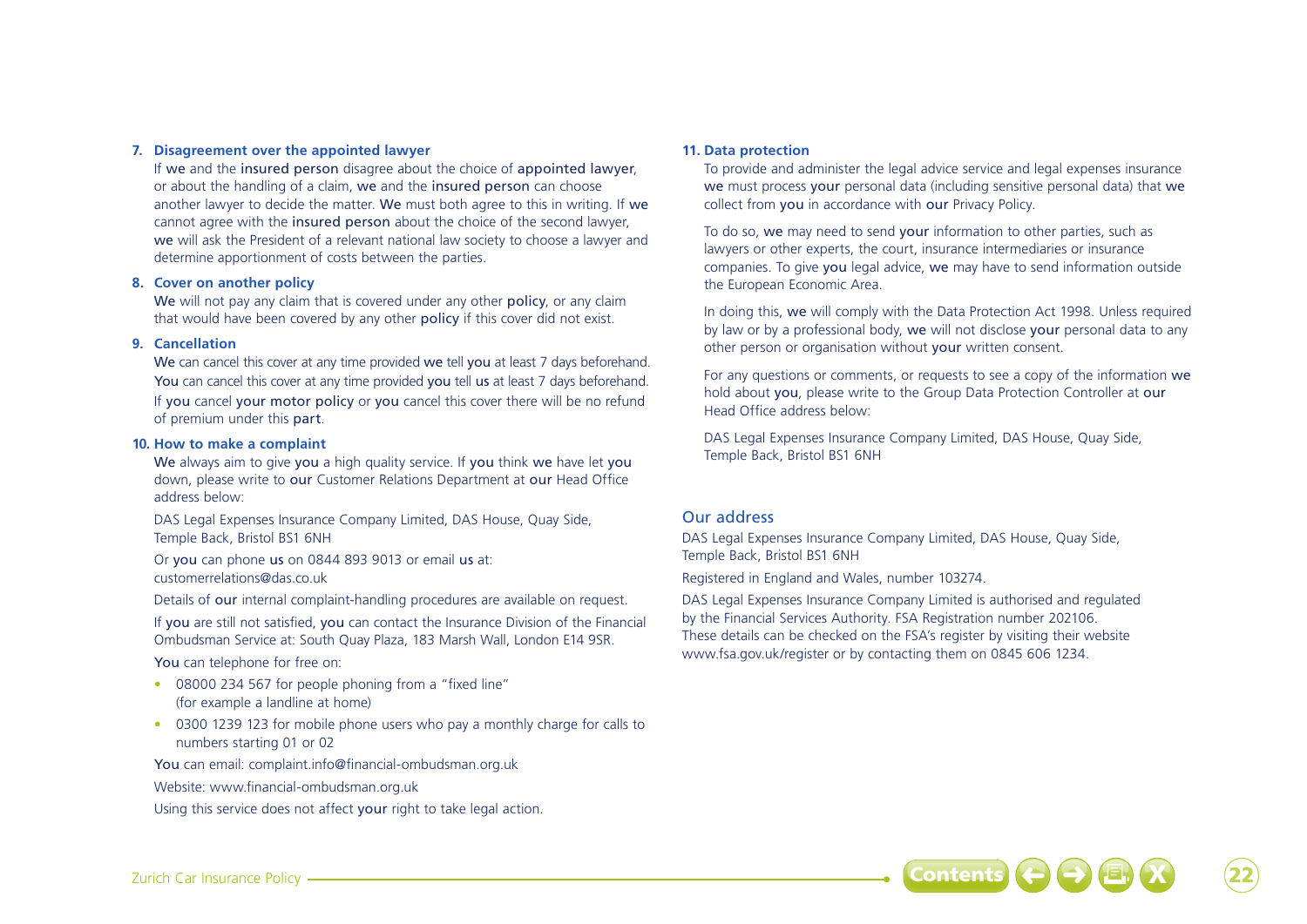# Part C Breakdown Cover

| Your statement of insurance will show whether you have cover under this part |    | Authority for repatriation or repair                | 31 |
|------------------------------------------------------------------------------|----|-----------------------------------------------------|----|
| <b>Index Page</b>                                                            |    | <b>Additional services</b>                          | 31 |
| Terms and conditions                                                         | 24 | Vehicle break-in, emergency repairs                 | 31 |
| <b>Definitions</b>                                                           | 24 | Spare parts dispatch                                | 31 |
| Important information                                                        | 24 | Accidental damage to or loss of tent                | 31 |
| Disability discrimination                                                    | 24 | Urgent message relay service                        | 32 |
| Choice of law                                                                | 24 | Replacement driver                                  | 32 |
| Use of language                                                              | 24 | <b>Customs Claims indemnity</b>                     | 32 |
| Telephone recording                                                          | 24 | European Claims procedure and conditions            | 32 |
| What to do if you breakdown                                                  | 25 | <b>General conditions</b>                           | 33 |
| Breakdowns on motorways                                                      | 25 | Credit card details                                 | 33 |
| Mobiles and car phones                                                       | 25 | Motorcycles                                         | 33 |
| Services provided                                                            | 25 | Caravans and trailers                               | 33 |
| Service in the UK                                                            | 25 | Unforeseeable losses or events                      | 33 |
| Roadside                                                                     | 25 | Taxi bookings                                       | 33 |
| Roadside & Recovery                                                          | 26 | Service providers                                   | 33 |
| Full UK Breakdown                                                            | 27 | Vehicle condition                                   | 33 |
| At Home                                                                      | 27 | Fraud                                               | 33 |
| Onward travel                                                                | 27 | Service in Europe                                   | 34 |
| Replacement car hire                                                         | 27 | Motor insurance                                     | 34 |
| Alternative transport                                                        | 28 | Availability of service in eastern Europe           | 34 |
| Hotel accommodation                                                          | 28 | Important self-drive hire car information           | 34 |
| Special medical assistance                                                   | 28 | Special requirements for Vehicles with over 9 seats | 34 |
| Full UK & European Breakdown                                                 | 28 | Repayment of credit                                 | 34 |
| Service in the UK en route to Europe                                         | 28 | Spares dispatch                                     | 34 |
| Service whilst in Europe                                                     | 29 | General exclusions                                  | 35 |
| Vehicle repatriation                                                         | 30 | Your right to cancel                                | 36 |
| Collection of Vehicle from Europe                                            | 30 | Caring for our customers                            | 36 |
|                                                                              |    | Data Protection Act - information uses              | 37 |



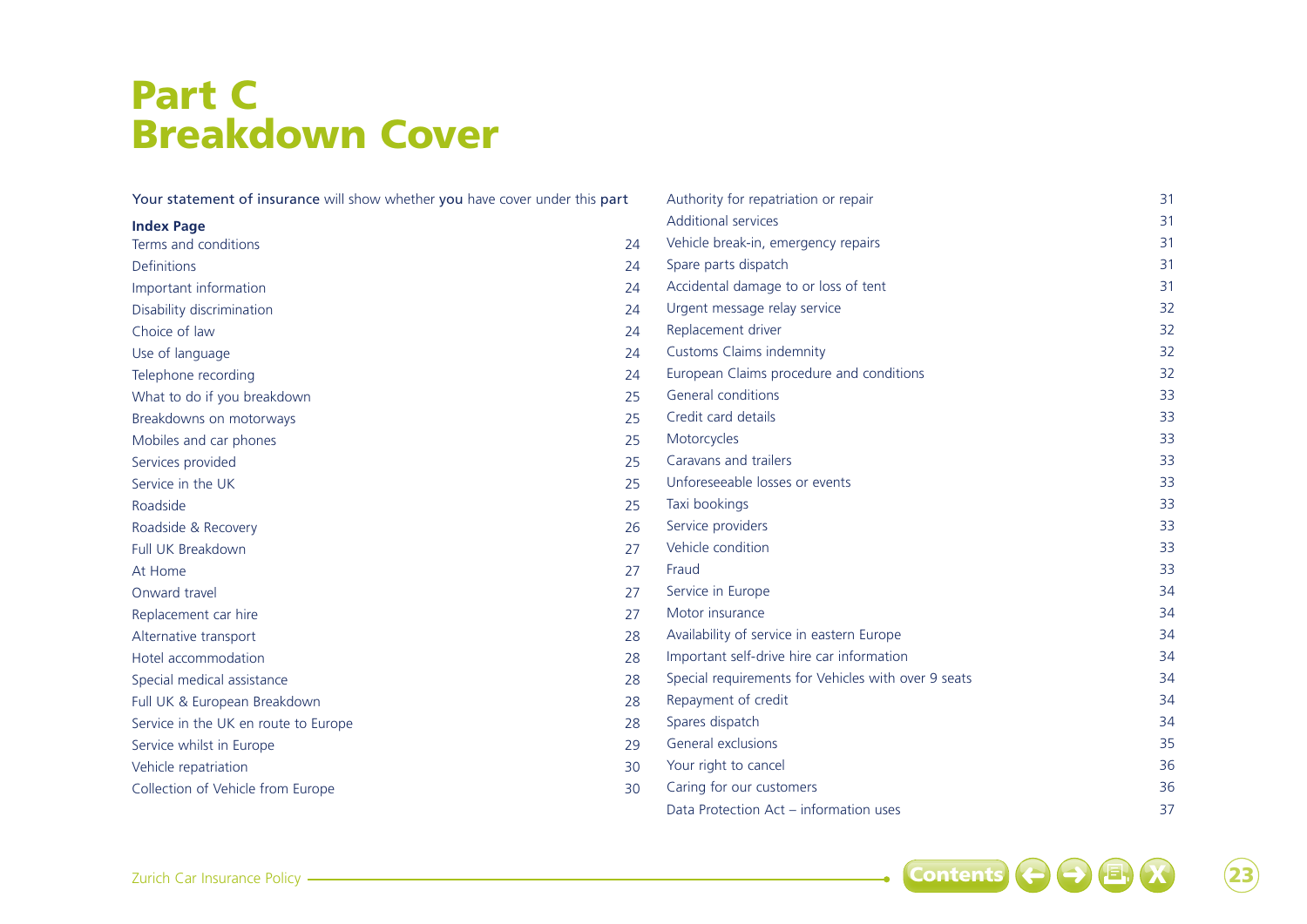# **Terms and Conditions**

This **policy** is a contract between us and you. We agree to pay for those costs set out in this policy, which occur during the period of cover and for which payment of the appropriate premium has been made and subject to the following policy terms and conditions

The Conditions and Exclusions on pages 7 to 9 of your associated private car policy apply in addition to any conditions or exclusions stated in this part.

# **Definitions**

Accident – means an accidental crash immobilising the insured vehicle

Zurich private car policy – the motor insurance arranged by Zurich Insurance plc (which is taken out by the policyholder to cover a private car).

Breakdown – means unforeseen mechanical or electrical failure during the period of cover in the United Kingdom and Europe which has either immobilised your vehicle or made it unsafe to drive.

Certificate of motor insurance – means evidence of the existence of motor insurance as by law and which forms part of your associated private car policy.

Claim – means a call for assistance under this policy.

Europe – Albania, Andorra, Armenia, Austria, Azerbaijan, Belarus, Belgium, Bosnia Herzegovina, Bulgaria, Croatia, Cyprus (South), Czech Republic, Denmark, Estonia, Finland, France, Georgia, Germany, Gibraltar, Greece, Hungary, Ireland, Italy, Latvia, Liechtenstein, Lithuania, Luxembourg, Macedonia, Malta, Moldova, Monaco, Netherlands, Norway, Poland, Portugal, Romania, Russia (west of the Urals), San Marino, Serbia & Montenegro, Slovakia, Slovenia, Spain, Sweden, Switzerland, Turkey (west of the Bosporus), Ukraine.

Home – means the address where you live in the United Kingdom.

Period of cover – means the duration of your cover as stated in your policy documents.

Policy documents – means this policy wording and all associated documentation provided to you by Zurich on our behalf.

Resident of the United Kingdom – means a person living permanently in the United Kingdom or a person employed by a company having its registered office in the United Kingdom.

Specialist equipment – is equipment not carried by RAC patrols or RAC contractors.

The party/Your party – means the persons including you, travelling with you in the vehicle.

United Kingdom/UK – means England, Scotland, Wales, Northern Ireland, the Channel Islands and the Isle of Man.

Vehicle – means the vehicle specified in the fulfilment material as being eligible to receive services under this policy.

We/Our/Us/RAC – means RAC Motoring Services and/or RAC Insurance Limited.

You/Your – means the person(s) named in the policy documents when driving the vehicle, or any other person driving the vehicle with the owner's consent.

Zurich – Zurich Insurance plc

# **Important information**

#### Disability discrimination

If you have any problems reading this booklet, you can always call our Customer Services on 0800 408 0975 for a large font or Braille version.

#### Choice of law

The laws of England and Wales govern your policy, unless you and RAC agree otherwise and the agreement has been put in writing by RAC.

## Use of language

Unless otherwise agreed, the contractual terms and conditions and other information relating to this contract will be in English.

## Telephone recording

For our joint protection, telephone calls may be recorded and/or monitored.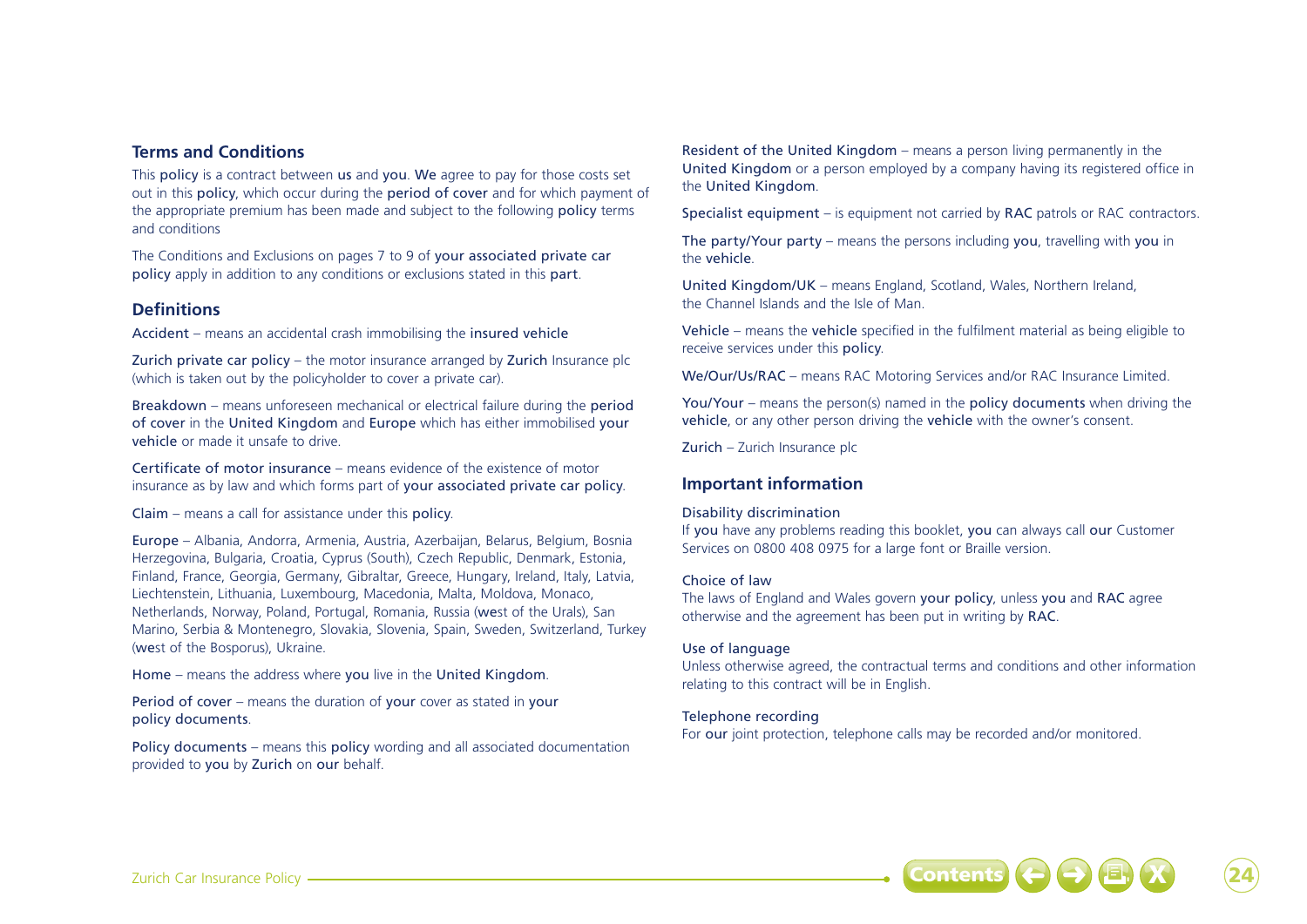# **What to do if you breakdown**

If you are unfortunate enough to breakdown, please follow these simple steps.

- 1. Call the appropriate number stated in the following table.
- 2. Have to hand **your** cover number and **vehicle** registration.
- 3. Advise the operator of the location of your vehicle and the nature of the fault. RAC will then advise how to proceed and what form of assistance would be the most appropriate.

Remember to always call RAC first. Please do not go ahead and make your own arrangements as RAC cannot reimburse costs incurred without prior authorisation. Calls may be recorded and/or monitored.

Members with hearing difficulties can contact RAC through our Minicom Supertel unit on 0800 626 389 or use the SMS facilities on 7855 828 282. These services are not available for European incidents.

### UK

0800 015 9978 (freephone)

### France and Monaco

0800 290 112 (freephone within France and Monaco only) 0472 43 52 55 (pay call)

# Republic of Ireland

1 800 535 005 (freephone) 00 44 800 107 9058\* (pay call)

Rest of Europe 00 33 472 43 52 55 (pay call)

Serbia and Montenegro 99 33 472 43 52 55 (pay call)

Azerbaijan, Belarus, Georgia, Russia, Ukraine 810 33 472 43 52 55 (pay call)

\* If you are calling from a UK mobile phone, your network provider may not allow you to call a freephone 1800 number. Please check with your service provider prior to travelling. Customers who are affected can contact us on 00 44 800 107 9058. Your network provider may charge you for this call.

#### **Breakdowns on motorways**

On continental motorways (including service areas) you MUST use the Roadside emergency telephones. You cannot call RAC control centres from these. You will be connected to the police or authorised motorway service, who will send a breakdown recovery vehicle. However, this will only be to the recovery company's own depot if they cannot fix your vehicle – contact RAC using the numbers above as soon as you can, if possible from the recovery company's depot. You may have to pay labour and towing charges on the spot – an authorised tariff is normally applicable. These items are covered and you should obtain a receipt to claim a refund on your return home.

#### **Mobiles and car phones**

RAC will not reimburse the cost of any telephone calls you make in connection with any **breakdown** under this **policy** (including mobile phone calls).

It may not be possible for an RAC control centre to call a mobile or car phone but when it is, you may still have to pay the cost of any international call. Some service providers charge for calls to freephone numbers. The regulations on the use of mobile and car phones vary from country to country. Please check with your service provider that your phone meets the requirements and standards for the countries in which you are travelling.

# **Services provided**

#### **Service in the UK**

Cover applies to vehicles registered with the DVLA in Swansea or Northern Ireland only.

#### **1. Roadside**

Your statement of insurance will show whether you have cover under this section.

### **What is covered:**

If you are stranded on a public highway (or other road or area to which the public has the right of access) as a result of a breakdown to your vehicle, we will send an RAC patrol or contractor to help you.

We will try to repair your vehicle at the roadside. Roadside includes labour at the scene of the breakdown (but not labour at any garage to which the vehicle is taken).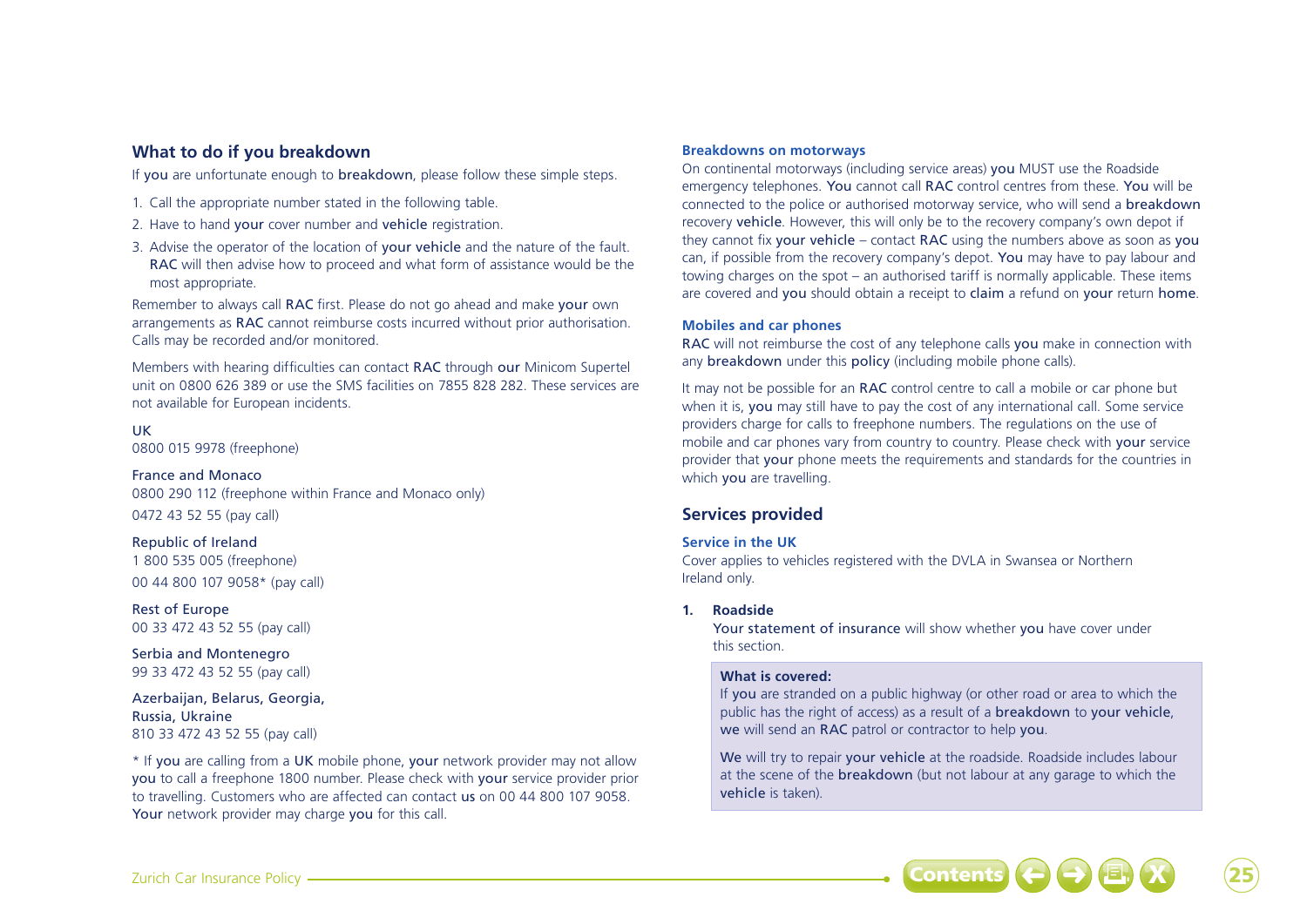If we cannot repair the vehicle at the roadside, and we believe repairs are unwise or cannot be completed within a reasonable time, we will take the vehicle and up to 8 people to a destination of your choice within 10 miles of the scene of the breakdown. If you have no preferred destination, we will take the vehicle to a nearby garage. If you wish the vehicle to be taken to any other destination, you will have to pay for the towage costs for the whole distance.

If you need to leave your vehicle at the garage we will reimburse you for taxi fares up to 20 miles (a receipt must be obtained).

### **What is not covered:**

- 1. breakdowns which would be prevented by routine servicing of your vehicle
- 2. any labour other than that incurred at the roadside
- 3. replacing tyres or windows
- 4. missing or broken keys. We will try to arrange the services of a locksmith but you will have to pay for them
- 5. the cost of ferry crossings, road toll and congestion charges
- 6. vehicles being demonstrated or delivered by motor traders, or used under trade plates RAC to the rescue.
- 7. vehicles, which, according to our patrol or contractor, had broken down or were unroadworthy before you took out your policy
- 8. vehicles, which breakdown within 1/4 mile of your home address or where you normally keep the vehicle
- 9. contaminated fuel problems. We will arrange for your vehicle to be taken to a local garage for assistance, but you will have to pay for the work carried out
- 10. the cost of parts, fuel or other supplies
- 11. any vehicle storage charges incurred when you are using our services
- 12. labour at any garage to which the vehicle is taken
- 13. breakdown caused by or following an accident, fire, theft or act of vandalism. If you call us for assistance following such an incident you will be liable to pay us for removal. (Subject to the terms of your insurance policy, you can then reclaim these costs through your insurance)
- 14. the tow or transport of any vehicle, which, in our reasonable opinion, is loaded beyond its legal limit
- 15. any vehicle in a position where we cannot work on it or tow it, or wheels have been removed, we can arrange to rectify this but you will have to pay the costs involved
- 16. any animals in your vehicle, please note that their onward transportation is at our discretion and solely at your risk. We will not insure any animal, including livestock in transit, during any onward transportation we undertake.

# **2. Roadside & Recovery**

Your statement of insurance will show whether you have cover under this section.

Roadside & Recovery has the same terms and conditions as Roadside but with the following variations.

## **What is covered:**

If we cannot get your vehicle repaired locally within what we deem to be a reasonable time, we will take the vehicle and up to 8 people home or to a single address anywhere else within the UK. If there are more than 5 people this may require two separate Vehicles. An adult must accompany any persons under the age of 16.

You can use Recovery if you are ill, and there are no passengers who can drive the vehicle, so that you cannot continue your trip. You must show us a doctor's medical certificate confirming your inability to drive (in these cases, we will provide this service as we see fit).

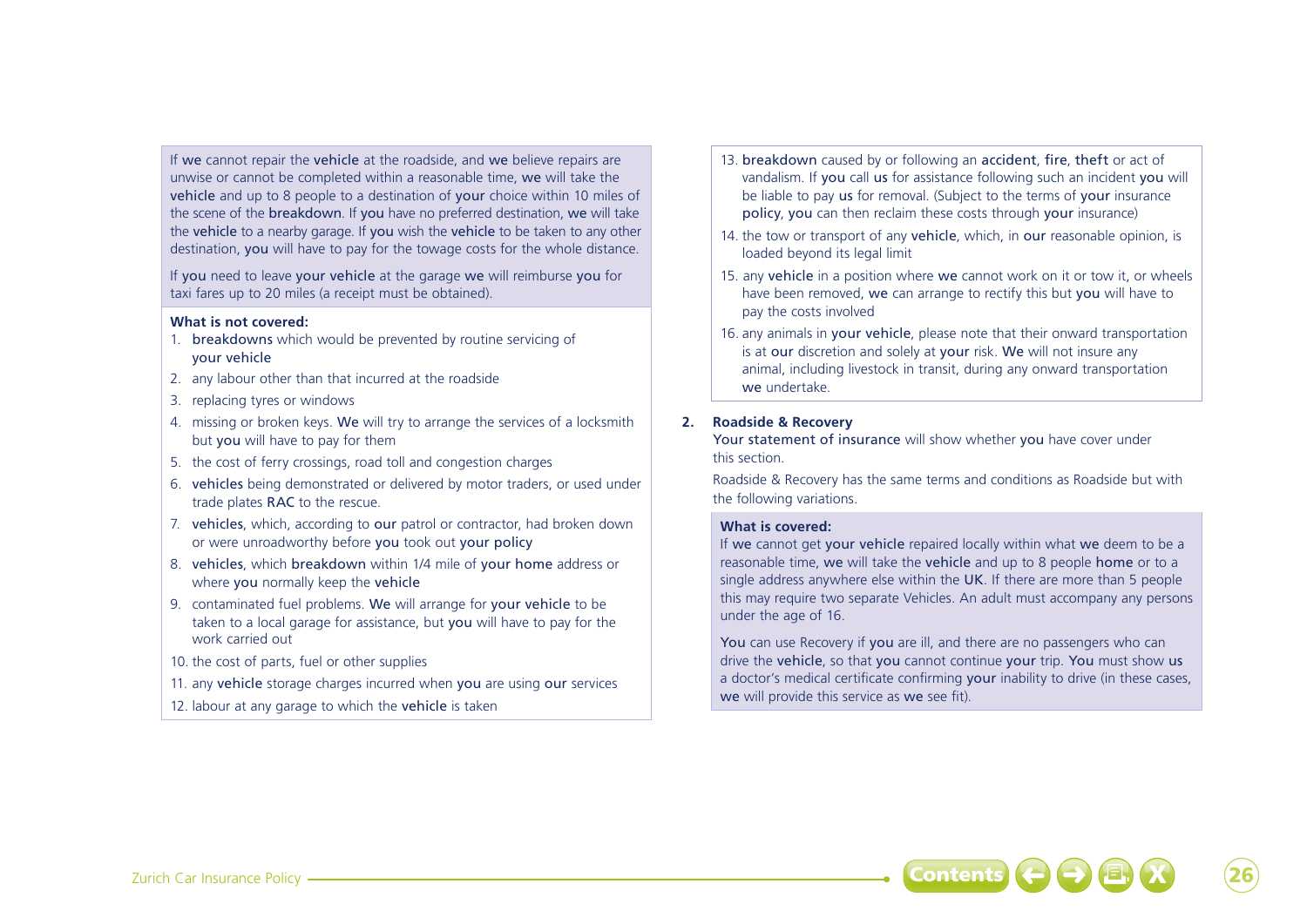#### **Recovery does not cover:**

- 1. any vehicle which in our reasonable opinion was broken down or unroadworthy at the time you took out your policy
- 2. the use of Recovery as a way to avoid paying repair costs
- 3. a second Recovery if we consider that the original fault of a first Recovery has not been properly repaired
- 4. service within 24 hours of commencement of this policy.

#### **3. Full UK breakdown**

Your statement of insurance will show whether you have cover under this section.

Full UK breakdown has the same terms and conditions as Roadside & Recovery but with the following variations.

### **3.1 At home**

At home has the same terms and conditions as Roadside but with the following variations.

#### **What is covered:**

At home allows you to use Roadside within 1/4 mile of your home address or where you normally keep the vehicle.

#### **What is not covered:**

- 1. the rectifying of failed or attempted repairs
- 2. the reimbursement of taxi fares
- 3. service within 24 hours of commencement of this policy.

#### **3.2 Onward travel**

Onward travel benefits must be arranged at the time of breakdown and cannot be requested later.

You are entitled to one of the following extra benefits once we have decided that we cannot get the vehicle repaired locally:

- replacement car hire
- alternative transport costs.
- hotel accommodation.

You can use the Onward travel benefits from your home address or within 1/4 mile of your home address. This excludes incidents where we have been called to rectify failed repairs.

# **3.3 Replacement car hire**

#### We will pay for:

- 1. up to two days hire cost of a manual car of similar cubic capacity to your vehicle up to 1600cc for the duration of the repairs to the vehicle in accordance with your onward travel entitlement, for one incident.
- 2. insurance (including collision damage waiver). Replacement car hire is subject to availability and our supplier's terms and conditions, which will usually include:
	- 1. age limits
	- 2. the need to have a current driving licence, and, if held, a driving licence photo card, with you
	- 3. limits on acceptable endorsements
	- 4. the need to provide a valid credit card number (Alternatively, the car rental provider will require a deposit of no less than £50 and may also undertake a simple credit check, before releasing the vehicle to you).

Hire cars are not usually available with a tow bar, and therefore your caravan or trailer will, if eligible, be recovered under Recovery with your broken-down vehicle.

If we decide that a hire car is not a practicable solution for any reason, hotel accommodation or alternative transport will be provided instead.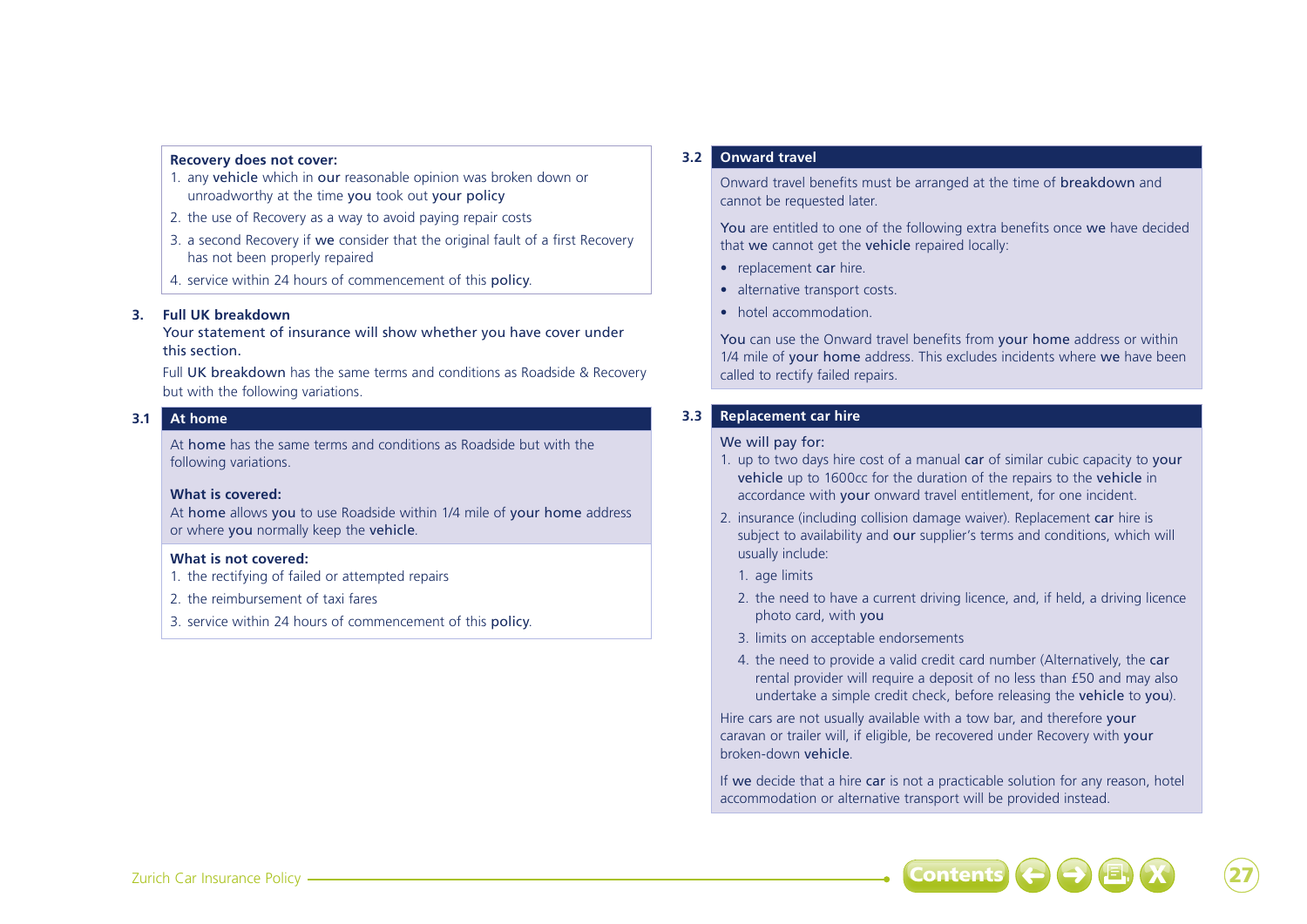#### **3.4 Alternative transport**

We will reimburse you for standard class rail or other transport of our choice for up to 8 people to reach the end of their journey within the UK. We will pay up to £150 a person or £500 for a group whichever is less.

# **3.5 Hotel accommodation**

We will arrange and reimburse you for one night's bed and breakfast for up to 8 people in a hotel of our choice. We will pay up to £150 a person or £500 for each party whichever is less. You will have to pay for any extra hotel or transport costs.

# **3.6 Special medical assistance**

Onward travel also provides special medical assistance. If you or one of your passengers is taken into hospital more than 20 miles from home we will arrange and pay for overnight accommodation for the other passengers, as described in 'Hotel accommodation' above.

We will also arrange for an ambulance to take the patient to a local hospital near to their home once medical permission has been given. Special medical assistance is not available for planned hospital visits.

#### **What is not covered:**

- 1. A second use of the Onward travel benefits if the original fault has not been properly repaired.
- 2. Other charges arising from your use of the hire car, such as fuel costs, deposit, any insurance excess charges, collecting and returning the vehicle and any costs due to you keeping the car after the agreed period of hire (you must settle these charges directly with the supplier).
- 3. If you require a second or any other type of vehicle we will try to arrange this for you. You will have to pay for any additional costs.
- 4. If you are unfortunate enough to have an incident with the hire vehicle and you make an insurance claim, you will be responsible for paying any excess.
- 5. Service within 24 hours of commencement of this policy.
- 6. Breakdowns in the UK resulting from road traffic accidents, vandalism, fire or theft.

### **4. Full UK & European Breakdown**

Your statement of insurance will show whether you have cover under this section.

Full UK and European breakdown has the same terms and conditions as Full UK but with the following variations.

European cover applies to vehicles registered with the DVLA in Swansea or Northern Ireland only.

European cover operates within all countries defined as Europe on Page 28.

### **4.1 Service in the UK en route to Europe**

If you are stranded on a public highway through breakdown of your vehicle on the outward journey from home to your point of departure from the UK or on the inward journey from your point of entry to the UK, to home, we will provide services as if you were in Europe.

In addition we will pay a contribution of up to £750, towards the cost of self-drive hire car including collision damage waiver and replacement Green card as necessary, to complete the planned journey if RAC confirms your vehicle cannot be repaired within 24 hours.

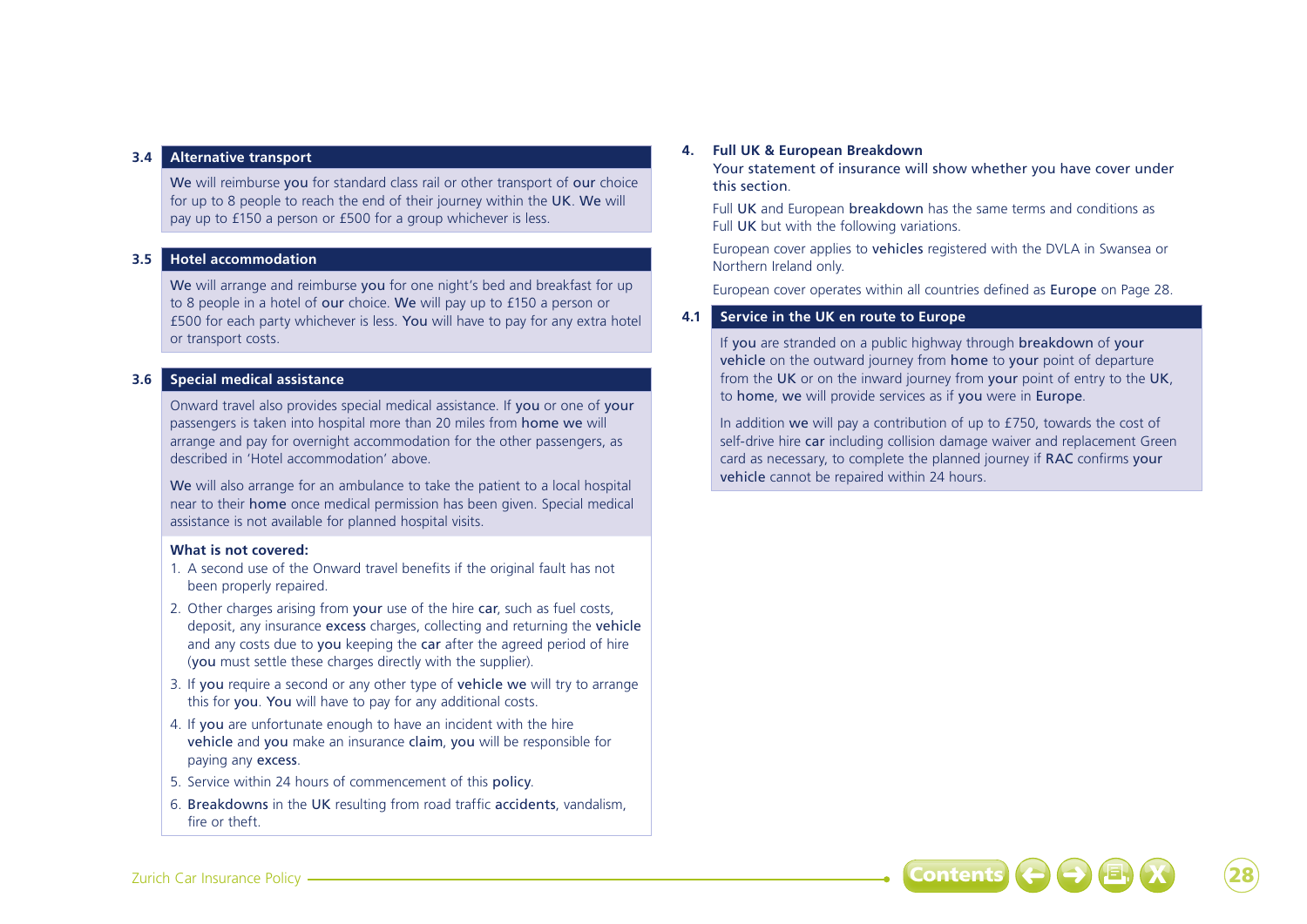# **4.2 Service whilst in Europe**

You are covered for any number of trips, each up to 90 days in duration but not for longer stays and provided the outward and return journeys are completed in the period of cover.

In the event of a breakdown we will pay for the following subject to the limitations for each section as described in the policy description:

### We will pay for:

- 1. attendance of local breakdown or garage services to repair the vehicle at the roadside if possible; or
- 2. tow of the vehicle from the place of breakdown or accident to the nearest local repairer where you may arrange repairs and either:
- a) a contribution towards labour charges at a garage if it is possible to effect the repairs necessary to enable the vehicle to continue the journey on the date of breakdown; or
- b) inspection fees, in the event of a breakdown, to confirm that the vehicle cannot be repaired by your return travel date and your request for assistance will include authorisation for us to arrange this; and
- 3. storage charges for the vehicle while awaiting repair or repatriation
- 4. the cost of wheel changes but not for replacement tyres.

## We will not pay for:

- 1. any labour costs other than those incurred at the roadside. We will not pay labour costs at any garage to which the vehicle is taken other than under paragraph 2 above
- 2. repair costs, including labour, if the vehicle was in a road traffic accident, damaged by fire or stolen or is uneconomical
- 3. the cost of parts used for roadside or garage repairs
- 4. the cost of any repairs not directly necessary to enable the vehicle to continue the journey on the date of the breakdown

5. the cost of any other supplies, including but not limited to specialist equipment.

If we cannot repair the vehicle within 12 hours of being notified of a breakdown, then we will pay for either:

a) additional accommodation expenses we will pay up to £30 per person per day towards necessary additional (not alternative) accommodation expenses (room only) while you wait for your vehicle to be repaired. providing the appropriate RAC control centre can confirm repairs will take more than 12 hours, or if it is to be repatriated to the United Kingdom.

# We will not pay for:

1. the costs of meals and any extra costs. or

b) journey continuation or return home.

If the appropriate RAC control centre can confirm repairs to your vehicle will take more than 12 hours, or if your vehicle is to be repatriated to the United Kingdom, a contribution to travel expenses to allow you to:

- 1. continue the planned journey during the period your vehicle is not roadworthy
	- or

2. return home by direct route.

Expenses can comprise self-drive car hire up to 14 days per claim, including collision damage waiver (see "Important self-drive hire car information") and replacement Green card as necessary, or second/ standard class rail, or a combination of both. RAC will in its sole discretion decide which course of action to adopt, but RAC will take into consideration your preference.

You must collect the vehicle when repaired as once the vehicle is repaired and you have been notified, RAC will not pay any further expenses other than the costs of collection.

This benefit is also available if your vehicle is stolen and not recovered within 24 hours of reporting the matter to the police. A police report must be obtained. However, this benefit will cease if and when your vehicle is recovered in a roadworthy condition.

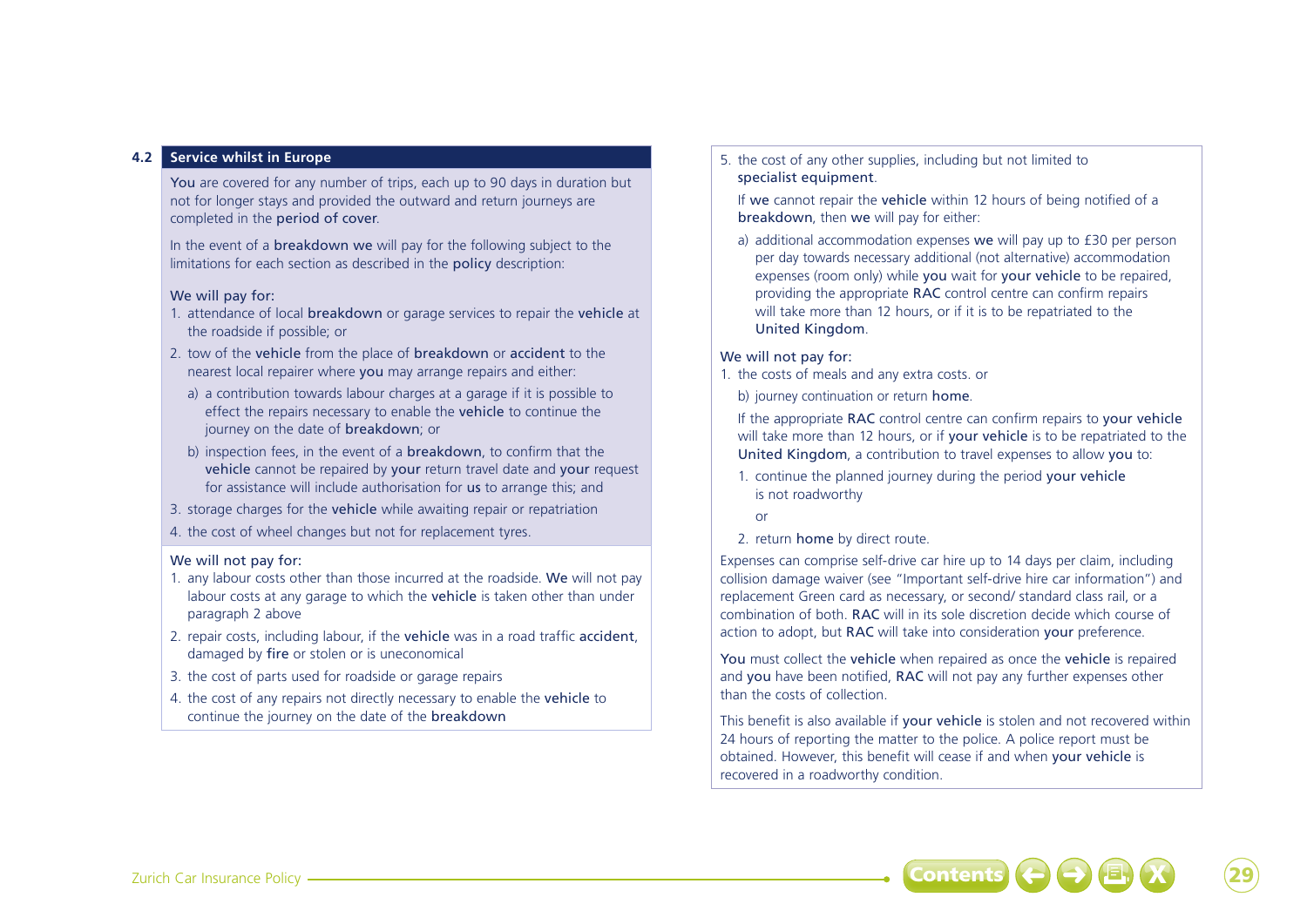#### We will not pay for:

- 1. fuel, oil, personal insurance, any collection charge if a hire car is left at a different location to that arranged or any other costs in connection with self-drive hire car
- 2. the cost of any car hire beyond the period agreed with the appropriate RAC control centre
- 3. any car hire expenses after your vehicle is repaired except for the direct journey to return and collect it
- 4. first class rail fares
- 5. any costs under this benefit if they are for a service you used at the same time as the above section "Additional accommodation expenses"
- 6. international drop charges where a vehicle hired from Europe is dropped within the UK
- 7. the costs of hiring a motorcycle
- 8. any hire costs not arranged through RAC or agreed by RAC.

# **4.3 Vehicle repatriation**

If RAC can confirm that repairs cannot be completed by your planned return date to the United Kingdom and providing the cost of repatriation is not uneconomical we will pay for vehicle repatriation to the United Kingdom.

We will pay for the cost of taking the vehicle by road transporter from Europe to your home or chosen UK repairer for repair.

We will also pay the costs of packing and freighting your baggage if the vehicle is declared a 'Write-off' by the vehicle's insurers.

When repatriation is authorised it normally takes 10-14 working days for delivery to a UK address from most west European countries. At busy times and from east European countries it may take longer.

If the vehicle has been fitted with a roof box or bicycle rack, you must remove and place it inside the vehicle. The roof box keys need to be left with your vehicle keys.

### We will not pay for:

- 1. Claims for any repatriation not authorised by the appropriate RAC control centre
- 2. the cost of repatriation if this is uneconomical. Repatriation will be uneconomical if it will cost more than the UK market value of your vehicle according to Glass's guide
- 3. the cost of repatriation if your vehicle is roadworthy
- 4. any claim if your vehicle is being repatriated and Customs in any country find its contents are breaking the law
- 5. any further costs in connection with the vehicle once declared a write-off by us.

# **4.4 Collection of Vehicle from Europe**

We will pay up to £600 for the following costs for one person to collect your vehicle, repaired abroad after a breakdown.

- 1. Standard/second class rail fare plus other public transport fares which are necessary to reach the place of collection.
- 2. Additional homeward cross channel ferry or rail fare for the repaired vehicle (calculated by taking the actual fare less the value of any unused homeward portion of your original cross channel ticket).
- 3. Up to £30 per night for single room hotel accommodation necessary to complete the round trip (limited to room only).

## We will not pay for:

- 1. first class rail fares
- 2. the cost of any meals
- 3. the costs of more than one person.

Note: The appropriate RAC control centre will make the sole decision whether your vehicle should be repaired in Europe for you (or someone nominated by you) to return and collect.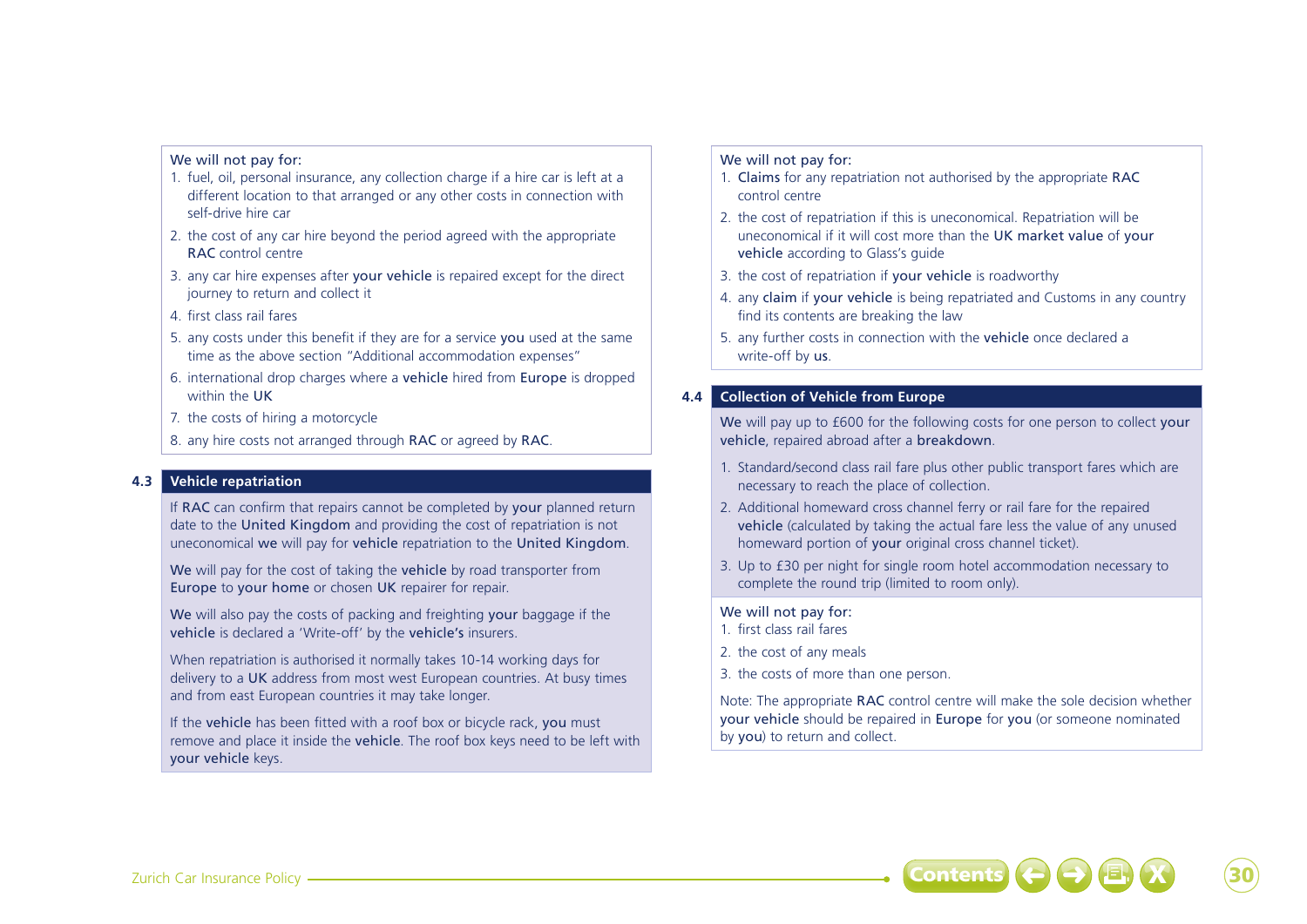### **4.5 Authority for repatriation or repair**

If your vehicle is not able to be driven due to a road traffic accident, fire, break-in or theft, any damage which you are entitled to have repaired by Zurich must be reported to them immediately.

Zurich must decide whether to declare the vehicle is a write-off, authorise repair abroad or have the vehicle repatriated. We cannot repatriate the vehicle unless Zurich first give their permission.

We also reserve the right to negotiate with them to reclaim costs incurred. If Zurich cannot or do not give permission to repatriate then it is our decision alone whether to declare the vehicle a write-off, or repatriate or repair locally a vehicle which cannot be driven as a result of a breakdown, or as a result of a road traffic accident, fire or theft, for which you do not have fully comprehensive cover.

### **5. Additional Services**

We will pay for the costs of providing the following if applicable.

# **5.1 Vehicle break-in, emergency repairs**

We will treat your vehicle as if a breakdown had occurred and you will be entitled to all of the services set out in this document except 'vehicle repatriation'.

#### We will pay:

1. the cost of immediate emergency repairs, up to £175, necessary to make your vehicle secure in the event of damage to window, locks or windscreen caused solely by forcible entry, or attempted forcible entry provided you report the matter to the police either before contacting us or within 24 hours of contacting us, and you have obtained a written report from the police.

#### We will not pay for:

- 1. the cost of repairs if they are not to make your vehicle secure and for the reasons stated
- 2. any repair costs if you do not obtain a police report and submit it with your claim.
- 3. repatriation benefits as described under the section entitled 'vehicle repatriation'.

# **5.2 Spare parts dispatch**

If as a result of a breakdown your vehicle needs parts but these are unavailable locally we will pay for:

- 1. freight, handling and ancillary charges for dispatch of spare parts not obtainable locally
- 2. the fare for one person to collect parts from the appropriate railway station or airport.

#### We will not pay for:

1. the cost of parts themselves, which must be paid on receipt. When telephoning the RAC control centre you will be asked for your credit card details. Alternatively you will be asked to pay for the part(s) direct to the repairer.

# **5.3 Accidental damage to or loss of tent**

#### We will pay:

1. up to £35 per person per day contribution to accommodation expenses if during the period of cover you are camping and your tent is damaged accidentally making it unusable, or it is stolen.

Alternatively, we may at our option authorise the cost of a replacement tent. If your tent is stolen you must report the theft to the police within 24 hours and obtain a written report.

### We will not pay for:

- 1. the cost of meals or any other costs
- 2. damage caused by weather conditions
- 3. the cost of a replacement tent not authorised by us
- 4. any costs if your tent was stolen and you do not report the theft to the police within 24 hours and obtain a written report.

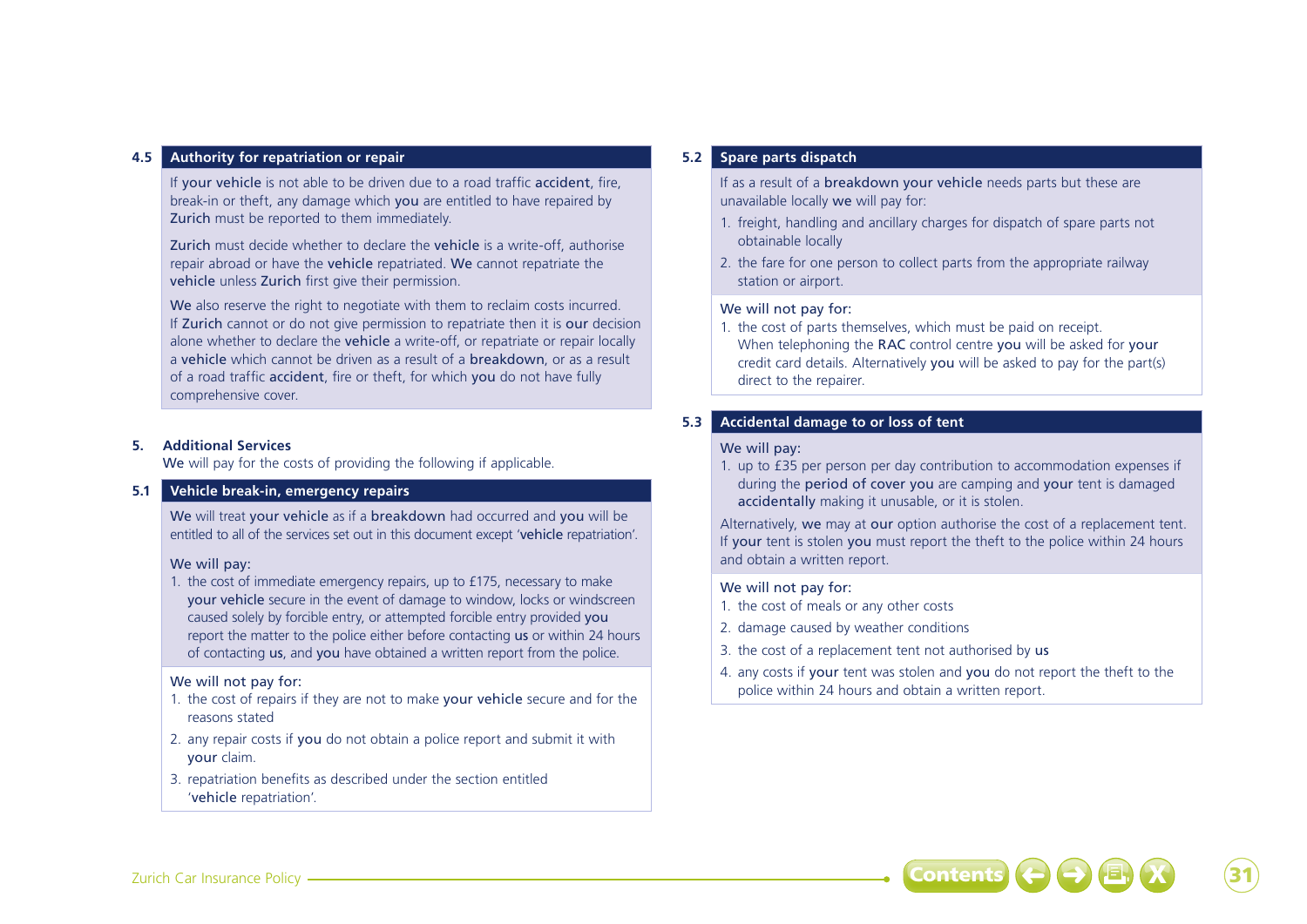# **5.4 Urgent message relay service**

#### We will pay for:

1. the cost of relaying urgent messages from the appropriate RAC control centre to your immediate relatives or close business associates if the vehicle cannot be driven because of breakdown, accident or fire or if it is stolen.

#### We will not pay for:

- 1. the cost of non urgent messages or messages to persons not described in the previous paragraph
- 2. the cost of relaying any urgent message not arranged through the appropriate RAC control centre.

# **5.5 Replacement driver**

#### We will pay for:

1. the cost of providing a replacement driver to drive your vehicle and your party to your destination or home, if a registered doctor declares you medically unfit to drive and you are the only qualified driver.

### We will not pay for:

1. replacement driver cost if there is another qualified driver in the party who is fit to drive

# **5.6 Customs claims indemnity**

We will pay for continental or Irish Customs Claims for duty if:

- 1. the vehicle is beyond economic repair as a result of fire or theft in Europe during the journey and it has to be disposed of abroad under Customs supervision
- 2. it is stolen in Europe during the journey and not recovered. RAC will deal with necessary Customs formalities.

To arrange, please call: RAC European Support, 0870 549 3320 Monday to Friday 9am-5pm.

We will not pay any import duties not relating to the vehicle.

There is an overall limit of £2500 per claim applied to the European section of this policy.

### **European claims procedure and conditions**

When providing assistance we make every effort to meet on your behalf all costs within the claim limit. However, in some instances you may be asked to pay locally and reclaim costs on your return to the United Kingdom. There may also be occasions when you arrange and pay for assistance direct and wish to reclaim the cost.

RAC European Motoring Assistance claims are handled by:

RAC Customer care, RAC Motoring Services, RAC House, PO Box 200, Walsall, WS5 4QZ.

If you have paid any cost which you believe is covered under your policy, please telephone us for a claim form immediately on your return home, quoting your policy reference number. When returning your completed claim form you should enclose relevant original receipts (not photocopies).

If you have any enquiries relating to repatriations or claims associated with our European Service, please contact us on 0870 549 3320.

Payment of claims depends on you complying with the following conditions for all of your policy.

- 1. you must keep all relevant original receipts (not photocopies) as they will be needed for any claim. We may refuse to pay expenses you are claiming back if you cannot provide original receipts or bills for the items you have paid.
- 2. you must make any claim on an RAC claim form, please bring your claim to our attention as soon as you can (if possible within 28 days) after you return to the United Kingdom. Claims which are not on an RAC claim form will not be accepted. This does not affect your statutory rights to take legal action in or exercise any other legal remedy.
- 3. If we pay out money for you under your policy we can take over your right to get that money back. You must cooperate with us as much as possible if requested by us.
- 4. you must do all you can to prevent accident, injury, loss or damage, as if you were not covered under your policy.
- 5. you must forward to us any writ, summons, legal document or other communication about the claim as soon as you receive them.
- 6. you must obtain any original receipts, certificates, police reports, evidence, etc and give all the information and help we may need at your expense. This includes medical certificates and details of your household insurance if necessary.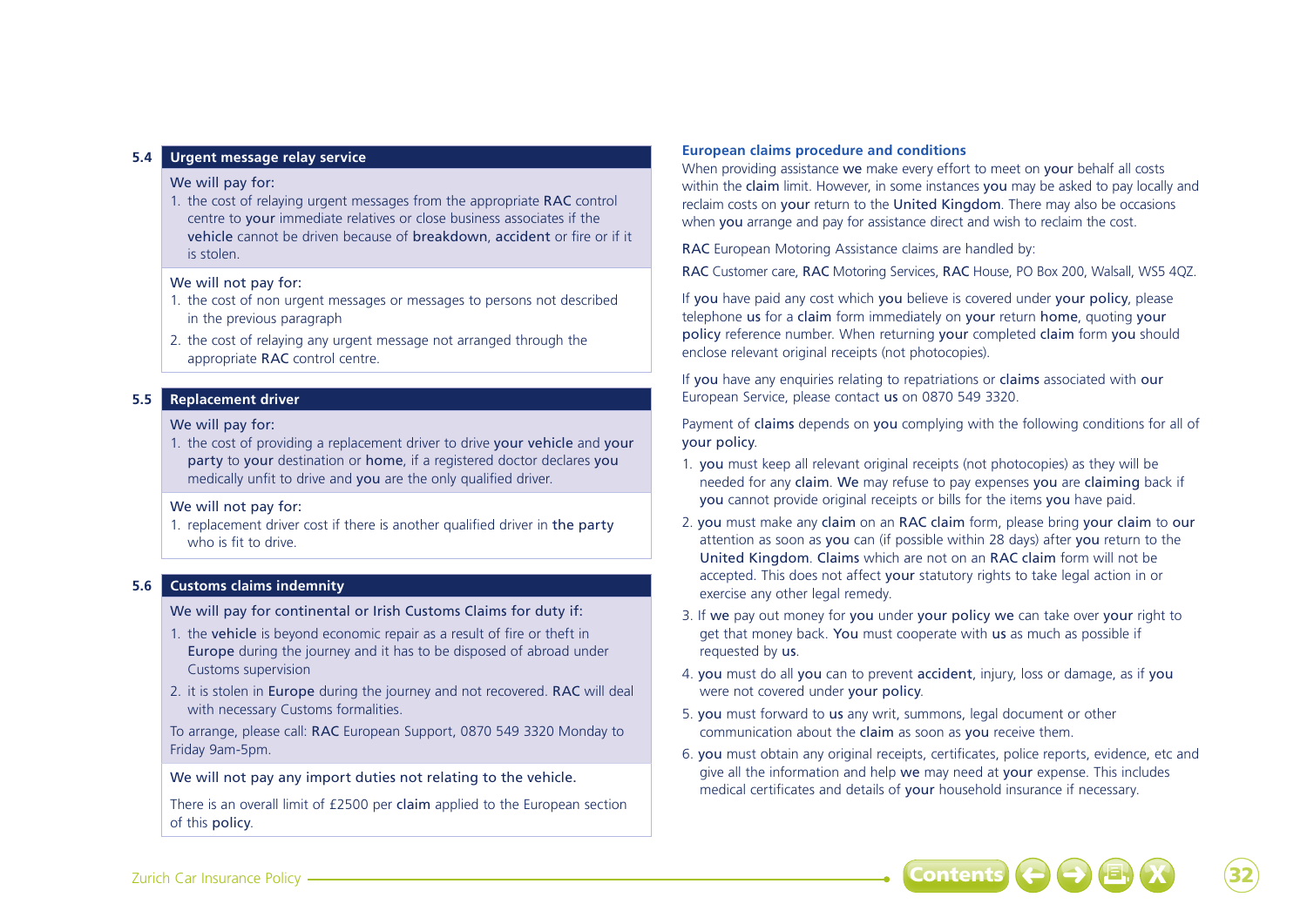- 7. you must not admit liability or offer or promise payment without our written permission.
- 8. you must, within 7 days of any request from us, send to us copies of any European accident statements (called a "Constat d'amiable" in France) and/or any police reports should you use the policy following a road traffic incident.

# **General Conditions**

The Conditions on pages 7 to 9 apply in addition to the conditions stated below.

# **Credit card details**

We will require your credit card details if we arrange a service for you which is not covered by your policy or if it exceeds the policy limits set out in the part entitled "policy description". If you do not provide us with your credit card details RAC will not be able to provide certain services which will be notified to you when credit card details are requested.

# **Motorcycles**

The policy covers motorcycles on the same basis as other eligible vehicles. However, it is not possible for us to hire a motorcycle if a replacement vehicle is required. A hire car or alternative transport will be arranged, whichever is most suitable. We are also unable to hire a trailer for you to transport your motorcycle.

# **Caravans and trailers**

The vehicle restrictions in this policy apply equally to caravans and trailers except that the maximum length of trailers and/or caravans must not exceed 7 metres. If the vehicle which has suffered a breakdown is towing a caravan or trailer and we provide Recovery, the caravan or trailer will be recovered together with the vehicle to a single destination. Other than as set out in this paragraph caravans and trailers are not covered by this policy.

We do our best to find solutions to motoring problems, but we regret we cannot arrange a replacement caravan or trailer in the event of breakdown or accident damage which cannot be repaired. It is also virtually impossible to hire vehicles with tow bars and it may become necessary to repatriate a caravan or trailer together with a towing vehicle which cannot be repaired abroad by the return date.

### **Unforeseeable losses or events**

Except in relation to any claim you may have for death or personal injury, if we are in breach of the arrangements under this contract, we will not be liable for any losses or damages which are not a reasonably foreseeable result of any such breach, for example loss of profit, loss of revenue or anticipated savings, loss of contracts, or for any business losses.

We do not guarantee the provision of any of the benefits under this document. if there is anything beyond our reasonable control or the reasonable control of any service provider which prevents us or a service provider from providing that benefit. Benefits may be refused if you or any of your party behaves in a threatening or abusive way to any persons providing service.

# **Taxi bookings**

In some circumstances it can be quicker and easier for you to arrange a taxi. We may ask you to make your own arrangements for taxi service. If so please send your receipts to us and we will reimburse you.

# **Service providers**

The garages, breakdown/Recovery companies, repairers, car hire companies and other third party service providers whose services are arranged by RAC on your behalf and/or paid for under the policy by RAC on your behalf are not approved by RAC. They are not agents of RAC and RAC cannot be held liable for acts or omissions of such garages or other third parties. You are responsible for authorising repairs and making sure any repairs to your vehicle are carried out to your satisfaction.

## **Vehicle condition**

Your vehicle must be roadworthy and in good mechanical condition when you apply for cover and **you** must keep it in that condition.

# **Fraud**

If any claim is found to be fraudulent in any way your policy will be cancelled immediately and all claims forfeited.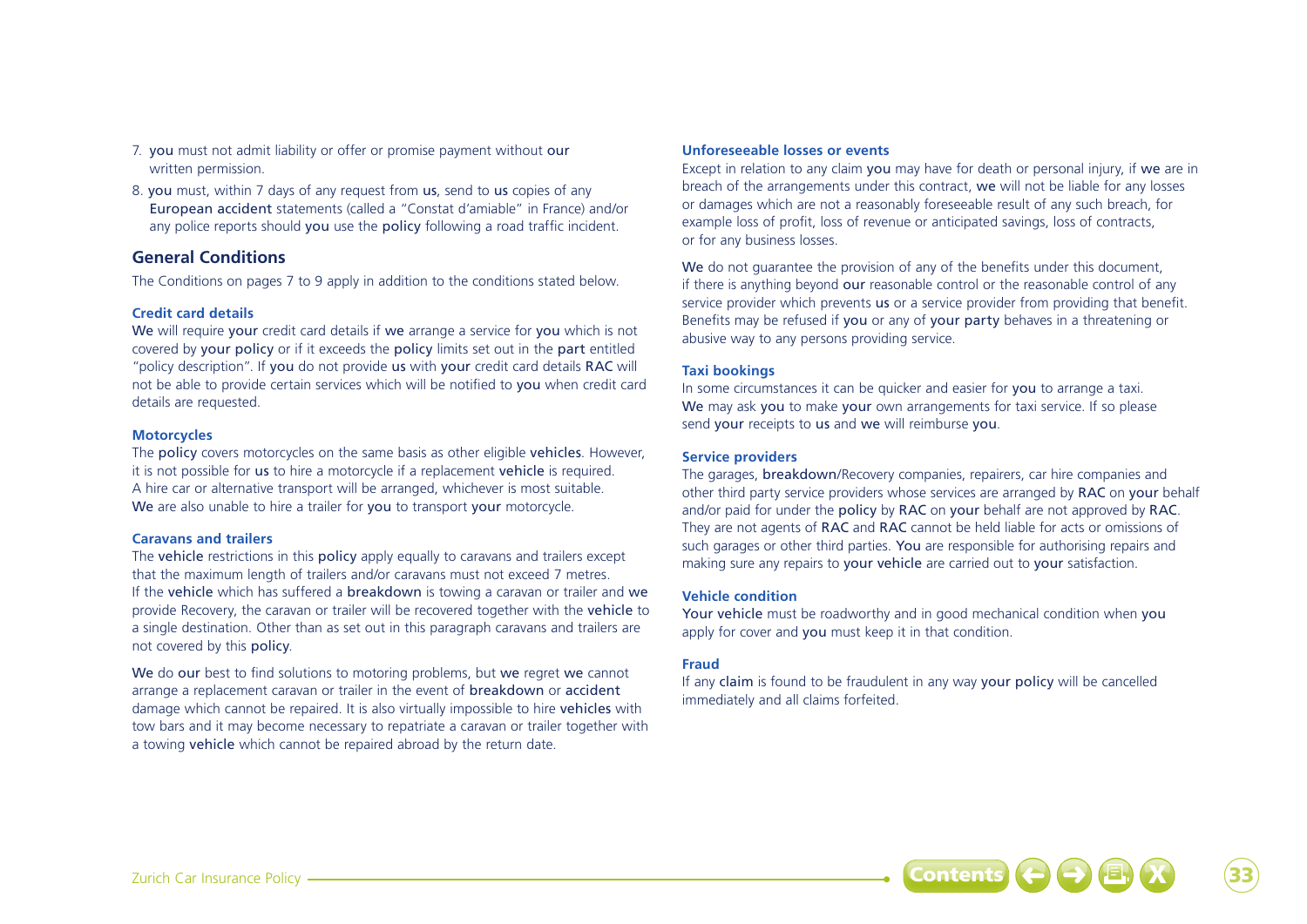## **Service in Europe**

#### **Motor insurance**

RAC European cover is not motor vehicle insurance. We strongly recommend you tell Zurich before taking your vehicle abroad. If you do not, your insurance policy will only cover you for damage you might cause to other people or their property (third party cover). This means that you will not be covered for any loss or damage to your vehicle. Zurich will also need to know if you are towing a caravan or trailer.

#### **Availability of service in eastern Europe**

Every effort is made by RAC to make sure that a good quality service is provided in eastern European countries but this may not necessarily be to the same standards as in western Europe. The situation varies from country to country but time delays may occur, telephones are sometimes not available, garage facilities may be inadequate, spare parts are often not available, etc. you should also be aware that unleaded fuel may not be widely available.

Service in certain countries may become disrupted or unavailable due to prevailing conditions, for which RAC cannot accept liability. Information can be obtained from the Foreign & Commonwealth Office www.fco.gov.uk or by telephoning The FCO Travel Advice Unit on 0870 606 0290.

#### **Important self-drive hire car information**

We will normally try to arrange a hire car similar in seating capacity and volume to. but not necessarily the same as, your vehicle, if there is one available. If you were travelling in an MPV or similar vehicle we may arrange two hire cars.

We will only arrange this if there are two qualified drivers in your party.

Otherwise, we will arrange alternative means of transport. Self-drive car hire arranged under your policy will be subject to the normal conditions of the hiring company. These will include limitations on driver age, driving convictions and other licence endorsements, etc.

The driver must also have held a full UK driving licence or equivalent for a minimum of 1 year (2 years for France).

Your credit card details will also be required as security for the hire and to cover extras such as top-up of the fuel tank when returning the vehicle. Car hire companies insist on having credit card details at the time of booking and the card must be produced at the time of hiring the car. The name on the credit card and the name of the driver of the hire vehicle must be the same. Switch cards and debit cards are not acceptable. If you leave a hire car at a different location to the one arranged by the RAC control centre you must pay any collection charge which may be made.

Please note that many car hire companies across Europe charge a damage excess which is not covered by the collision damage waiver (CDW). This means that if the car is damaged during the hire period you could be liable for the equivalent of the first £150- £550 (approximately) and have your credit card charged.

In some cases the amount could be higher and varies according to hire company, category of hire car and location. The CDW covers the amount above the excess.

In some parts of Europe hire cars are not allowed to cross national borders. In Greece and eastern Europe international drop-offs are not permitted. It may be necessary therefore to arrange two hires or alternative transport to complete your journey. A car hired abroad must not be brought into the United Kingdom.

A second car hire will be arranged for the United Kingdom part of your journey.

We cannot guarantee a hire car will be available.

We cannot arrange the hire of motorised caravans, motorcycles, convertibles or vehicles with tow bar, roof rack, roof boxes, automatic gearbox, sports cars, 4x4 or luxury class Vehicles and cannot guarantee the hire of minibuses or vans.

We will not be responsible for any delays in obtaining a hired vehicle and cannot guarantee to provide it in time to connect with your prebooked ferry, etc. you may have to collect a hired vehicle from the nearest available place of supply.

#### **Special requirements for Vehicles with over 9 seats**

The supply of minibuses as a replacement vehicle can often prove difficult. When one is available the following regulations apply:

Drivers must be at least 21 years old and have a full year's car driving experience. Special documents and tachographs are mandatory throughout the EU. For more information contact your local Department of Transport Area Office for details.

## **Repayment of credit**

You must pay back to us on demand:

- 1. any costs we have paid for which you are not covered under your policy
- 2. the cost of any spare parts supplied.

## **Spares dispatch**

After you have asked the appropriate RAC control centre to dispatch parts you are responsible for paying for them in full, even if you later obtain them locally.

We will arrange to dispatch parts as quickly as possible but delays will occur at weekends and bank holidays. We will not be responsible for manufacturers' or suppliers' errors, loss or damage of parts in transit or any delay in delivery.



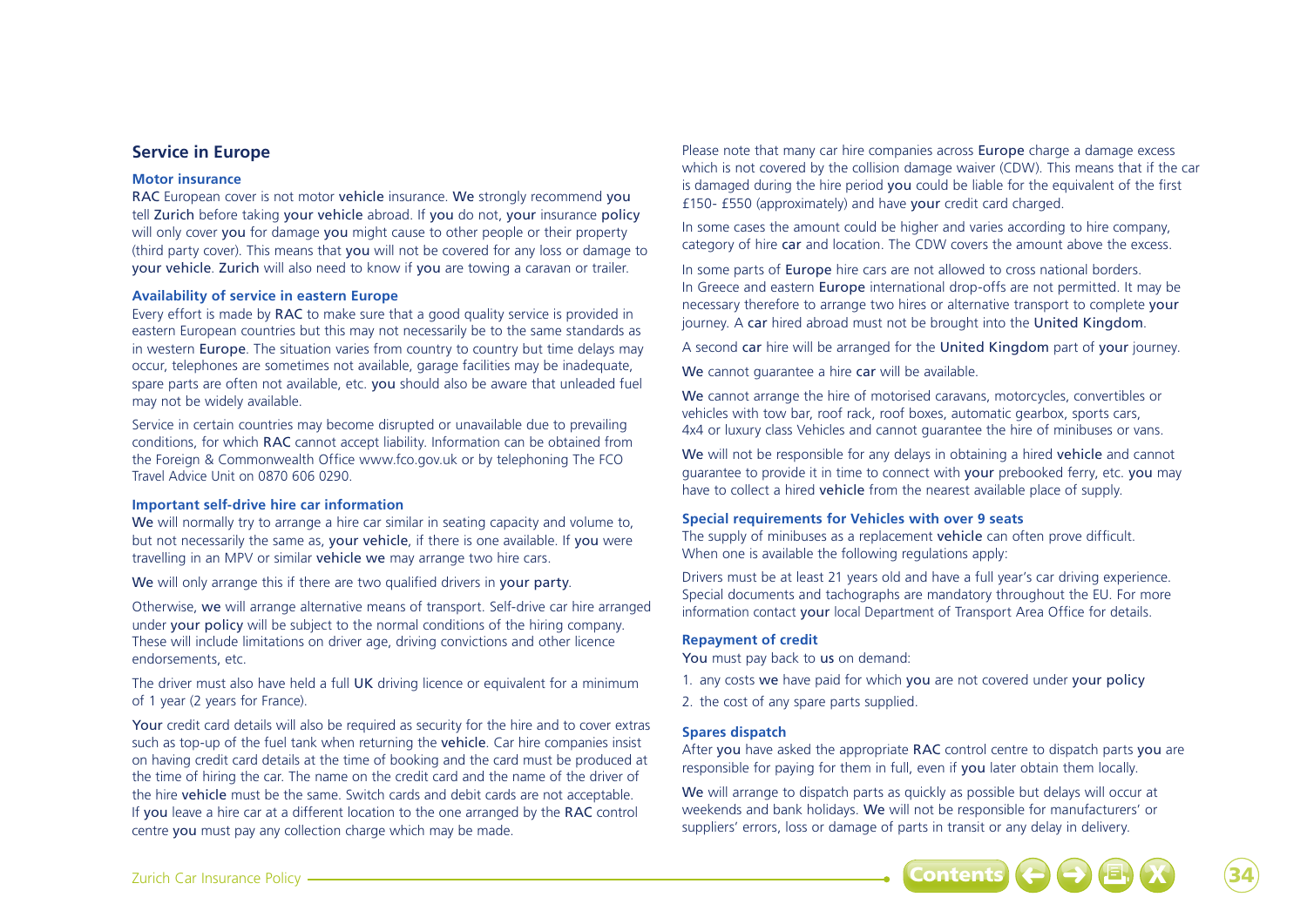# **General Exclusions**

The Exclusions on pages 7 to 9 apply in addition to the exclusions stated below.

## Your policy does not cover:

- 1. costs for anything which was not caused by the incident you are claiming for
- 2. vehicles which have broken down as a result of taking part in a motor sport event which takes place off the road and/or is not subject to the normal rules of the road or which breakdown as a result of a motor sport event which takes place on permanent or temporarily constructed race track (e.g. Snetterton, Oulton Park) or rally circuit. For example, vehicles participating in a treasure hunt, touring assembly or navigational road rally which takes place on the road and comply with normal rules of the road are covered but vehicles participating in any off-road rally will not be covered
- 3. the cost of all parts, garage, labour or other costs in excess of your policy limits set out in the part entitled "policy description". Please note these costs in Europe are likely to be higher than in the UK
- 4. loss caused by any delay, whether the benefit or service is being provided by us or someone else (for example a garage, hotel, car hire company, carrier, etc)
- 5. any incident affecting a vehicle hired under the terms of your policy
- 6. routine servicing of your vehicle, replacing tyres, missing or broken keys, or replacing windows. We may be able to arrange for the provision of these services but you must pay any costs incurred.

Note: Keys which are locked inside a vehicle are covered and we can arrange for a contractor to attend. However, any damage which may occur in trying to retrieve the keys will be at your risk

- 7. any claim caused directly or indirectly by:
	- a) your property being held, taken, returned, destroyed or damaged under the order of any Government or other Authority
	- b) war, invasion, civil unrest, revolution, terrorism or any similar event
- 8. any claim caused directly or indirectly by the overloading of your vehicle and/or any caravan or trailer
- 9. any claim as a result of vehicle breakdown due to:
	- a) running out of oil or water
	- b) frost damage
	- c) rust or corrosion
	- d) tyres which are not roadworthy
	- e) using the incorrect fuel
- 10. any claim caused directly or indirectly by the effect of intoxicating liquors or drugs
- 11. any claim where your vehicle is being driven by persons who do not hold a full United Kingdom or other recognised and accepted driving licence
- 12. any claim which you have made successfully under any other policy of insurance held by you. If the value of your claim is more than the amount you can get from your other insurance we may pay the difference subject to policy limits and exclusions
- 13. the cost of any transportation, accommodation or care of any animal. Any onward transportation is at our discretion and solely at your risk. We will not insure any animal during any onward transportation we may undertake
- 14. any period outside your period of cover
- 15. any vehicle other than a car, motorcycle 121cc or over, motor caravan, minibus fitted with not more than 17 seats including driver, light van, estate car, MPV or 4 x 4 sport utility vehicle and provided that the vehicle conforms to the following specification:
	- a) maximum legal laden weight of 3,500kg (3.5 tonnes). This weight is called the Gross Vehicle Mass (GVM)
	- b) maximum overall dimensions of: length 5.5 metres; height 3 metres; width 2.25 metres (all including any load carried).

The vehicle restrictions apply equally to caravans and trailers except that the maximum length of trailers and/or caravans must not exceed 7 metres. If the vehicle which has suffered a breakdown is towing a caravan or trailer and we provide Recovery, the caravan or trailer will be recovered together with the vehicle to a single destination. Other than as set out above caravans and trailers are not covered by this policy. If the vehicle requires repatriation we will arrange for repatriation of the caravan or trailer as well.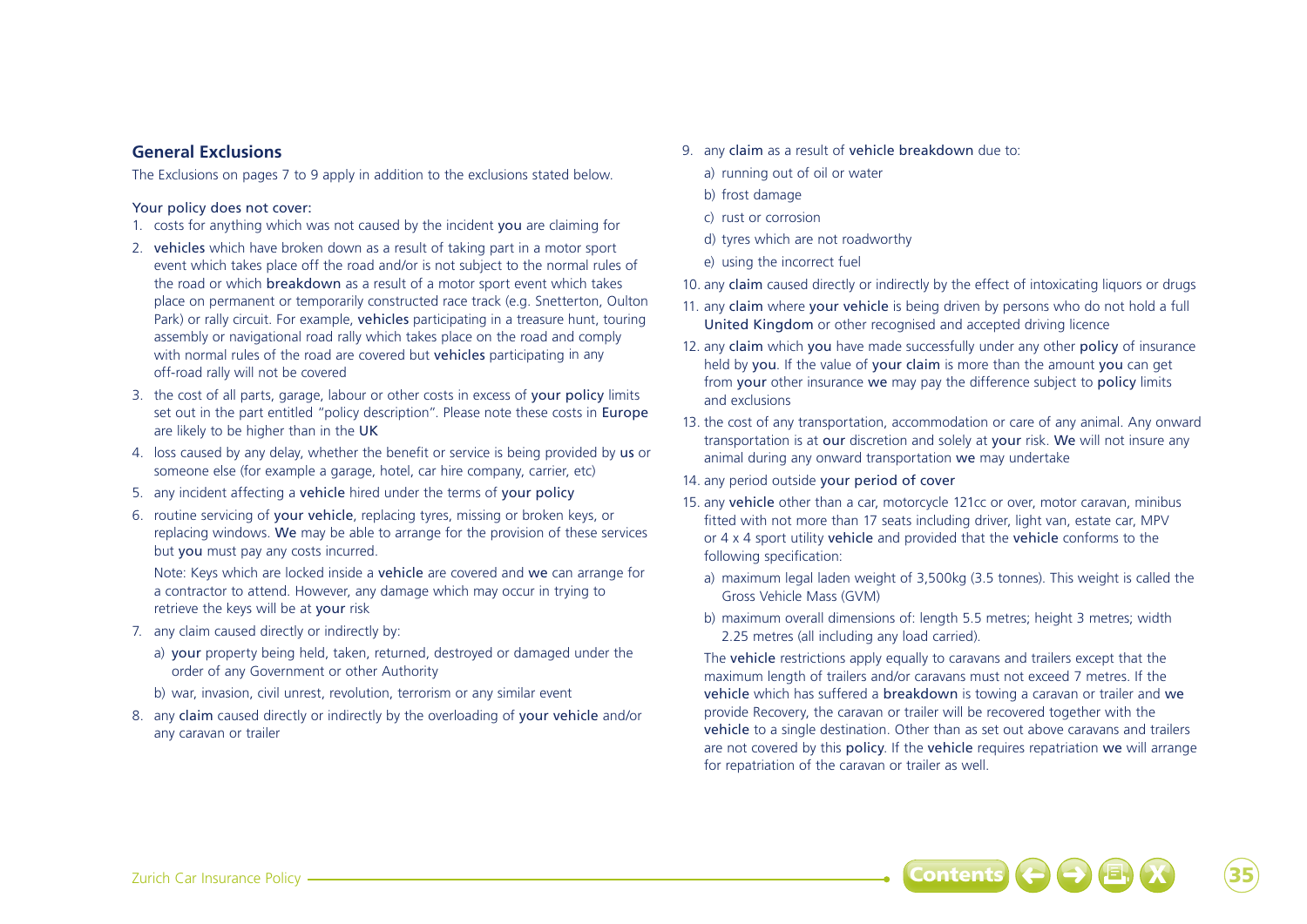- 16. any claim by you unless you are resident of the United Kingdom and the vehicle is registered with the DVLA in Swansea or Northern Ireland
- 17. any vehicle which is not in roadworthy and good mechanical condition at least 7 days before any booked trip to Europe within your period of cover. You must also make sure it is serviced as the manufacturer recommends
- 18. any vehicle carrying more persons than recommended by the manufacturer, up to 8 persons maximum (including the driver). For minibuses the maximum is increased to 17 persons (including the driver). Each person must occupy a separate fixed seat fitted during vehicle construction and to the manufacturer's specification
- 19. your vehicle if it is unattended
- 20. any personal effects, valuables or luggage left in your vehicle or in any trailer, boat or caravan or any other item being towed by or used in conjunction with the vehicle. These are your responsibility
- 21. specialist equipment costs. We will, however, arrange for the specialist services if needed, but you will have to pay for any additional costs direct to the contractor
- 22. Any costs which are not directly covered by the terms and conditions of this policy.

# **Your right to cancel**

You may cancel your cover up to 14 days after receipt of this policy, subject to no claim having been made under this cover. We will refund your premium, less a charge for the period you have been insured. If you do not exercise this right to cancel your cover, it will remain in force for the term of your associated private car policy and you will be required to pay the premium. If you want to cancel after 14 days no refund will be payable. This cover will be automatically cancelled if your associated private car policy with Zurich is cancelled. No refund will be given unless the cancellation is within the 14 day period described above.

# **Caring for our customers**

We are committed to providing you with the highest standard of service and customer care. We realise, however, there may be occasions when you feel you did not receive the standard of service you expected.

Should you have cause for complaint about any aspect of the service we have provided to you, please contact us at the relevant address indicated and we will work with you to resolve your complaint.

We will deal promptly with your query. Unless we can satisfactorily resolve your complaint within 24 hours we will send you an acknowledgement within 5 working days, along with a leaflet outlining our complaints procedures and any rights you may have to refer the matter to the Financial Ombudsman Service. Please quote your full name, membership or policy number and where applicable your vehicle registration in any communication. If you have used our breakdown service and are dissatisfied with any aspect of the service, please bring the complaint to our attention as soon as you can (if possible, within 28 days of becoming aware of it). This does not affect your statutory rights to take legal action or exercise any other legal remedy.

#### Please write to us at:

Breakdown Customer care, RAC Motoring Services, RAC House, PO Box 200, Walsall, WS5 407

If you are dissatisfied with any other aspect of RAC's services, please contact us at:

Membership Customer care, RAC Motoring Services, Great Park Road, Bradley Stoke, Bristol, BS32 4ZZ.

If you are dissatisfied with the service you have received under your European Cover, please write to us at:

Breakdown Customer care, RAC Motoring Services, RAC House, PO Box 200, Walsall, WS5 4QZ.

Freephone from the UK on 0800 107 5861 or from Europe on 00 44 161 332 1040 or Fax 01922 746 528.

Alternatively, email customercareoperations@rac.co.uk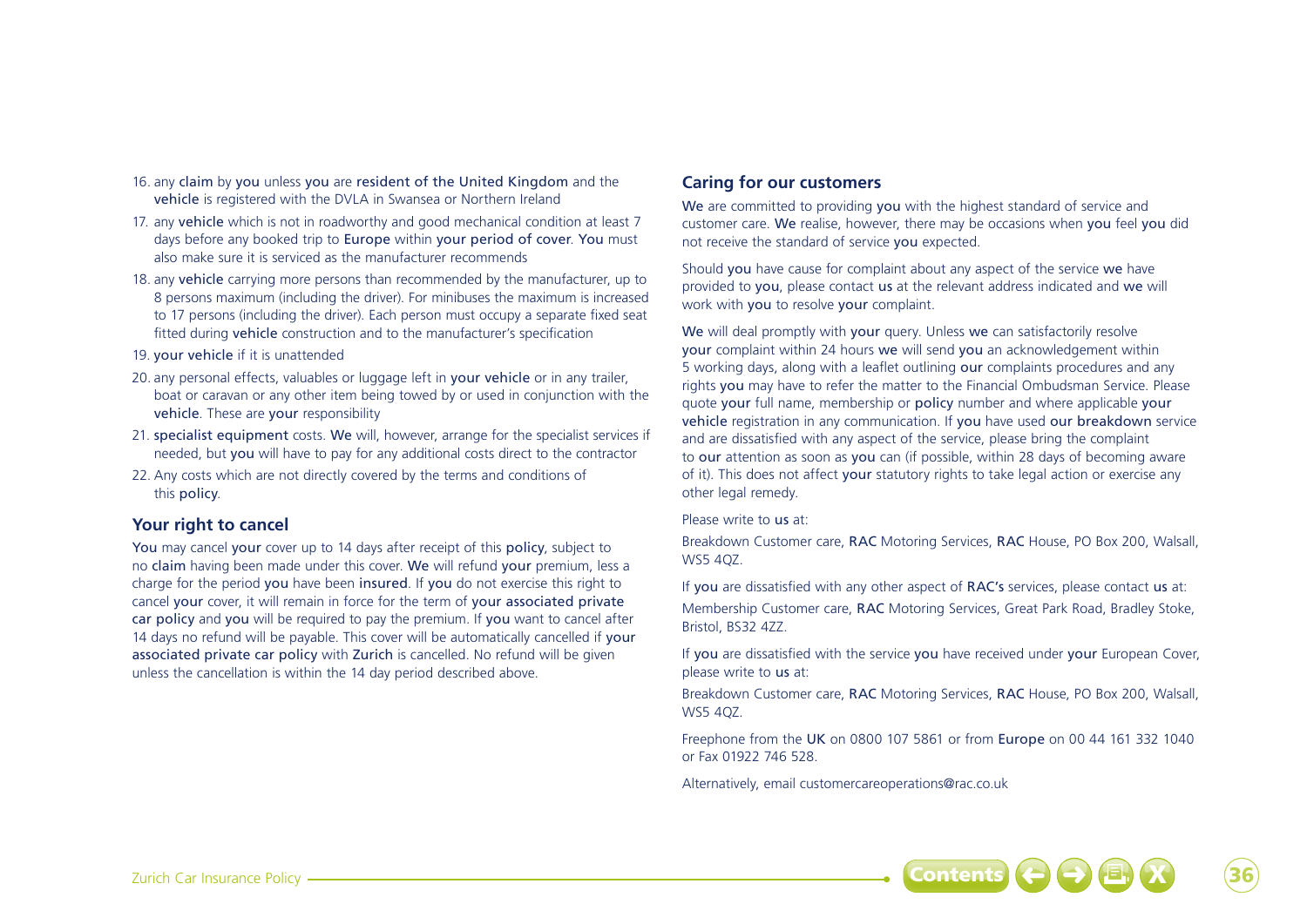Financial Ombudsman Service contact details are as follows:

Financial Ombudsman Service, South Quay Plaza, 183 Marsh Wall, London, E14 9SR.

You can telephone for free on:

- 08000 234 567 for people phoning from a "fixed line" (for example a landline at home)
- 0300 1239 123 for mobile phone users who pay a monthly charge for calls to numbers starting 01 or 02.

You can email: complaint.info@financial-ombudsman.org.uk

Website: www.financial-ombudsman.org.uk

# **Data Protection Act – information uses**

For the purposes of the Data Protection Act 1998, the data controller in relation to the information You supply is RAC Motoring Services (RACMS), (Company No: 1424399), Registered Office: RAC House, Brockhurst Crescent, Walsall, WS5 4AW.

RACMS will share the information you provide, together with other information, with our group companies. We (RAC group companies) may use this for administration, customer services and profiling your purchasing preferences. We may disclose your information to our service providers and agents for these purposes. We may keep your information for a reasonable period to contact you about our services. It may be transferred to any country, including countries outside the European Economic Area for any of these purposes and for systems administration. Where this happens, we will ensure that anyone to whom we pass your information agrees to treat your information with the same level of protection as if we were dealing with it.

When you give us information about another person, you confirm that they have authorised you to act for them, to consent to the processing and use of their personal data in the manner described in this notice and to receive on their behalf any data protection notice.

You have the right to ask for a copy of your information (for which we will charge a small fee) and to correct any inaccuracies.

## **Sensitive data**

By proceeding with this contract you give us consent to use your sensitive personal data e.g. health data for your registration under the Motability Scheme (if appropriate), solely for the purposes for which you submit it.

Provided by RAC Motoring Services (Registered in England No: 1424399, Registered Office: RAC House, Brockhurst Crescent, Walsall, WS5 4AW) and/or RAC Insurance Limited (Registered in England No: 2355834, Registered Office: as above).

RAC Motoring Services (in respect of insurance mediation activities only) and RAC Insurance Limited are authorised and regulated by the Financial Services Authority. Their firm reference numbers are 310208 and 202737 respectively. Authorisation can be checked on the FSA's Register by visiting the FSA's website http://www.fsa.gov.uk/ register or by contacting the FSA on 0845 606 1234.

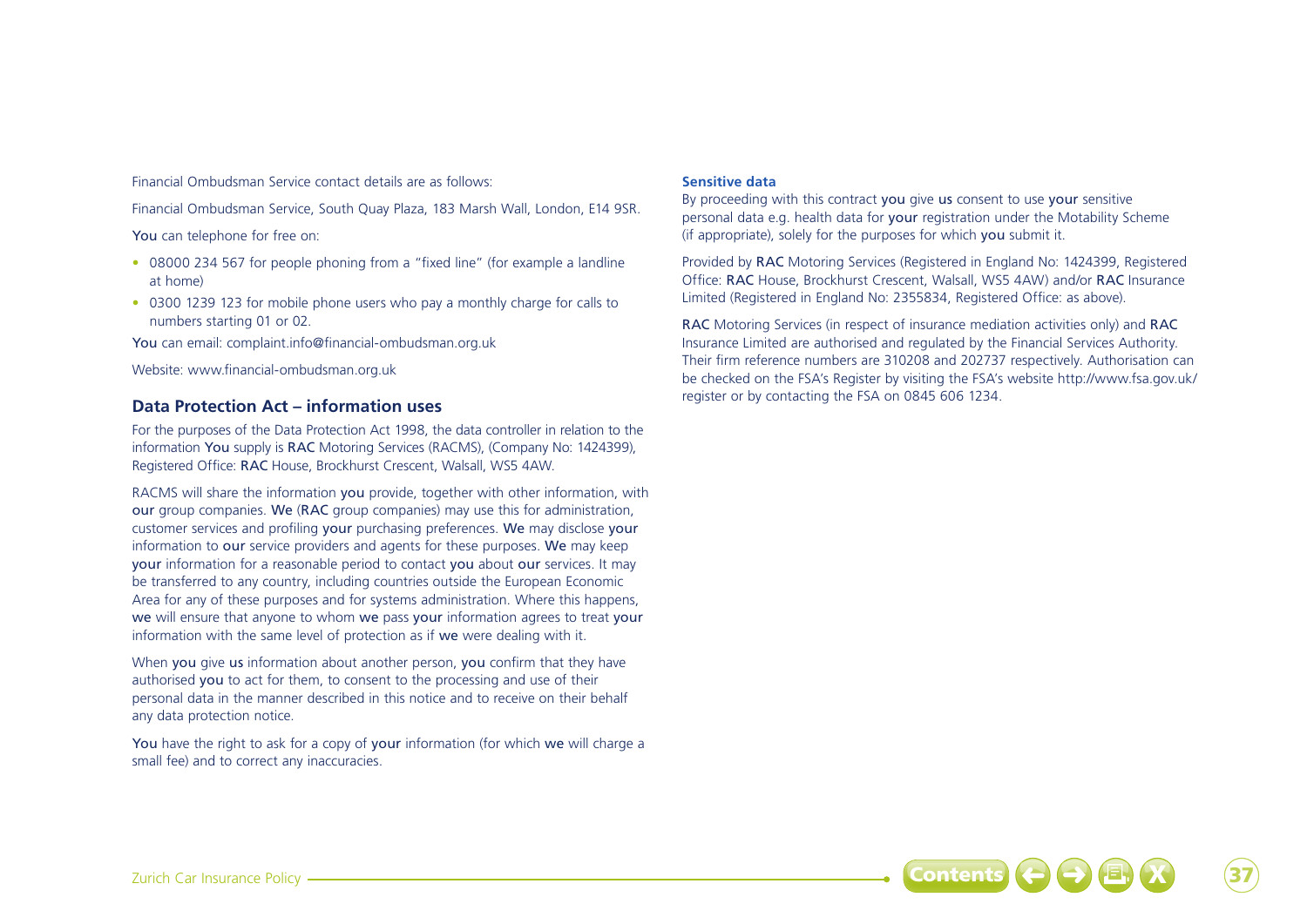# Part D Personal Accident Cover

Your statement of insurance will show whether you have cover under this part

If an insured person sustains bodily injury during the effective time and within the territorial limits, the underwriters agree to pay the benefit to the insured person provided that such bodily injury is sustained during the period of cover.

# **Definitions**

The following key words which are listed in alphabetical order have the same meaning wherever they appear. These definitions apply to this part.

The Conditions and Exclusions on pages 7 to 9 of your associated private car policy apply in addition to any conditions or exclusions stated in this part.

Accident/Accidental – A sudden and unforeseen event which occurs after the cover start date, resulting in bodily injury including assault.

Assault – Shall mean a sudden, unexpected attack by an unknown third party with deliberate intent to cause bodily injury at an identifiable time and place following a road incident within the territorial limits.

Associated private car policy – The motor insurance arranged by Zurich (which is taken out by the policyholder in their name to cover a private car).

Benefit – The amount shown in the Table of Benefits.

Bodily injury – Any injury which is caused by accidental means or following assault, and which within 104 weeks from the date of the accident shall solely and independently of any other cause, result in the insured person's death, loss of limb(s) or loss of eye(s), loss of hearing, loss of speech or permanent total disablement.

Cover – This Personal Accident Cover.

Certificate of insurance – The policyholder's associated private car policy certificate.

Effective time – Whilst travelling in, getting into or out of an insured private car, which is being driven by the **policyholder** or a named driver.

Insured person – The policyholder, named drivers and all their passengers.

Insured private car – The private car defined in the associated private car policy and any temporary replacement for this vehicle whilst it is being repaired.

Loss of eye or eyes – Shall mean the permanent and total loss of sight, which shall be considered as having occurred

- a) In both eyes if the insured person's name is added to the Register of Blind Persons on the authority of a fully qualified ophthalmic specialist.
- b) In one eye if the degree of sight remaining after correction is 3/60 or less on the Snellen scale (meaning the insured persons see at 3 feet what they should see at 60 feet).

Loss of hearing – Total, permanent and irrecoverable loss of hearing.

Loss of limb or limbs – Shall mean the permanent and complete loss of a limb or limbs by physical separation at or above the wrist or ankle or the permanent and complete loss of use of a limb or limbs.

Loss of Speech – Total, permanent and irrecoverable loss of speech.

Period of insurance – As defined on the certificate of insurance. Not to exceed 12 months from the policy start date.

Permanent total disablement – Shall mean disablement caused other than by loss of limb, eye, hearing or speech, which has lasted for 52 consecutive weeks and will in all probability prevent the insured person from engaging in gainful employment of any and every kind for the remainder of their life.

Policyholder/You/Your – The person who has taken out the contract for associated private car policy and has selected and arranged payment for Personal Accident Cover and who is named as policyholder on the certificate of motor insurance

Territorial limits – Great Britain, Northern Ireland, the Isle of Man, the Island of Guernsey, the Island of Jersey and the Island of Alderney.

Underwriters – Shall mean Ultimate Insurance Company Limited registered in Gibraltar (Registered Number 103362) Registered Office, Suite 913, Europort, Gibraltar. Home State: Gibraltar. Ultimate Insurance Company Limited is licensed and regulated by the Gibraltar Financial Services Commission under the Financial Services (Insurance Companies) Act of Gibraltar to carry on insurance business and is a member of the United Kingdom's Financial Services Compensation Scheme and the Association of British Insurers (ABI). The companies details can be checked by visiting the Gibraltar Financial Services Commission website at http://www.fsc.gi/fsclists/ insulist.asp

Ultimate Insurance Company is registered with the FSA under number 522727 this can be checked at www.fsa.gov.uk.

Zurich – Zurich Insurance plc



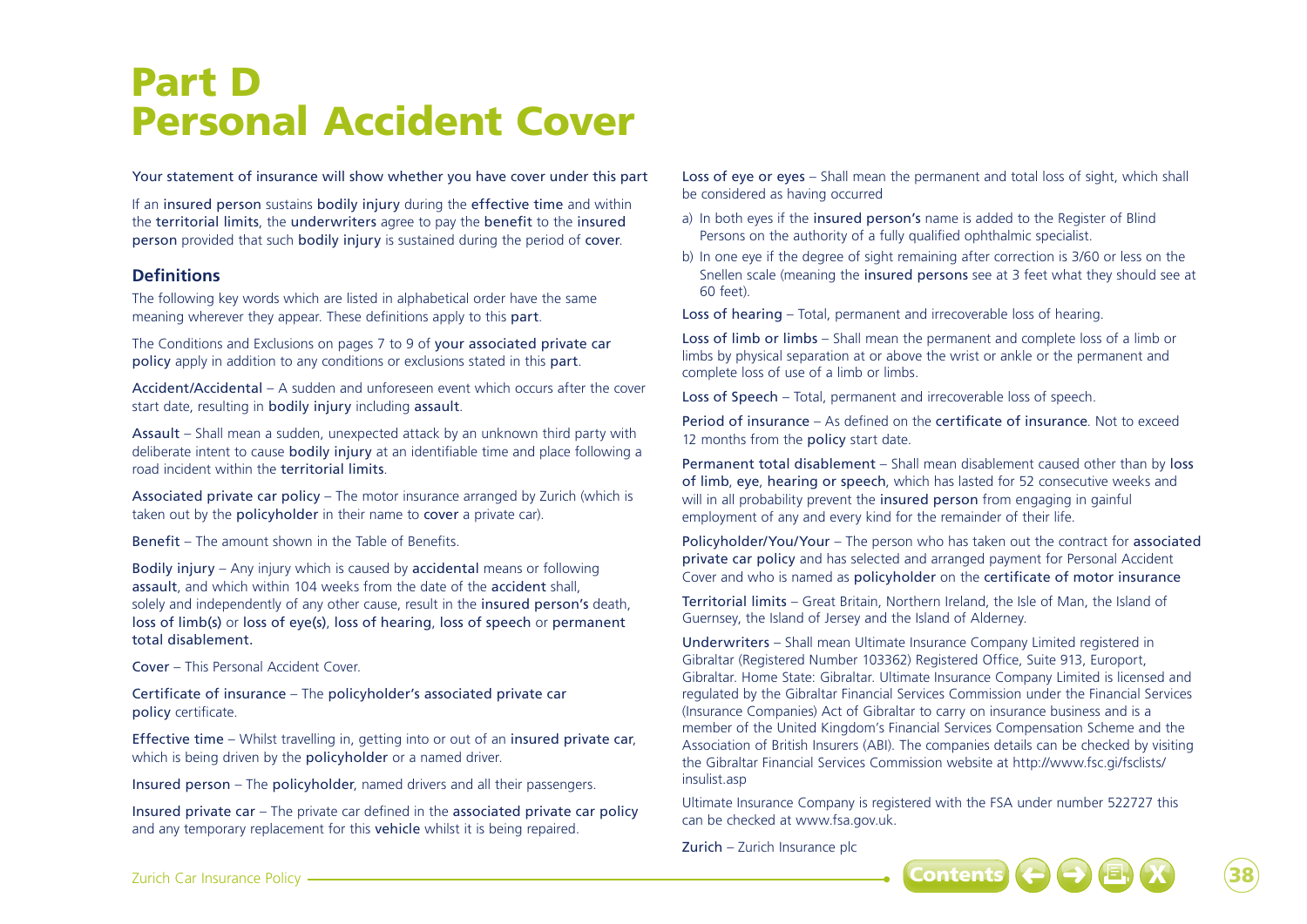# **Table of Benefits**

#### **Bodily Injury Amount Payable**

| 1. Accidental death            | £30.000 |
|--------------------------------|---------|
| 2. Loss of limb or limbs       | £30,000 |
| 3. Loss of eye or eyes         | £30,000 |
| 4. Loss of hearing             | £30,000 |
| 5. Loss of speech              | £30,000 |
| 6. Permanent total disablement | £30,000 |

### **Payment of Benefits**

- a) Only one of the Benefits 1 to 6 will be payable in connection with one insured person in respect of any one accident.
- b) If an insured person is under 16 years of age, benefit 1 accidental death, will be £7,500.
- c) Any disability which existed prior to an insured person sustaining bodily injury shall be taken into account when calculating the benefit payable.

#### The underwriters shall not be liable in respect of any claim:

- 1. Directly or indirectly resulting from:
	- a) War, invasion, act of foreign enemy, hostilities (whether war be declared or not), civil war, rebellion, insurrection or military or usurped power and any act of terrorism.
	- b) The insured person committing, or attempting to commit suicide or intentional self-injury.
	- c) Childbirth or pregnancy.
	- d) Motor racing, rallies, competitions, speed tests or the like.
	- e) The insured person being under the influence of, or being affected by alcohol or drugs, other than drugs taken under the direction of a qualified medical practitioner.
- 2. Where the insured person has attained the age of 80 years on or before the date of the accident.
- 3. Involving the use of vehicles other than an insured private car.

## **Choice of Law**

English law will apply to this cover unless before it is issued, the underwriters make a written agreement saying otherwise.

#### **Claims**

On the happening of any occurrence likely to give rise to a claim you must notify the underwriters in writing as soon as reasonably possible and in any event within 60 days of the date of the occurrence. You must at your expense, provide any certificates, information and evidence that may from time to time be required by the underwriters and in the form prescribed by them. The underwriters shall be allowed, at its own expense and upon reasonable notice to you, to have a medical examination of the insured person. If any claim submitted under this cover shall be in any respect false or fraudulent, the underwriters shall be under no liability to make any payment in respect of such a claim.

### **Communications**

All communication is to be in English.

### **Interest**

No benefit payable shall carry interest.

### **Interpretation**

Any word or expression to which specific meaning has been attached shall bear the same meaning wherever it appears. All cover is issued under the terms, Definitions, Provisions, Exclusions and Conditions of this cover.

## **Rights of Third parties**

The parties do not intend any term of this agreement to be enforceable pursuant to the Contracts (Rights of Third parties) Act 1999.

# **Cancellation**

You may cancel your cover up to 14 days after receipt of this documentation. subject to no claim having been made under this cover. We will refund your premium, less a charge for the period you have been insured. If you do not exercise this right to cancel your cover, it will remain in force for the term of the associated private car policy and you will be required to pay the premium. If you want to cancel your cover after 14 days no refund will be payable.

This cover will be automatically cancelled if your associated private car policy with Zurich is cancelled. No refund will be given unless the cancellation is within the 14 day period described above.

Personal Accident Cover is underwritten by Ultimate Insurance Company Limited.



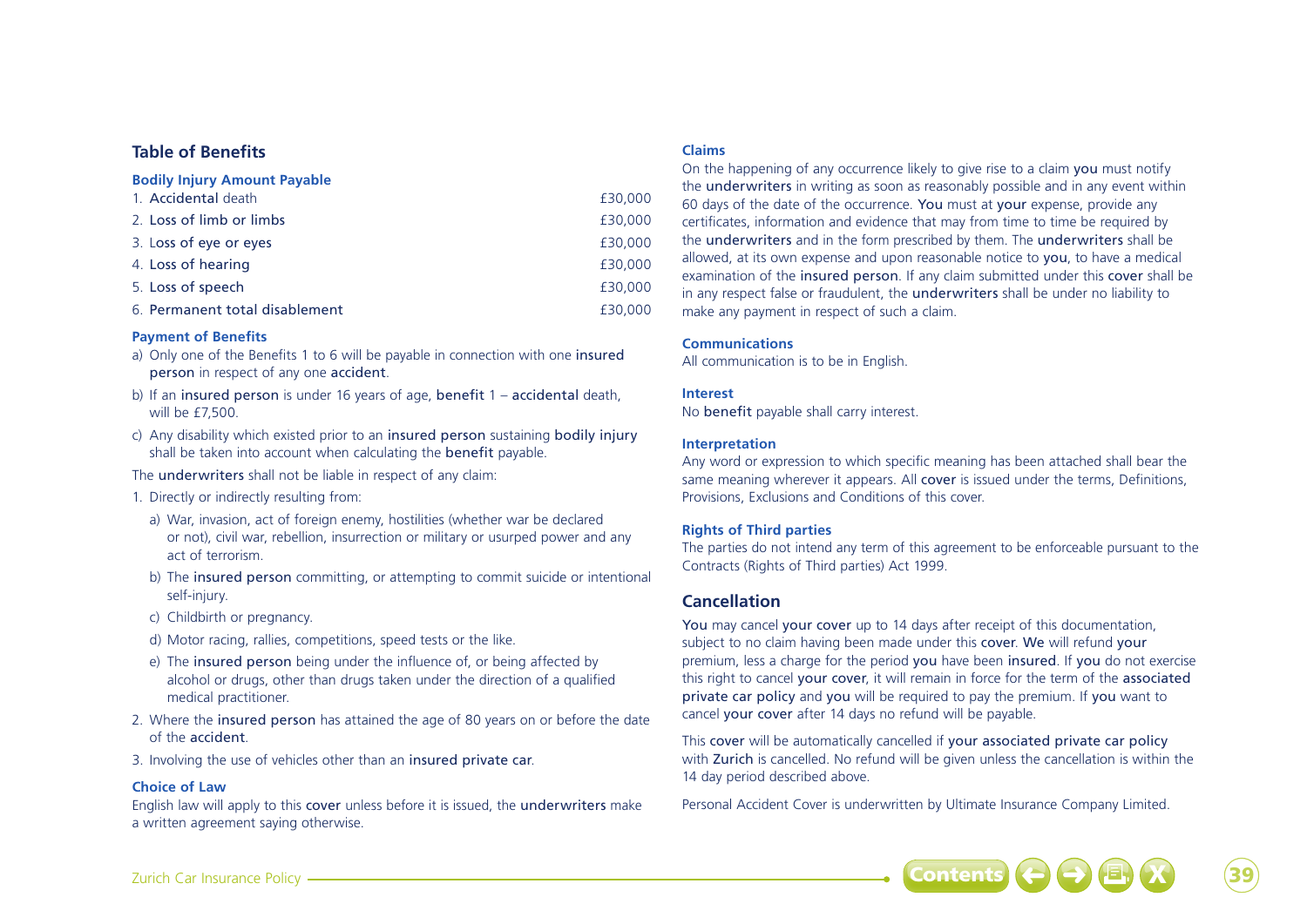# **To make a claim**

Please contact the appointed claims handlers:

Ultimate Insurance Solutions Limited Fifth Floor, The Connect Centre, Kingston Crescent, North End, Portsmouth, Hampshire, PO2 8DE

Tel: 0843 309 4507

# **Caring For Our Customers**

Zurich is committed to providing you with a high level of customer service at all times. However, if our service ever falls below the standard you would expect, please contact us, either by phone, letter or e-mail as detailed in your associated private car policy.

Alternatively you can write to Ultimate. The address is: The Quality Manager, Ultimate Insurance Solutions Limited, The Connect Centre, Kingston Crescent, Portsmouth, PO2 8DE

If you remain dissatisfied you can contact Complaints Department, Ultimate Insurance Company Limited, Suite 913, Gibraltar or email complaints@uicl.eu.

Should we fail to offer you a final response within eight weeks of the initial date of your complaint, or if you are not satisfied with our response, you may refer the dispute to the Financial Ombudsman. You can write to the Ombudsman at:

Financial Ombudsman Service, South Quay Plaza, 183 Marsh Wall, London, E14 9SR

You can telephone for free on:

- 08000 234 567 for people phoning from a "fixed line" (for example a landline at home)
- 0300 1239 123 for mobile phone users who pay a monthly charge for calls to numbers starting 01 or 02.

You can email: complaint.info@financial-ombudsman.org.uk

Website: www.financial-ombudsman.org.uk

Nothing in this process will adversely affect your legal rights.

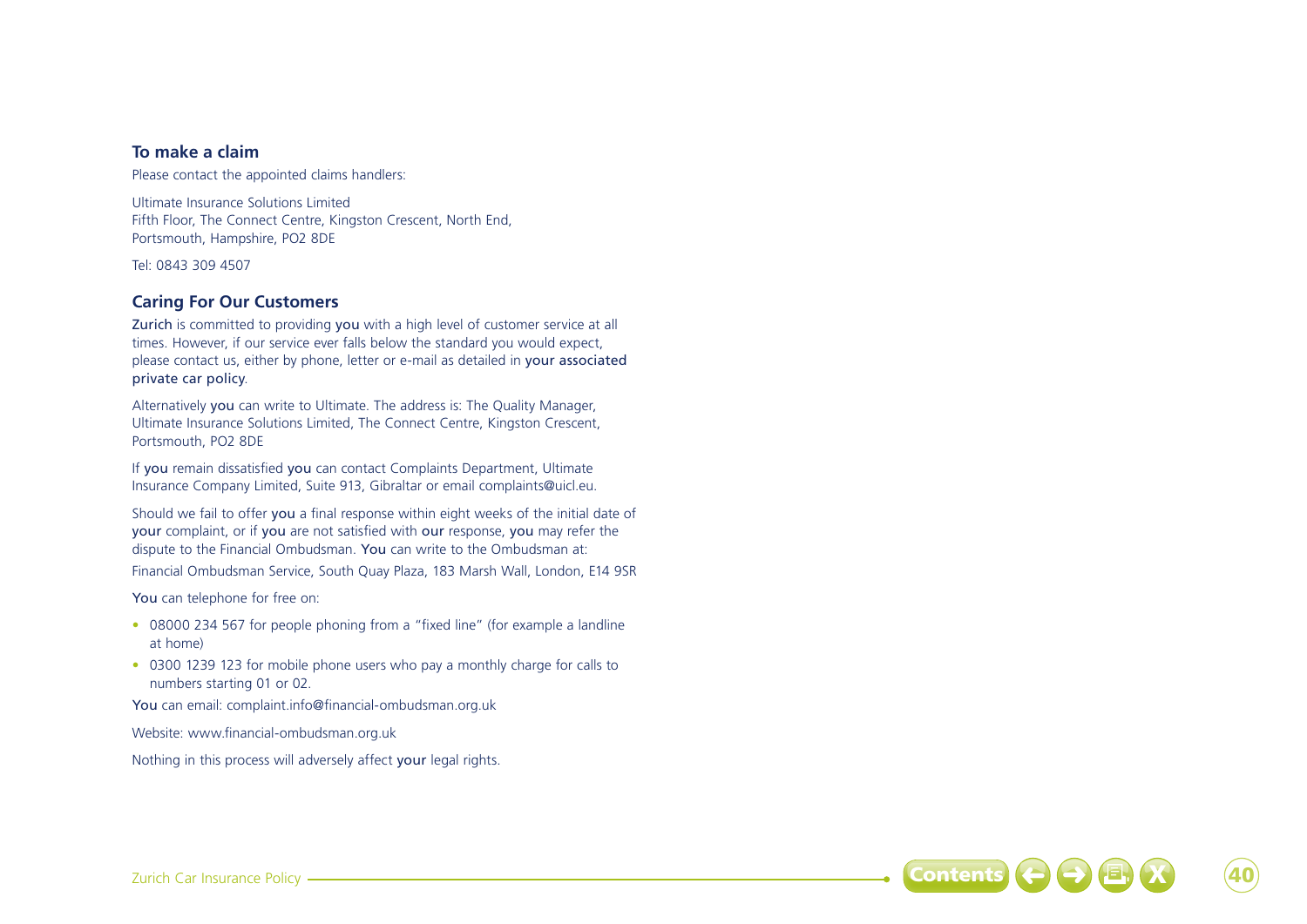# Part E Excess Protect Cover

Your statement of insurance will show whether you have cover under this section

This insurance policy is underwritten by Inter partner Assistance SA (IPA) who is fully owned by and is part of the worldwide AXA Group. Registered branch number: FC008998. IPA is authorised by the Commission Bancaire, Financière et des Assurances (CBFA) in Belgium and regulated by the Financial Services Authority (FSA) in the UK (FSA register number 202664). You can get information by phoning their Consumer Helpline 0845 606 1234 (local call rates apply) or by visiting their website at www.fsa.gov.uk. This indemnity has been arranged by Strategic Insurance Services Limited, whose registered office and main address is 10–13 Lovat Lane London EC3R 8DN who is authorised and regulated by the Financial Services Authority – FSA Firm Ref. No. 307133.

#### **Who is eligible to purchase this policy?**

Any person:

- 1. Permanently resident in the United Kingdom (England, Wales, Scotland and Northern Ireland), Channel Islands and the Isle of Man.
- 2. Any person who has a current and valid UK driving licence, or holds a full internationally recognised licence.
- 3. Who has an associated private car policy

# **Definitions**

Any word or expression to which a specific meaning has been attached will bear the same meaning throughout this part.

The Conditions and Exclusions on pages 7 to 9 of your associated private car policy apply in addition to any conditions or exclusions stated in this part.

Annual aggregate limit – annual aggregate limit means the maximum amount payable in the period of insurance as shown in your statement of insurance. Once the annual aggregate limit is exhausted this policy is automatically cancelled and you are then liable for all and any future excess payments as defined in your motor policy

Associated private car policy – The motor insurance provided by Zurich (which is taken out by the policyholder in their name to cover a private car).

Certificate of motor insurance – Evidence of the existence of motor insurance as required by law and which forms part of your motor policy.

Commercial travel – Means commercial use by sales representatives.

Cover – Excess Protect Cover

Event – Means each claim occurrence during the period of insurance.

Excess – Means the amount you must pay under the terms of your associated private car policy.

Motor insurer – Means an authorised and regulated UK motor insurer.

Motor vehicle – motor vehicle (not being an invalid carriage) which is constructed for the carriage of passengers and their effects and is adapted to carry not more than seven passengers.

Named drivers – Means drivers in addition to you who are permitted to drive under the terms of your Motor Insurance policy.

Period of insurance – This policy runs along with your associated private car policy, and if your associated private car policy is cancelled/not renewed, all cover under this insurance will end.

Waived or Reimbursed – Means where a third party has already made good which is the first amount of any claim on your associated private car.

We/Us/Our – means Inter partner Assistance SA UK Branch and AXA Assistance (UK) Limited, The Quadrangle, 106-118 Station Road, Redhill, Surrey, RH1 1PR, United Kingdom

You/Your/Insured person – Means the person whose name appears at the top of your certificate of motor insurance.

Zurich – Zurich Insurance plc.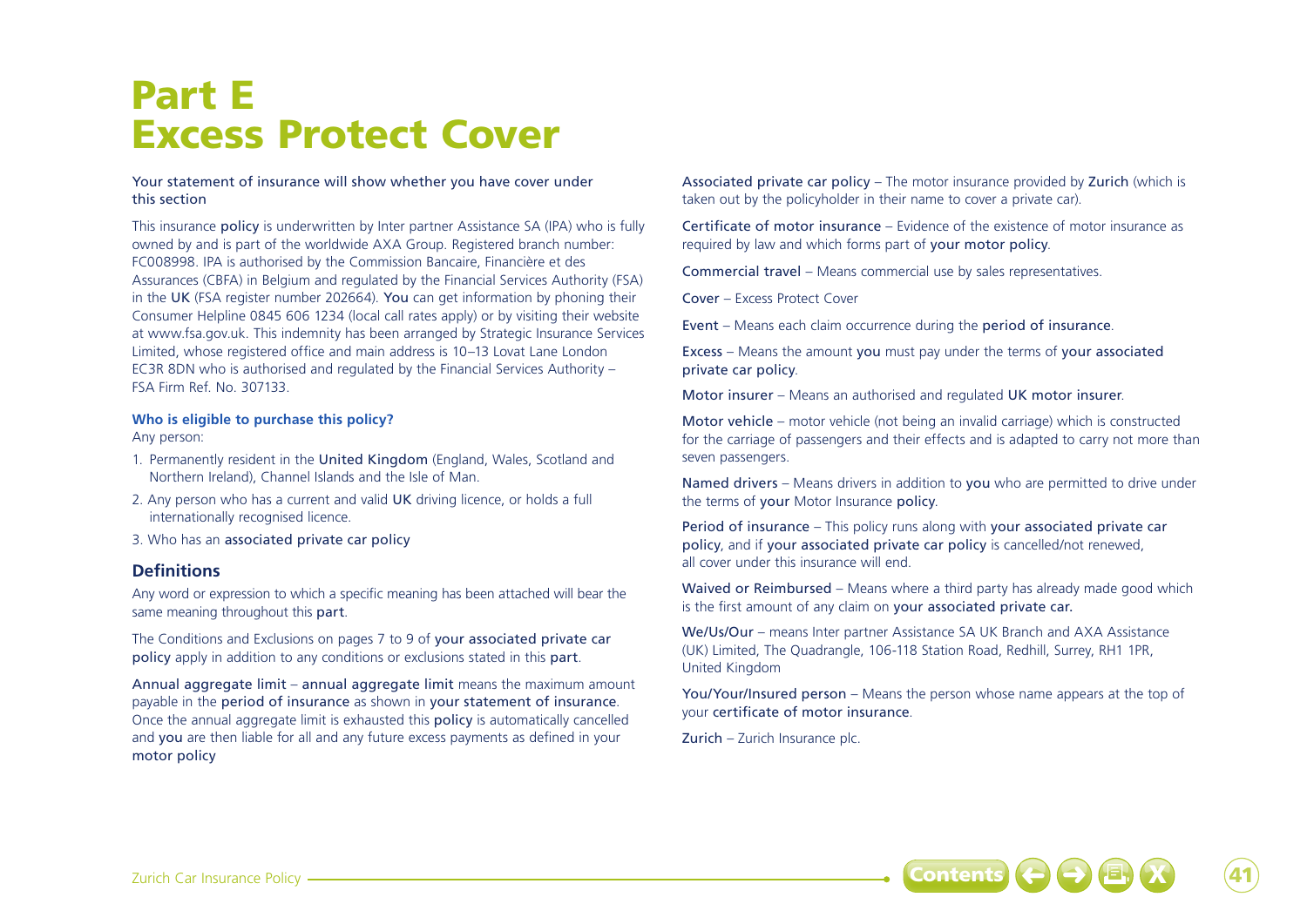#### **What is covered**

- 1. Cover is provided for the excess that you are responsible for following the successful settlement of any loss, destruction or damage claim for your vehicle under your motor policy in respect of claims arising as a result of accidental damage, fire, theft, or vandalism.
- 2. The maximum amount payable under this part, with the level of coverage (which is subject to the appropriate premium having been paid), is the amount you would be responsible for, which is the first amount of any claim, shown in the statement of insurance of your associated private car policy. Only when the excess of the current and valid insurance policy is exceeded will this Excess Protect Cover respond up to its full value.
- 3. The maximum amount payable during the **policy** (the annual aggregate) cover limit) is shown on your statement of insurance.

Coverage limits available:

- a. £300 in any one policy period
- b. £500 in any one policy period
- c. £750 in any one policy period

## What is not covered (exclusions)

- 1. Any claim that your associated private car policy does not respond to or the excess is not exceeded.
- 2. Excess payable on windscreen claims.
- 3. Any claim relating to your associated private car policy which occurred prior to inception date of this insurance as shown on your statement of insurance.
- 4. Any claim where the vehicle is being used
- a) for Hire and reward
- b) in any competition, trial, performance test, race or trial of speed, including off-road events, whether between motor vehicles or otherwise, and irrespective of whether this takes place on any circuit or track, formed or otherwise, and regardless of any statutory authorisation of any such event,
- c) for commercial travelling where you are not the sole user driver
- d) for any purpose in connection with the motor trade.
- 5. Any claim notified to us more than 31 days following the settlement of your claim under your associated private car policy.
- 6. Any contribution or deduction from the settlement of your claim against your associated private car policy other than the stated policy excess, for which you have been made liable.
- 7. Where a third party has waived or reimbursed you and made good which is the first amount of any claim, shown in the statement of insurance under own damage of your associated private car policy.
- 8. Any liability you accept by agreement or contract, unless you would have been liable anyway.
- 9. Any claim that is refused by Zurich.

## **General Conditions Applicable To This part**

The Conditions and Exclusions on pages 7 to 9 of your associated private car policy apply in addition to any provisions or exclusions stated in this part

You must comply with the following conditions to have the full protection of your policy.

- 1. Cover is provided under the following "use Types";
	- a. Social Domestic & Pleasure
	- b. Personal Business use by policyholder
	- c. Personal use by a named driver(s)
	- d. Personal Business use by policyholder/named driver(s)
	- e. Business use by policyholder/named driver (excluding commercial travel  $-$  BU<sub>3</sub>)
- 2. Please note that in the event that your accident involves a third party your policy will not respond until Zurich confirms that you have been liable for the accident; or 6 months passes (since the initial accident date) and liability is yet to be confirmed.
- 3. The Excess Protect Cover will continue to respond for the period of the insurance or until your chosen level of indemnity on this Excess Protect Cover is exhausted; which ever comes first.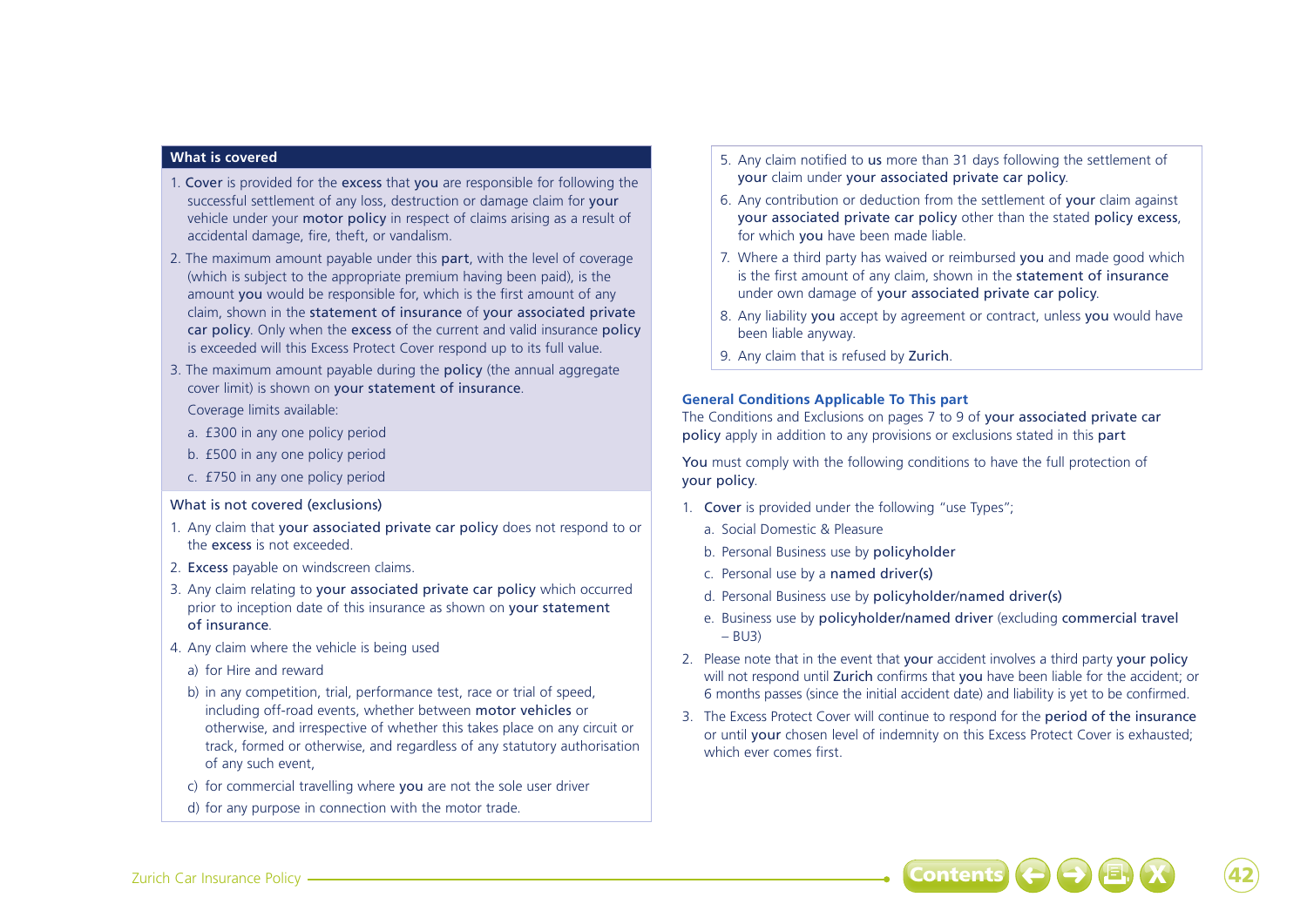- 4. The insurance policy that you have must be a current and valid private motor insurance policy that is provided by Zurich.
- 5. The policyholder as stated on the statement of insurance must match the lead name of the individual on the main policy that has responded and to which this policy will respond to the amount of the excess.
- 6. In the event that any misrepresentation or concealment is made by you or on your behalf in obtaining this insurance or in support of any claim under this insurance the policy is voided and no refund of premium will be given.
- 7. Right of Recovery we can take proceedings in your name but at our expense to recover for our benefit the amount of payment made under this policy.
- 8. Other Insurance if you were covered by any other insurance for the excess payable following the event, which resulted in a valid claim under this policy, we will only pay our share of the claim.
- 9. Reasonable Precautions you must take reasonable steps to safeguard against loss or additional exposure to loss.
- 10. Keeping to the terms of this policy we will only give you the cover that is described in this policy if any person claiming cover has met with all its terms and the terms of the Excess Protect Cover, as far as they apply.
- 11. That in the event of a claim that Zurich requires the excess amount you are liable for (in order to repair your car in a timely manner), we will respond immediately following receipt of Zurich's settlement letter and accordingly reimburse you or the repair garage. We will be in correspondence with Zurich to ensure that your repairs are carried out. However, in the unlikely event that once you are reimbursed by us and you later receive payment from your insurer you must inform us immediately and send the payment back to Zurich for reimbursement back to us.
- 12. That in the event your accident involves a third party your policy will not respond until Zurich confirms that you have been liable for the accident; or 6 months passes (since the initial accident date) and the liability is yet to be confirmed. We will be in dialogue with your third party insurer (whichever appropriate) to ensure that we are reimbursed for the funds they have paid to you. However, in the unlikely event that once you are reimbursed by us and you later receive payment from Zurich you must inform us immediately and send the payment back to Zurich for reimbursement back to us.

# **Notification of a Claim**

## **Making a claim**

## Claim via the internet/Claim via the phone

Should you wish to claim under Excess Protect Cover, you should go to www.paymyexcess.com/esl1 where you will be able to complete the claim form on line.

Once you have received communication confirming your claim number from AXA Assistance you should send the following;

- 1. A copy of your statement of insurance
- 2. You must provide a copy of your settlement letter from Zurich, which must state the amount settled and the excess deducted.

Please post the copy of the original claim form that you completed on line with all the required supporting documentation to:

AXA Assistance, PO Box 54098, London SW20 8UU

## Claim via the phone

Please call AXA Assistance on 0844 225 9680 and notify your claim with them. At the time you call them they will complete the claim form with you over the phone. They will then send it by post to you for you to check that all details taken down over the phone by them (AXA Assistance) is correct together with an acknowledgement letter. If you are happy with the completed claim form details please post a copy of the acknowledgement letter (which contains your claim reference number) with the following supporting documentation;

- 1. A copy of your statement of insurance.
- 2. You must provide a copy of your statement letter from Zurich, which must state the amount settled and the excess deducted.

To AXA Assistance, PO Box 54098, London SW20 8UU

Should you need to call AXA Assistance please call 0844 225 9680 or email lifestyle-excess@axa-assistance-claims.co.uk

# FAILURE TO FOLLOW THESE STEPS MAY JEOPARDISE THE REIMBURSEMENT OF YOUR COSTS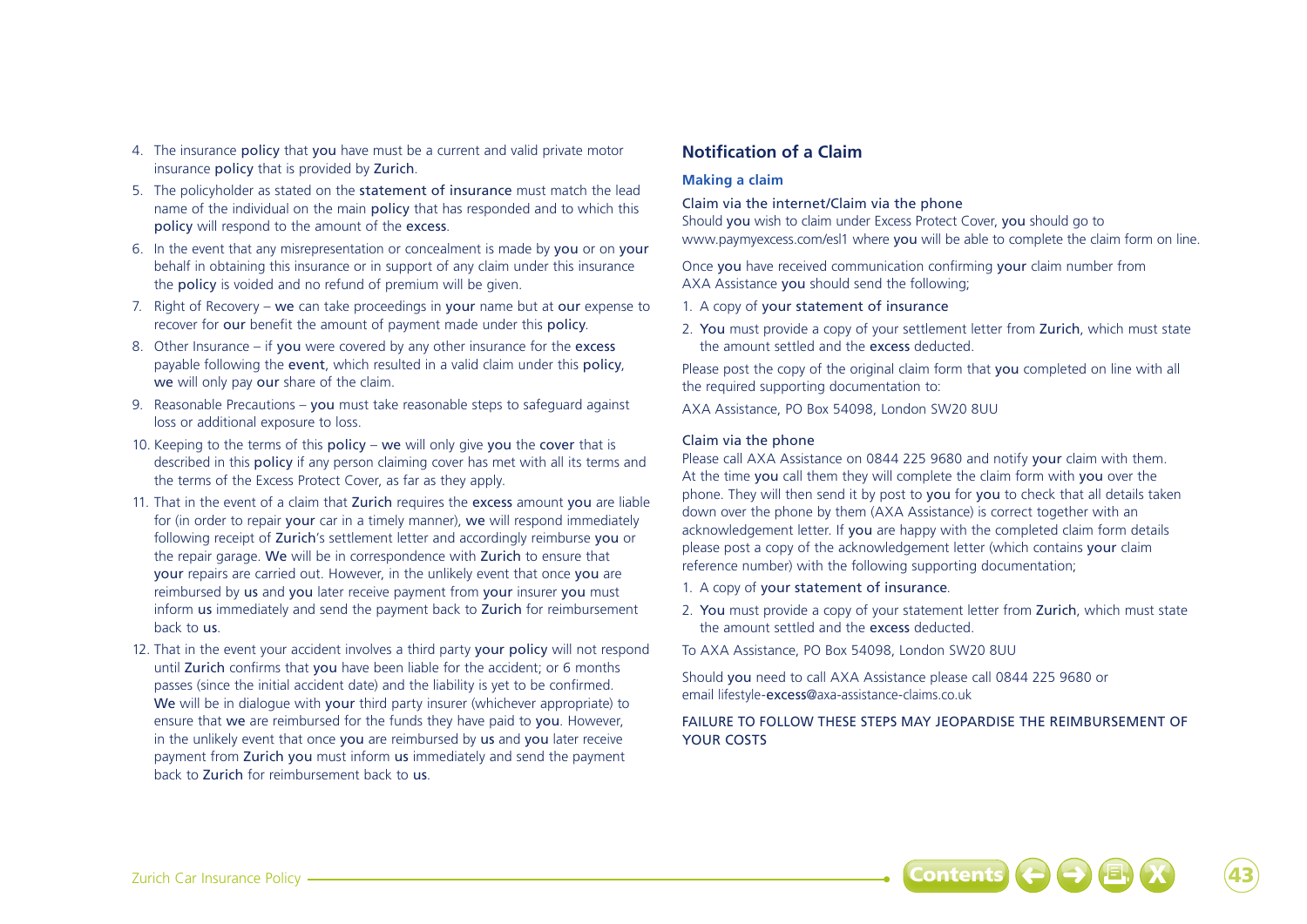#### **Monetary limits**

We can insure you up to the amount of the sum insured or other specified limit, which will be shown in this part.

#### **Jurisdiction and law**

This insurance shall be governed by the laws of England, whose courts alone shall have jurisdiction in any dispute arising from this insurance.

#### **War and terrorism exclusion**

Notwithstanding any provision to the contrary within this insurance or any endorsement thereto it is agreed that this insurance excludes loss, damage, cost or expenses of whatsoever nature directly or indirectly caused by, resulting from or in connection with any of the following regardless of any other cause or event contributing concurrently or in any other consequence to the loss:

- 1. War, invasion, acts of foreign enemies, hostilities or warlike operations (whether war be declared or not), civil war, rebellion, revolution, insurrection, civil commotion assuming the proportions of or amounting to an uprising, military or usurped power;
- 2. Or any act of terrorism.

For the purpose of this endorsement an act of terrorism means an act, including but not limited to the use of force or violence and/or the threat thereof, of any person or group(s) of persons, whether acting alone or on behalf of or in connection with any organisation(s) or government(s), committed for political, religious, ideological or similar purposes including the intention to influence any government and/or to put the public, or any section of the public, in fear.

This endorsement also excludes loss, damage, cost or expense of whatsoever nature directly or indirectly caused by, resulting from or in connection with any action taken in controlling, preventing, suppressing or in any way relating to (1) and/or (2) above.

If the underwriters allege that by reason of this exclusion, any loss, damage, cost or expense is not covered by this insurance the burden of proving the contrary shall be upon the Assured.

In the event any portion of this endorsement is found to be invalid or unenforceable, the reminder shall remain in full force and effect.

#### **Cancellation**

You may cancel your cover up to 14 days after receipt of this policy, subject to no claim having been made under this cover. We will refund your premium, less a charge for the period you have been insured. If you do not exercise this right to cancel your cover, it will remain in force for the term of your associated private car policy and you will be required to pay the premium. If you want to cancel after 14 days no refund will be payable.

This cover will be automatically cancelled if your associated private car policy with Zurich is cancelled. No refund will be given unless the cancellation is within the 14 day period described above.

#### **Complaints Procedure**

Zurich is committed to providing you with a high level of customer service at all times. However, if our service ever falls below the standard you would expect, please contact us, either by phone, letter or email as detailed in your associated private car policy.

Alternatively you can write to the Quality Manager. The address is:

AXA Assistance (UK) Limited, The Quadrangle, 106 -118 Station Road, Redhill, Surrey, RH1 1PR

E-mail:

quality.assurance@axa-assistance.co.uk.

If we have given you our final response and you are still dissatisfied you may refer your case to the Financial Ombudsman Service(Ombudsman):

The Financial Ombudsman's Service, South Quay Plaza, 183 Marsh Wall, London E14 9SR

You can telephone for free on:

- 08000 234 567 for people phoning from a "fixed line" (for example a landline at home)
- 0300 1239 123 for mobile phone users who pay a monthly charge for calls to numbers starting 01 or 02.

You can email: complaint.info@financial-ombudsman.org.uk

Website: www.financial-ombudsman.org.uk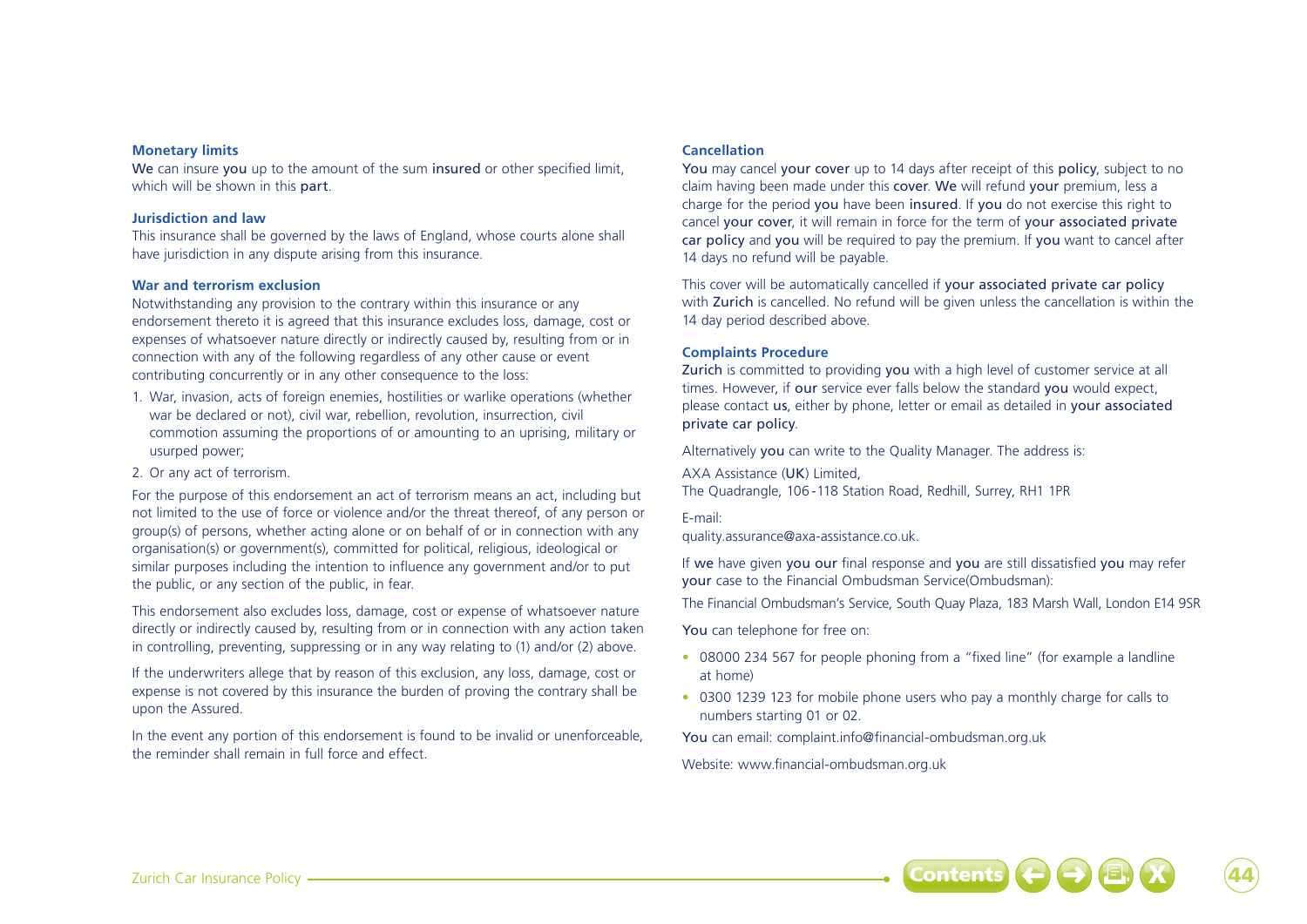# Part F Hire Car

Your statement of insurance will show whether you have cover under this part

# **Definition of Terms**

The following words or phrases have the same meaning wherever they appear in this policy.

Associated private car policy – The motor insurance provided by Zurich (which is taken out by the policyholder in their name to cover a private car).

Geographical limits – Great Britain, Northern Ireland, Isle of Man and the Channel Islands (for residents only).

Hire car – A Group A (ABI Group S1/S2) vehicle as determined by Zurich's Agent, within the **geographical limits** (e.g. 1.0 litre car).

Insured incident – A road traffic accident or theft that renders the insured vehicle a total loss as determined by Zurich or Zurich's agent if the damage is covered under your current associated private car policy OR, by the third party you are claiming against for your losses OR, if a fault accident by a garage who are a member of the Vehicle Builders Association (VBRA) or the Motor Vehicle Repairers Association (MVRA) or another similar recognised body. Alternatively, it is where the insured vehicle has been stolen and remains unrecovered.

Insured person/You/Your – A full driving licence holder aged 18 to 79 years who appears on the current associated private car policy issued by Zurich.

Insured vehicle – The car described in your statement of insurance or any replacement car which has been notified to and accepted by us, and for which you have a certificate of motor insurance showing the registration mark, and for which a premium has been paid for hire car cover.

Participating agent – Zurich who is authorised to accept insurance, collect premiums and issue policies on behalf of the underwriters.

Period of insurance – The period of the motor insurance policy which runs concurrently with this policy and does not exceed 12 months.

Policyholder – The person, firm or company who has taken out this policy and has paid the premium due.

Provider – Zurich's Agent supplies the hire car and administers the claim

Third party – The other person(s) and/or party(s) responsible for the insured incident, excluding the insured person and/or policyholder (as defined in this policy).

Underwriters – Shall mean Ultimate Insurance Company Limited registered in Gibraltar (Registered Number 103362) Registered Office, Suite 913, Europort, Gibraltar. Home State: Gibraltar. Ultimate Insurance Company Limited is licensed and regulated by the Gibraltar Financial Services Commission under the Financial Services (Insurance Companies) Act of Gibraltar to carry on insurance business and is a member of the United Kingdom's Financial Services Compensation Scheme and the Association of British Insurers (ABI). The companies details can be checked by visiting the Gibraltar Financial Services Commission website at: http://www.fsc.gi/fsclists/insulist.asp

Ultimate Insurance Company is registered with the FSA under number 522727 this can be checked at www.fsa.gov.uk.

We/Us/Our - Zurich Insurance plc.

# **Your Hire Car Insurance Contract**

This is to confirm that Ultimate Insurance Company Limited will provide the cover described below during the period of insurance.

Cover is subject to the terms and conditions that follow.

The Conditions and Exclusions on pages 7 to 9 of your associated private car policy apply in addition to any conditions or exclusions stated in this part.

Zurich's Agent or a supplier of Zurich provides the benefits under this policy. However, the contract is between Ultimate Insurance Company Limited and the policyholder.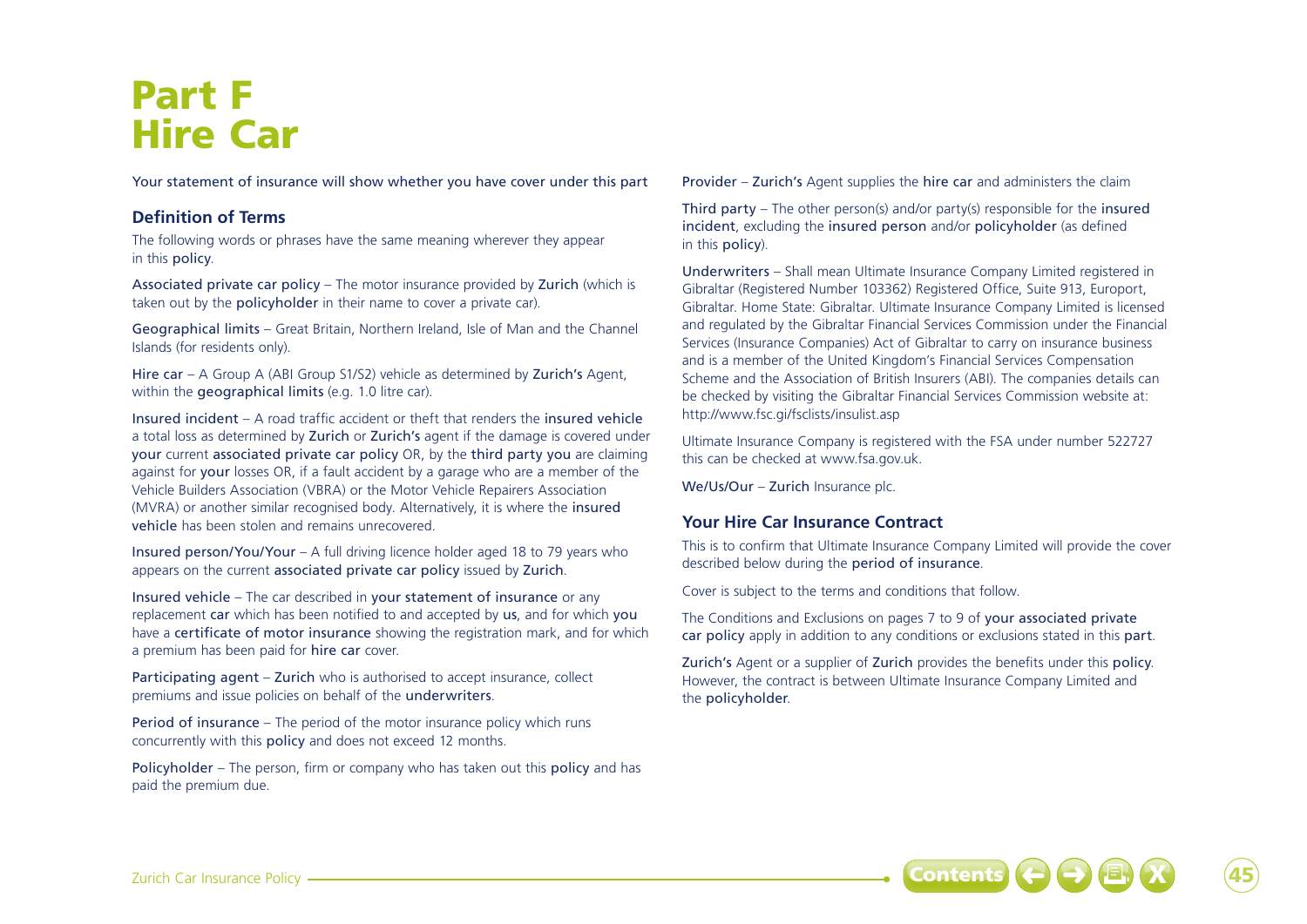#### **What is covered**

- a. You are covered for up to 21 days of continuous car hire within the geographical limits following an insured incident during the period of insurance and within those geographical limits.
- b. A maximum of two claims in the period of insurance can be made.
- c. The hire car must be returned to Zurich's Agent no later than 48 hours after payment is issued to you based on Zurich's total loss valuation of your claim or no later than the number of days of vehicle hire as shown on your statement of insurance sent with the associated private car policy (whichever comes first).

### What is not covered

The following are not covered under this insurance:

- a. all fuel, fares, fines and fees relating to the hire car whilst in your possession
- b. any claim where the insured vehicle was being used for hire or reward
- c. any claim where Zurich do not provide indemnity under the terms of your associated private car policy
- d. any further hire charges incurred after the number of days of vehicle hire as shown on your statement sent with the associated private car policy, or more than 48 hours after payment is issued by Zurich under the terms of the associated private car policy for a total loss or theft unrecovered, whichever comes first
- e. any claim for theft which has not been reported to the police
- f. attempted theft, fire, flood, storm, malicious damage or vandalism
- g. any claim reported to Zurich more than fourteen days after the insured incident occurred
- h. any claim for a hire car more than fourteen days after the insured vehicle has been determined a total loss by Zurich
- i. sea transit charges in the delivery and collection of the hire car
- j. any claim arising out of a deliberate or criminal act or omission, which is found to the provider's satisfaction to be of a fraudulent or false nature.

The insured person will be held responsible for any costs paid or incurred as a result

- k. any excess payable in the event of a claim involving the hire car
- l. any insured incident, which took place prior to the commencement of this policy

# **Making a Claim**

Making a claim under this policy could not be easier. To report an incident, call the free 24 hour Claims Helpline immediately on; 0845 308 0301

The Claims Helpline is available 24 hours a day, 365 days a year.

Zurich or its agent will contact you to administer your claim and arrange the supply of a hire car.

You should note that the following conditions apply in all circumstances:

- a. a fuel service charge is payable ensuring that the **hire car** is delivered with sufficient fuel to meet your immediate journey requirements
- b. when taking possession of the hire car, the driver will need to produce their full current driving licence and personal identification, e.g. telephone bill
- c. you must have a valid motor insurance with Zurich to take advantage of this cover
- d. Hire cars are provided in accordance with Zurich or its agent's standard requirements, terms and conditions
- e. a hire car will only be provided once confirmation is received from Zurich, that the insured vehicle is a total loss, not before
- f. if the insured vehicle has suffered theft damage or been stolen you must supply a police crime reference number before a hire car can be provided
- g. the insured person may have to provide comprehensive insurance for the hire car

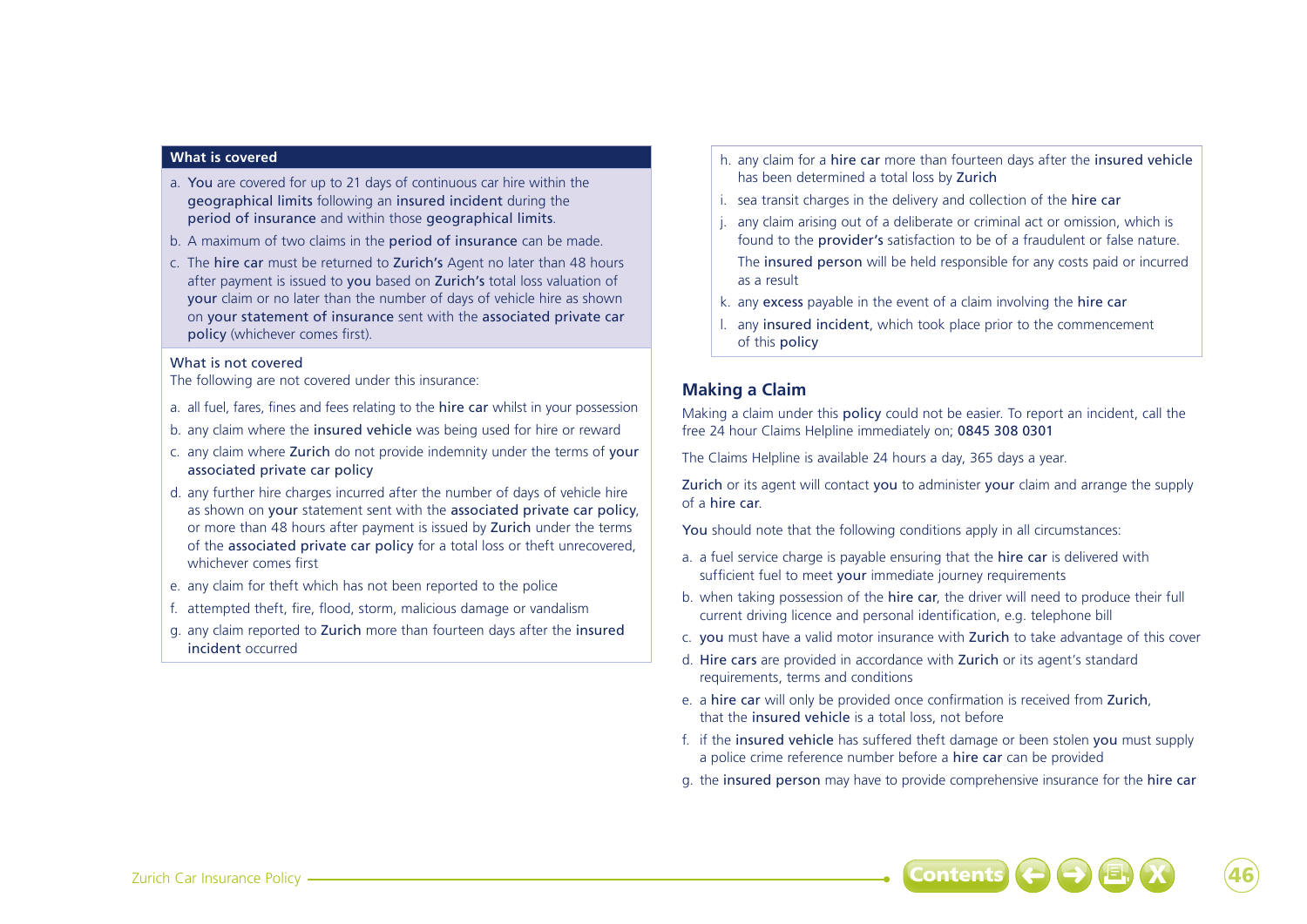We must draw your attention to the additional terms and conditions of Zurich's Agent, which are held by Zurich, and can be viewed on request. They may affect the provision of the hire car.

# **General Conditions**

The Conditions on pages 7 to 9 of your associated private car policy apply in addition to conditions stated below.

# **Subrogated Rights**

- The insured person must take all reasonable steps to mitigate the costs of the claim
- The insured person must pay to the underwriters any sums by way of costs, charges or fees directly recovered from the third party to the extent of the sums indemnified under this policy
- The insured person must take all action possible to recover any costs, charges or fees the underwriters may have paid or be liable to pay and pay any such amounts recovered to the underwriters
- Upon conclusion of the hire of a replacement car the underwriters can take over and if necessary conduct proceedings in the name of the insured person to recover the hire costs of the hire car from the third party

## **Duration**

The period of the associated private car policy which runs concurrent with this policy and does not exceed twelve months (Definitions: period of insurance).

## **Cancellation**

You may cancel your cover up to 14 days after receipt of this policy, subject to no claim having been made under this cover. We will refund your premium, less a charge for the period you have been insured. If you do not exercise the right to cancel your cover, it will remain in force for the term of your associated private car policy and you will be required to pay the premium. If you want to cancel after 14 days no refund will be payable.

This cover will be automatically cancelled if your associated private car policy with Zurich is cancelled. No refund will be given unless the cancellation is within the 14 day period described above.

# **Caring For Our Customers**

Zurich is committed to providing you with a high level of customer service at all times. However, if our service ever falls below the standard you would expect, please contact us, either by phone, letter or e-mail as detailed in your associated private car policy.

Alternatively you can write to Ultimate. The address is: The Quality Manager, Ultimate Insurance Solutions Limited, Fifth Floor, The Connect Centre, Kingston Crescent, Portsmouth, PO2 8DE

If you remain dissatisfied you can contact Complaints Department, Ultimate Insurance Company Limited, Suite 913, Gibraltar or email complaints@uicl.eu.

Should we fail to offer you a final response within eight weeks of the initial date of your complaint, or if you are not satisfied with our response, you may refer the dispute to the Financial Ombudsman. You can write to the Ombudsman at: Financial Ombudsman Service, South Quay Plaza, 183 Marsh Wall, London, E14 9SR

You can telephone for free on:

- 08000 234 567 for people phoning from a "fixed line" (for example a landline at home)
- 0300 1239 123 for mobile phone users who pay a monthly charge for calls to numbers starting 01 or 02.

You can email: complaint.info@financial-ombudsman.org.uk

Website: www.financial-ombudsman.org.uk

Nothing in this process will adversely affect your legal rights.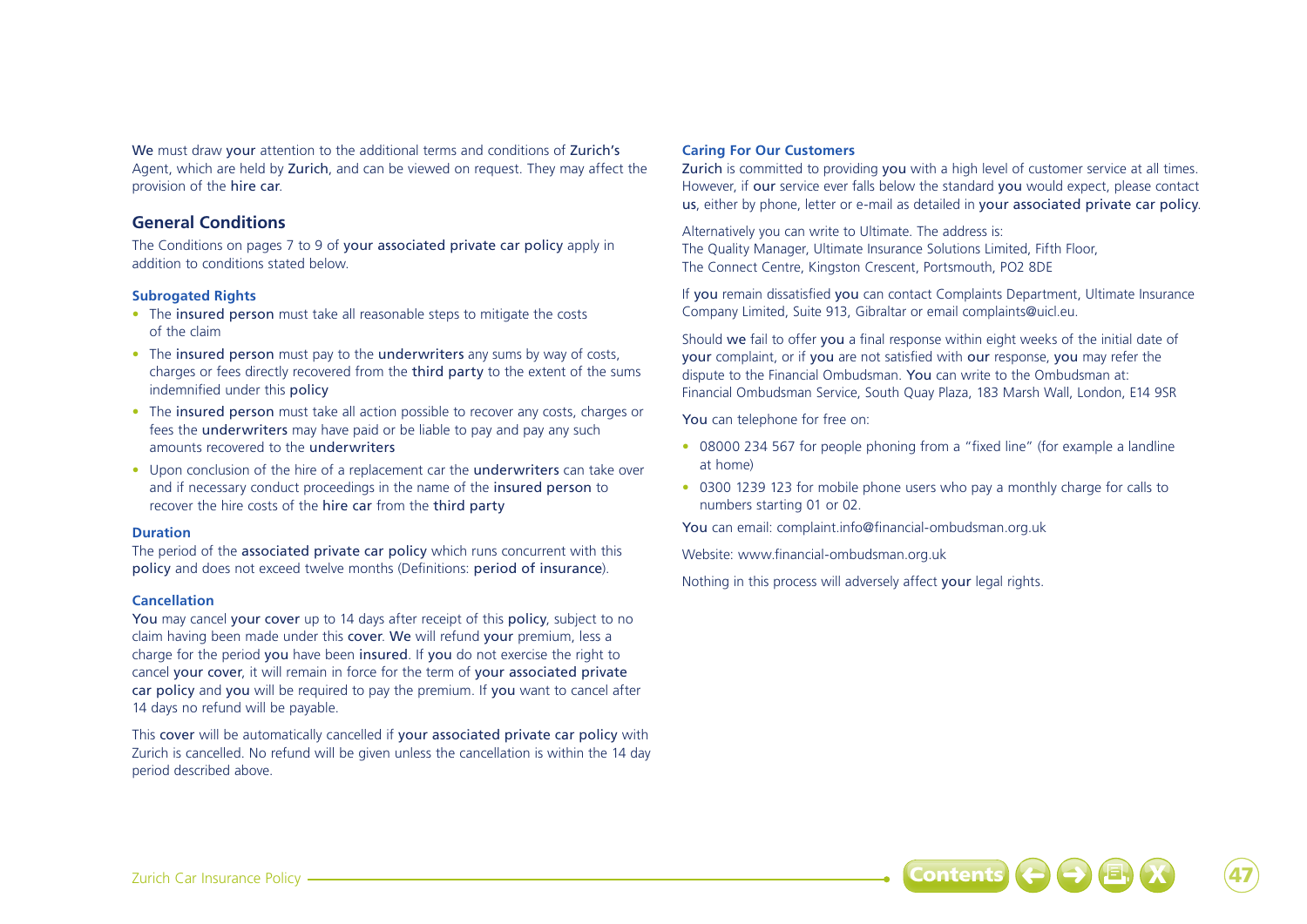# Part G Keycare

If you've purchased Keycare cover, your policy documentation will be provided separately.

For any queries or claims regarding your Keycare cover please call 0845 303 4017.